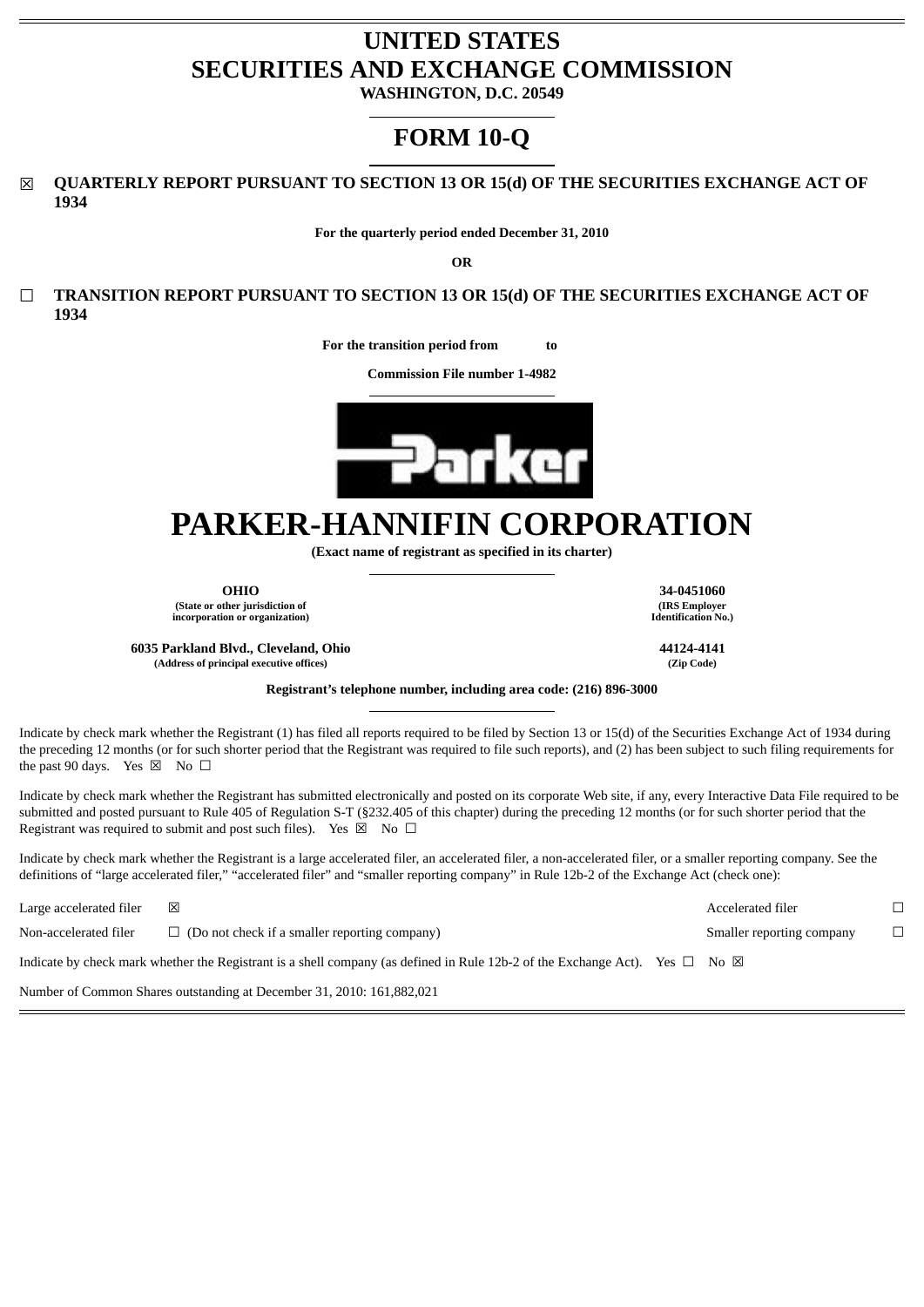## PART I - FINANCIAL INFORMATION

## **ITEM 1. FINANCIAL STATEMENTS**

#### **PARKER-HANNIFIN CORPORATION CONSOLIDATED STATEMENT OF INCOME (Dollars in thousands, except per share amounts) (Unaudited)**

|                                                         |               | Three Months Ended<br>December 31, |     |             | <b>Six Months Ended</b><br>December 31, |             |                |             |
|---------------------------------------------------------|---------------|------------------------------------|-----|-------------|-----------------------------------------|-------------|----------------|-------------|
|                                                         |               | 2010                               |     | 2009        |                                         | 2010        |                | 2009        |
| Net sales                                               |               | \$2,866,664                        |     | \$2,354,708 |                                         | \$5,695,937 |                | \$4,591,873 |
| Cost of sales                                           |               | 2,195,728                          |     | 1,869,481   |                                         | 4,333,602   |                | 3,670,426   |
| Gross profit                                            |               | 670,936                            |     | 485,227     |                                         | 1,362,335   |                | 921,447     |
| Selling, general and administrative expenses            |               | 345,679                            |     | 309,840     |                                         | 679,263     |                | 611,683     |
| Interest expense                                        |               | 25,631                             |     | 25,029      |                                         | 50,264      |                | 50,752      |
| Other (income) expense, net                             |               | (6,624)                            |     | 8,123       |                                         | (9,806)     |                | 2,748       |
| Income before income taxes                              |               | 306,250                            |     | 142,235     |                                         | 642,614     |                | 256,264     |
| Income taxes                                            |               | 74,432                             |     | 37,272      |                                         | 161,766     |                | 77,331      |
| Net income                                              | $\mathbf{s}$  | 231,818                            |     | \$104,963   | $\mathbb{S}^-$                          | 480,848     |                | \$178,933   |
| Less: Noncontrolling interests                          |               | 1,638                              |     | 417         |                                         | 3,497       |                | 894         |
| Net income attributable to common shareholders          | $\mathcal{S}$ | 230,180                            |     | \$104,546   | \$.                                     | 477,351     |                | 178,039     |
| Earnings per share attributable to common shareholders: |               |                                    |     |             |                                         |             |                |             |
| Basic                                                   | \$            | 1.42                               | \$. | .65         | \$                                      | 2.96        | $\mathfrak{S}$ | 1.11        |
| Diluted                                                 | \$            | 1.39                               |     | .64         | \$                                      | 2.90        | \$             | 1.10        |
| Cash dividends per common share                         | \$            | .29                                |     | .25         | D                                       | .56         | \$             | .50         |

See accompanying notes to consolidated financial statements.

<sup>- 2 -</sup>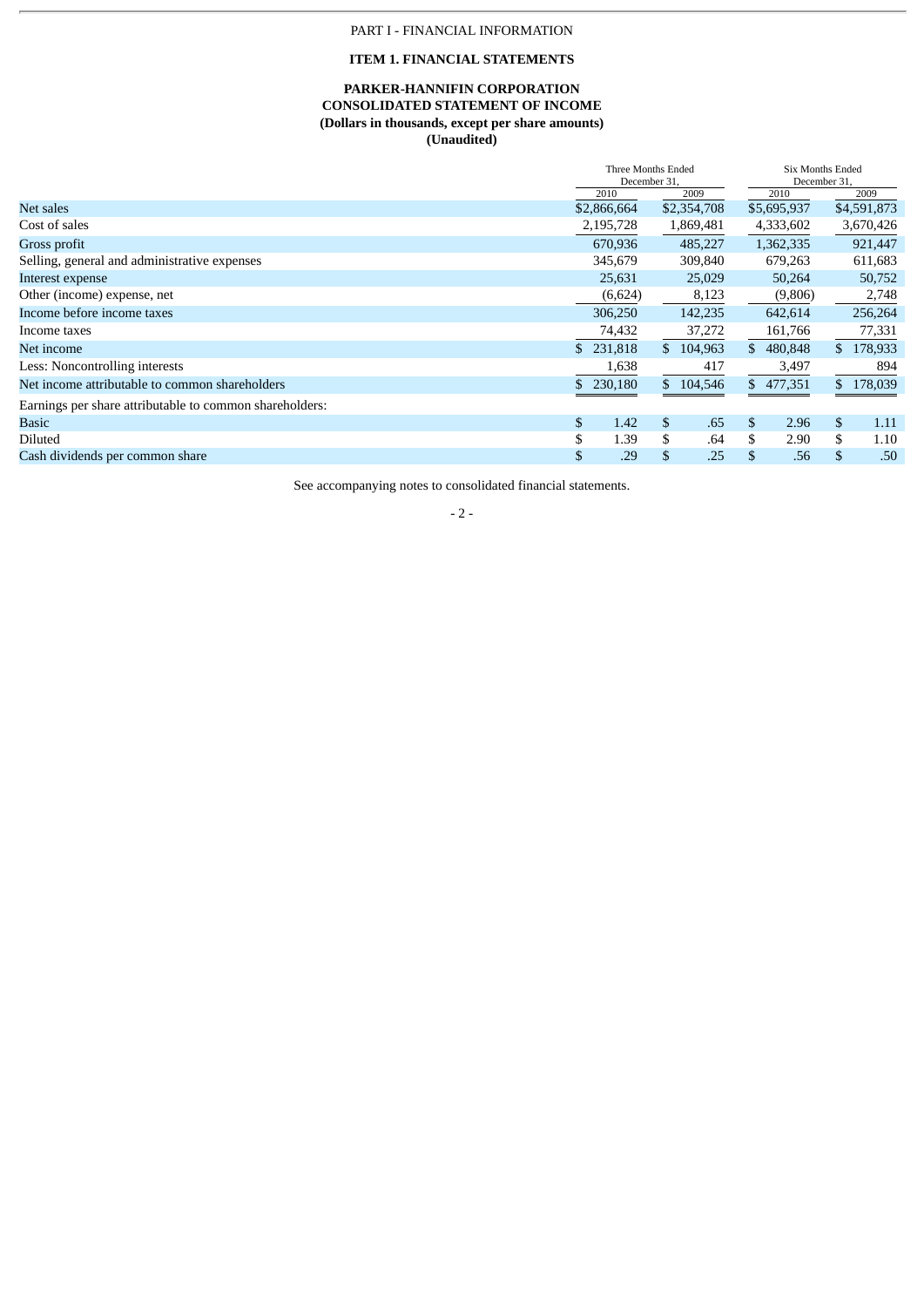## **PARKER-HANNIFIN CORPORATION CONSOLIDATED BALANCE SHEET (Dollars in thousands)**

|                                                                                                                                                 | (Unaudited)<br>December 31,<br>2010 | June 30,<br>2010        |
|-------------------------------------------------------------------------------------------------------------------------------------------------|-------------------------------------|-------------------------|
| <b>ASSETS</b>                                                                                                                                   |                                     |                         |
| Current assets:                                                                                                                                 |                                     |                         |
| Cash and cash equivalents                                                                                                                       | \$<br>808,736                       | $\mathbb{S}$<br>575,526 |
| Accounts receivable, net                                                                                                                        | 1,636,905                           | 1,599,941               |
| Inventories:                                                                                                                                    |                                     |                         |
| Finished products                                                                                                                               | 562,277                             | 465,477                 |
| Work in process                                                                                                                                 | 639,321                             | 564,204                 |
| Raw materials                                                                                                                                   | 159,859                             | 141,974                 |
|                                                                                                                                                 | 1,361,457                           | 1,171,655               |
| Prepaid expenses                                                                                                                                | 106,416                             | 111,545                 |
| Deferred income taxes                                                                                                                           | 130,426                             | 130,129                 |
| Total current assets                                                                                                                            | 4,043,940                           | 3,588,796               |
| Plant and equipment                                                                                                                             | 4,785,167                           | 4,553,997               |
| Less accumulated depreciation                                                                                                                   | 3,020,609                           | 2,856,116               |
|                                                                                                                                                 | 1,764,558                           | 1,697,881               |
| Goodwill                                                                                                                                        | 2,910,729                           | 2,786,334               |
| Intangible assets, net                                                                                                                          | 1,178,912                           | 1,150,051               |
| Other assets                                                                                                                                    | 720,705                             | 687,320                 |
| <b>Total assets</b>                                                                                                                             | \$10,618,844                        | \$9,910,382             |
| <b>LIABILITIES</b>                                                                                                                              |                                     |                         |
| <b>Current liabilities:</b>                                                                                                                     |                                     |                         |
| Notes payable                                                                                                                                   | \$<br>101,293                       | \$<br>363,272           |
| Accounts payable, trade                                                                                                                         | 960,567                             | 888,743                 |
| Accrued payrolls and other compensation                                                                                                         | 308,362                             | 371,393                 |
| Accrued domestic and foreign taxes                                                                                                              | 148,997                             | 176,349                 |
| Other accrued liabilities                                                                                                                       | 421,649                             | 405,134                 |
| Total current liabilities                                                                                                                       | 1,940,868                           | 2,204,891               |
| Long-term debt                                                                                                                                  | 1,742,464                           | 1,413,634               |
| Pensions and other postretirement benefits                                                                                                      | 1,328,893                           | 1,500,928               |
| Deferred income taxes                                                                                                                           | 150,069                             | 135,321                 |
| Other liabilities                                                                                                                               | 241,957                             | 196,208                 |
|                                                                                                                                                 |                                     |                         |
| <b>Total liabilities</b>                                                                                                                        | 5,404,251                           | 5,450,982               |
| <b>EQUITY</b>                                                                                                                                   |                                     |                         |
| Shareholders' equity:                                                                                                                           |                                     |                         |
| Serial preferred stock, \$.50 par value; authorized 3,000,000 shares; none issued                                                               |                                     |                         |
| Common stock, \$.50 par value; authorized 600,000,000 shares; issued 181,046,128 shares at December 31 and June 30<br><b>Additional capital</b> | 90,523                              | 90,523                  |
| Retained earnings                                                                                                                               | 658,042                             | 637,442<br>6,086,545    |
|                                                                                                                                                 | 6,449,601                           | (1,208,561)             |
| Accumulated other comprehensive (loss)<br>Treasury shares, at cost; 19,164,107 shares at December 31 and 19,790,110 shares at June 30           | (881, 688)                          |                         |
|                                                                                                                                                 | (1,203,217)                         | (1,237,984)             |
| Total shareholders' equity                                                                                                                      | 5,113,261                           | 4,367,965               |
| Noncontrolling interests                                                                                                                        | 101,332                             | 91,435                  |
| Total equity                                                                                                                                    | 5,214,593                           | 4,459,400               |
| Total liabilities and equity                                                                                                                    | \$10,618,844                        | \$9,910,382             |

See accompanying notes to consolidated financial statements.

- 3 -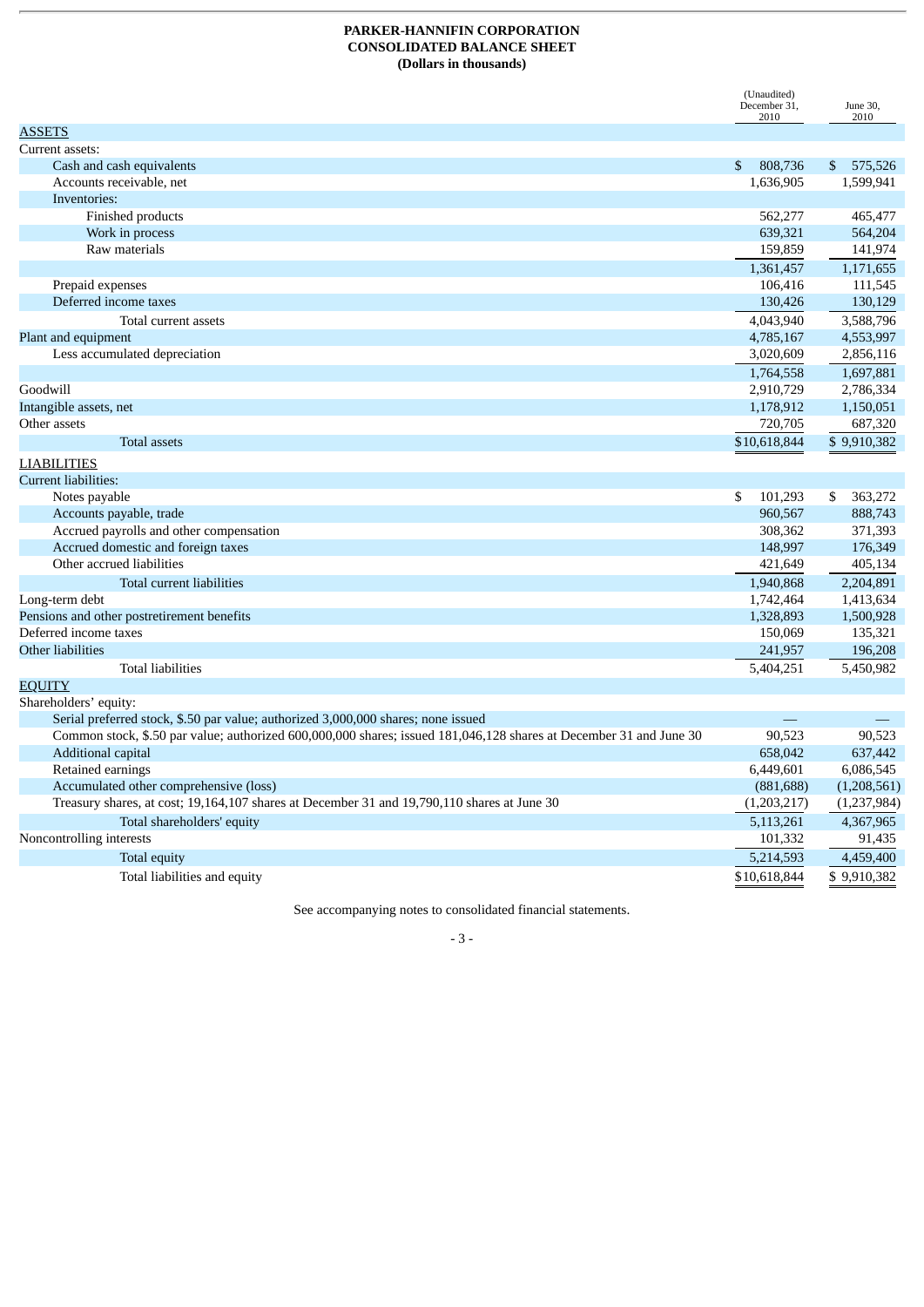#### **PARKER-HANNIFIN CORPORATION CONSOLIDATED STATEMENT OF CASH FLOWS (Dollars in thousands) (Unaudited)**

|                                                                         | December 31 | Six Months Ended |
|-------------------------------------------------------------------------|-------------|------------------|
|                                                                         | 2010        | 2009             |
| CASH FLOWS FROM OPERATING ACTIVITIES                                    |             |                  |
| Net income                                                              | \$480,848   | \$178,933        |
| Adjustments to reconcile net income to net cash provided by operations: |             |                  |
| Depreciation                                                            | 116,971     | 128,919          |
| Amortization                                                            | 53,322      | 61,018           |
| Share incentive plan compensation                                       | 41,331      | 37,060           |
| Deferred income taxes                                                   | 31,121      | (39, 165)        |
| Foreign currency transaction loss (gain)                                | 9,419       | (1, 136)         |
| (Gain) loss on sale of plant and equipment                              | (5,244)     | 5,582            |
| Changes in assets and liabilities, net of effect of acquisitions:       |             |                  |
| Accounts receivable, net                                                | 26,609      | 73,842           |
| Inventories                                                             | (129, 640)  | 44,867           |
| Prepaid expenses                                                        | 9,844       | 44,928           |
| Other assets                                                            | (35, 653)   | 19,454           |
| Accounts payable, trade                                                 | 40,491      | 36,522           |
| Accrued payrolls and other compensation                                 | (71, 122)   | (98, 140)        |
| Accrued domestic and foreign taxes                                      | (39, 497)   | 32,263           |
| Other accrued liabilities                                               | (8,056)     | 26,776           |
| Pensions and other postretirement benefits                              | (136, 394)  | 50,619           |
| Other liabilities                                                       | 23,807      | 3,908            |
| Net cash provided by operating activities                               | 408,157     | 606,250          |
| CASH FLOWS FROM INVESTING ACTIVITIES                                    |             |                  |
| Acquisitions (less cash acquired of \$1 in 2010)                        | (43, 359)   |                  |
| Capital expenditures                                                    | (109, 795)  | (61, 232)        |
| Proceeds from sale of plant and equipment                               | 17,243      | 5,665            |
| Other                                                                   | (9,369)     | (14, 310)        |
| Net cash (used in) investing activities                                 | (145, 280)  | (69, 877)        |
| CASH FLOWS FROM FINANCING ACTIVITIES                                    |             |                  |
| Proceeds from exercise of stock options                                 | 16,306      | 4,538            |
| (Payments for) common shares                                            | (30,000)    | (10,000)         |
| Tax benefit from share incentive plan compensation                      | 18,557      | 1,489            |
| (Payments for) notes payable, net                                       | (18,908)    | (378, 174)       |
| Proceeds from long-term borrowings                                      | 295,714     | 1,937            |
| (Payments for) long-term borrowings                                     | (257, 133)  | (23, 696)        |
| <b>Dividends</b>                                                        | (90, 907)   | (80, 363)        |
| Net cash (used in) financing activities                                 | (66, 371)   | (484, 269)       |
| Effect of exchange rate changes on cash                                 | 36,704      | (5,816)          |
| Net increase in cash and cash equivalents                               | 233,210     | 46,288           |
| Cash and cash equivalents at beginning of year                          | 575,526     | 187,611          |
| Cash and cash equivalents at end of period                              | \$808,736   | \$233,899        |
|                                                                         |             |                  |

See accompanying notes to consolidated financial statements.

 $-4-$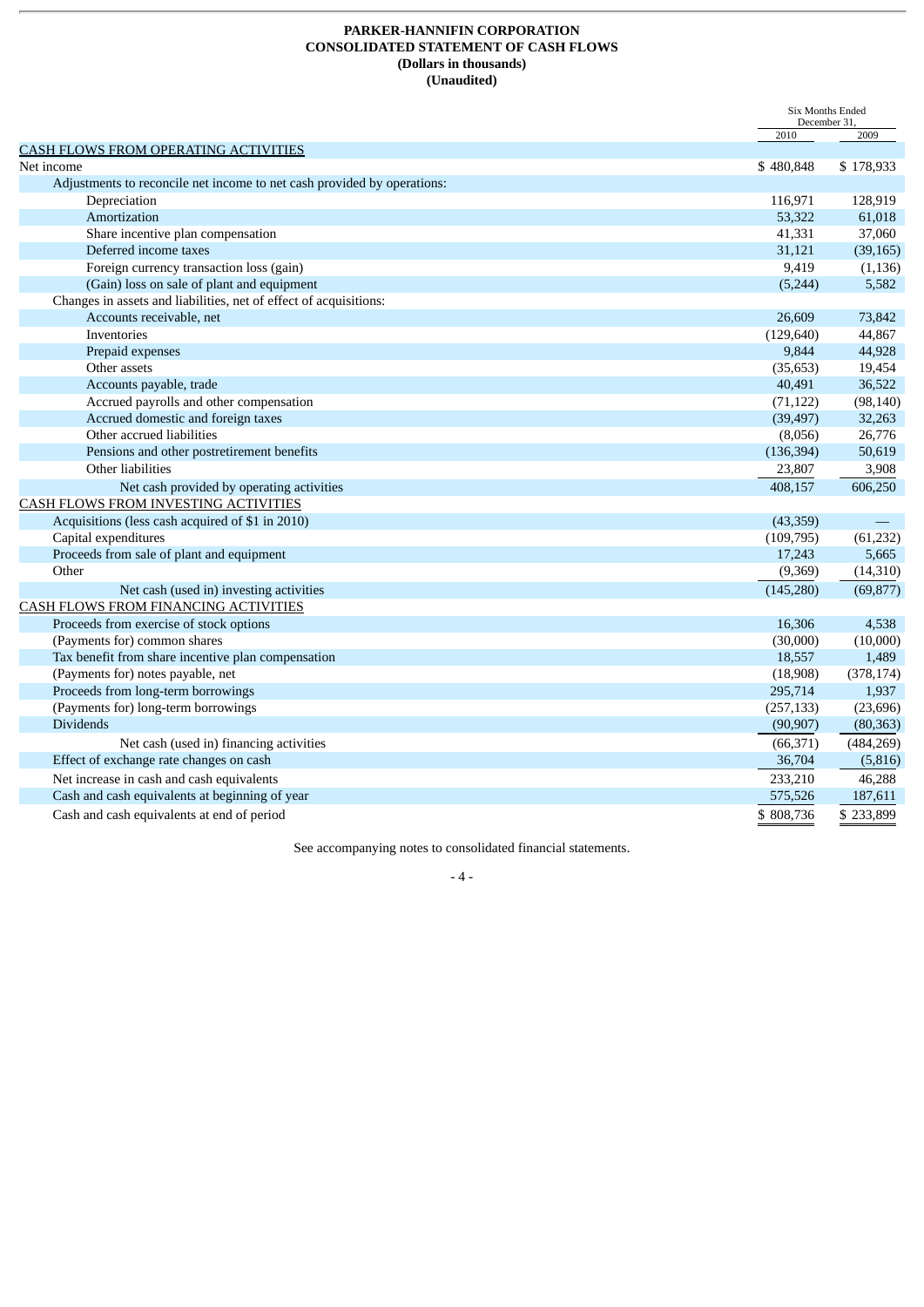#### **PARKER-HANNIFIN CORPORATION BUSINESS SEGMENT INFORMATION (Dollars in thousands) (Unaudited)**

The Company operates in three reportable business segments: Industrial, Aerospace and Climate & Industrial Controls. The Industrial Segment is the largest and includes a significant portion of international operations.

Industrial - This segment produces a broad range of motion-control and fluid systems and components used in all kinds of manufacturing, packaging, processing, transportation, mobile construction, agricultural and military machinery and equipment. Sales are made directly to major original equipment manufacturers (OEMs) and through a broad distribution network to smaller OEMs and the aftermarket.

Aerospace - This segment designs and manufactures products and provides aftermarket support for commercial, business jet, military and general aviation aircraft, missile and spacecraft markets. The Aerospace Segment provides a full range of systems and components for hydraulic, pneumatic and fuel applications.

Climate & Industrial Controls - This segment manufactures motion-control systems and components for use primarily in the refrigeration and air conditioning and transportation industries.

|                                                          |                | Three Months Ended<br>December 31, |                | <b>Six Months Ended</b><br>December 31, |
|----------------------------------------------------------|----------------|------------------------------------|----------------|-----------------------------------------|
|                                                          | 2010           | 2009                               | 2010           | 2009                                    |
| Net sales                                                |                |                                    |                |                                         |
| Industrial:                                              |                |                                    |                |                                         |
| North America                                            | \$1,045,469    | \$847,208                          | \$2,110,384    | \$1,630,293                             |
| International                                            | 1,147,231      | 932,057                            | 2,240,212      | 1,782,307                               |
| Aerospace                                                | 459,630        | 400,551                            | 896,310        | 817,407                                 |
| Climate & Industrial Controls                            | 214,334        | 174,892                            | 449,031        | 361,866                                 |
| Total                                                    | \$2,866,664    | \$2,354,708                        | \$5,695,937    | \$4,591,873                             |
| Segment operating income:                                |                |                                    |                |                                         |
| Industrial:                                              |                |                                    |                |                                         |
| North America                                            | \$.<br>159,429 | \$<br>114,435                      | 348,791<br>\$. | 190,606<br>\$                           |
| International                                            | 167,776        | 82,636                             | 351,576        | 144,459                                 |
| Aerospace                                                | 63,644         | 41,026                             | 107,420        | 94,172                                  |
| Climate & Industrial Controls                            | 9,501          | 6,144                              | 31,053         | 16,641                                  |
| Total segment operating income                           | 400,350        | 244,241                            | 838,840        | 445,878                                 |
| Corporate general and administrative expenses            | 37,593         | 31,472                             | 70,947         | 57,774                                  |
| Income from operations before interest expense and other | 362,757        | 212,769                            | 767,893        | 388,104                                 |
| Interest expense                                         | 25,631         | 25,029                             | 50,264         | 50,752                                  |
| Other expense                                            | 30,876         | 45,505                             | 75,015         | 81,088                                  |
| Income before income taxes                               | 306,250<br>\$  | \$142,235                          | \$<br>642,614  | 256,264<br>\$                           |

- 5 -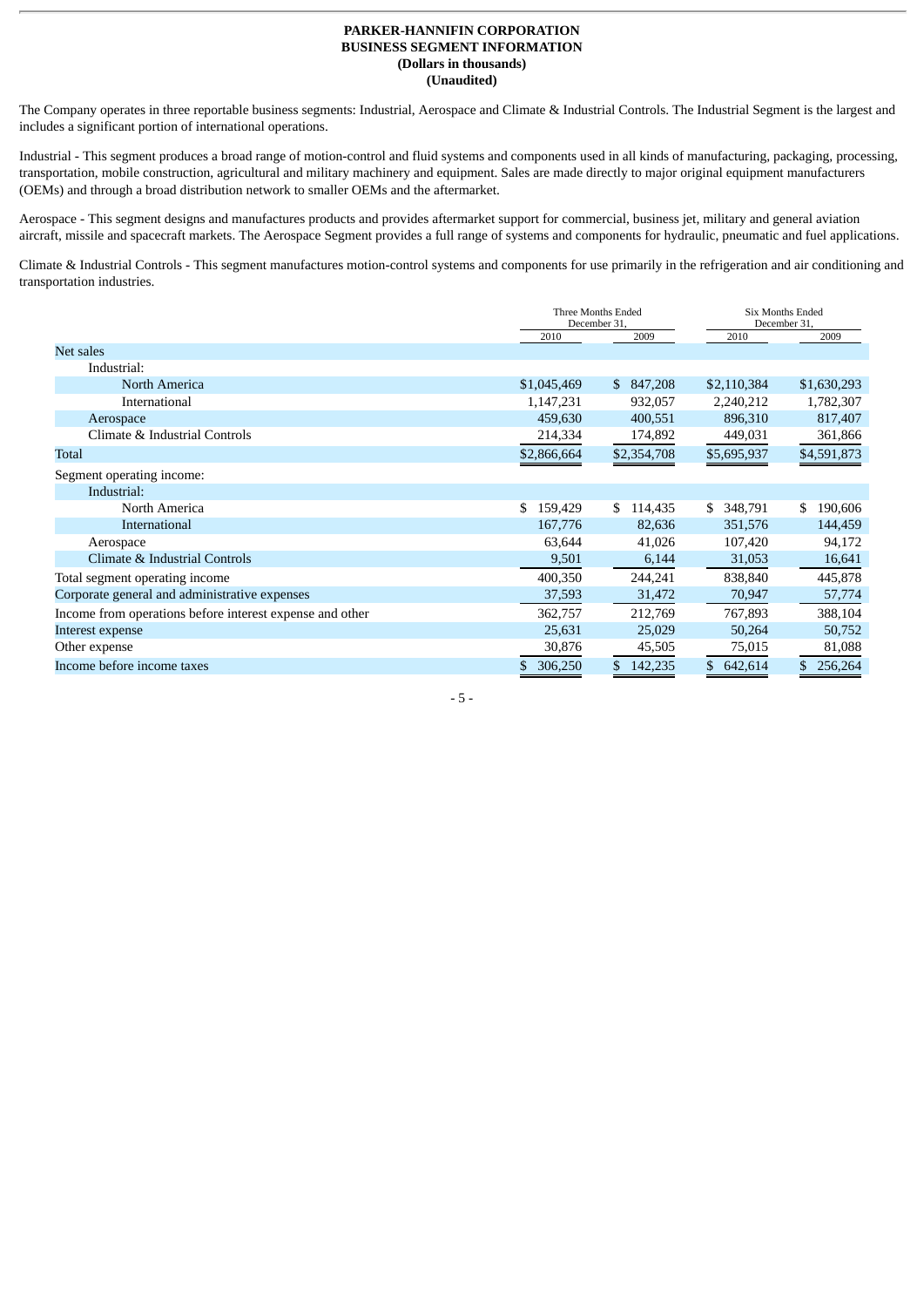## **PARKER-HANNIFIN CORPORATION NOTES TO CONSOLIDATED FINANCIAL STATEMENTS**

#### **Dollars in thousands, except per share amounts**

#### 1. Management representation

In the opinion of the management of the Company, the accompanying unaudited consolidated financial statements contain all adjustments (consisting of only normal recurring accruals) necessary to present fairly the financial position as of December 31, 2010, the results of operations for the three and six months ended December 31, 2010 and 2009 and cash flows for the six months then ended. These financial statements should be read in conjunction with the consolidated financial statements and related notes included in the Company's 2010 Annual Report on Form 10-K. Interim period results are not necessarily indicative of the results to be expected for the full fiscal year.

The Company has evaluated subsequent events that have occurred through the date these financial statements were issued. No subsequent events occurred that required either adjustment to or disclosure in these financial statements.

#### 2. Product warranty

In the ordinary course of business, the Company warrants its products against defects in design, materials and workmanship over various time periods. The warranty accrual as of December 31, 2010 and June 30, 2010 is immaterial to the financial position of the Company and the change in the accrual for the current quarter and first six months of fiscal 2011 is immaterial to the Company's results of operations and cash flows.

#### 3. Earnings per share

The following table presents a reconciliation of the numerator and denominator of basic and diluted earnings per share for the three and six months ended December 31, 2010 and 2009.

|                                                      | Three Months Ended<br>December 31. |               |             |             |           | <b>Six Months Ended</b><br>December 31. |    |             |  |  |  |             |  |             |
|------------------------------------------------------|------------------------------------|---------------|-------------|-------------|-----------|-----------------------------------------|----|-------------|--|--|--|-------------|--|-------------|
|                                                      |                                    | 2010          |             | 2009        | 2010      |                                         |    | 2009        |  |  |  |             |  |             |
| Numerator:                                           |                                    |               |             |             |           |                                         |    |             |  |  |  |             |  |             |
| Net income attributable to common shareholders       | S.                                 | 230.180       | \$          | 104.546     | \$        | 477.351                                 | а  | 178,039     |  |  |  |             |  |             |
| Denominator:                                         |                                    |               |             |             |           |                                         |    |             |  |  |  |             |  |             |
| Basic - weighted average common shares               |                                    | 161,701,219   |             | 160,767,790 |           | 161,486,878                             |    | 160,698,541 |  |  |  |             |  |             |
| Increase in weighted average from dilutive effect of |                                    |               |             |             |           |                                         |    |             |  |  |  |             |  |             |
| equity-based awards                                  |                                    | 4,400,316     |             | 1,976,998   | 3,303,911 |                                         |    | 1,679,541   |  |  |  |             |  |             |
| Diluted - weighted average common shares, assuming   |                                    |               |             |             |           |                                         |    |             |  |  |  |             |  |             |
| exercise of equity-based awards                      |                                    | 166, 101, 535 | 162,744,788 |             |           |                                         |    |             |  |  |  | 164,790,789 |  | 162,378,082 |
| Basic earnings per share                             |                                    | 1.42          | \$.         | .65         | \$        | 2.96                                    |    | 1.11        |  |  |  |             |  |             |
| Diluted earnings per share                           | \$                                 | 1.39          | \$          | .64         | \$        | 2.90                                    | \$ | 1.10        |  |  |  |             |  |             |

- 6 -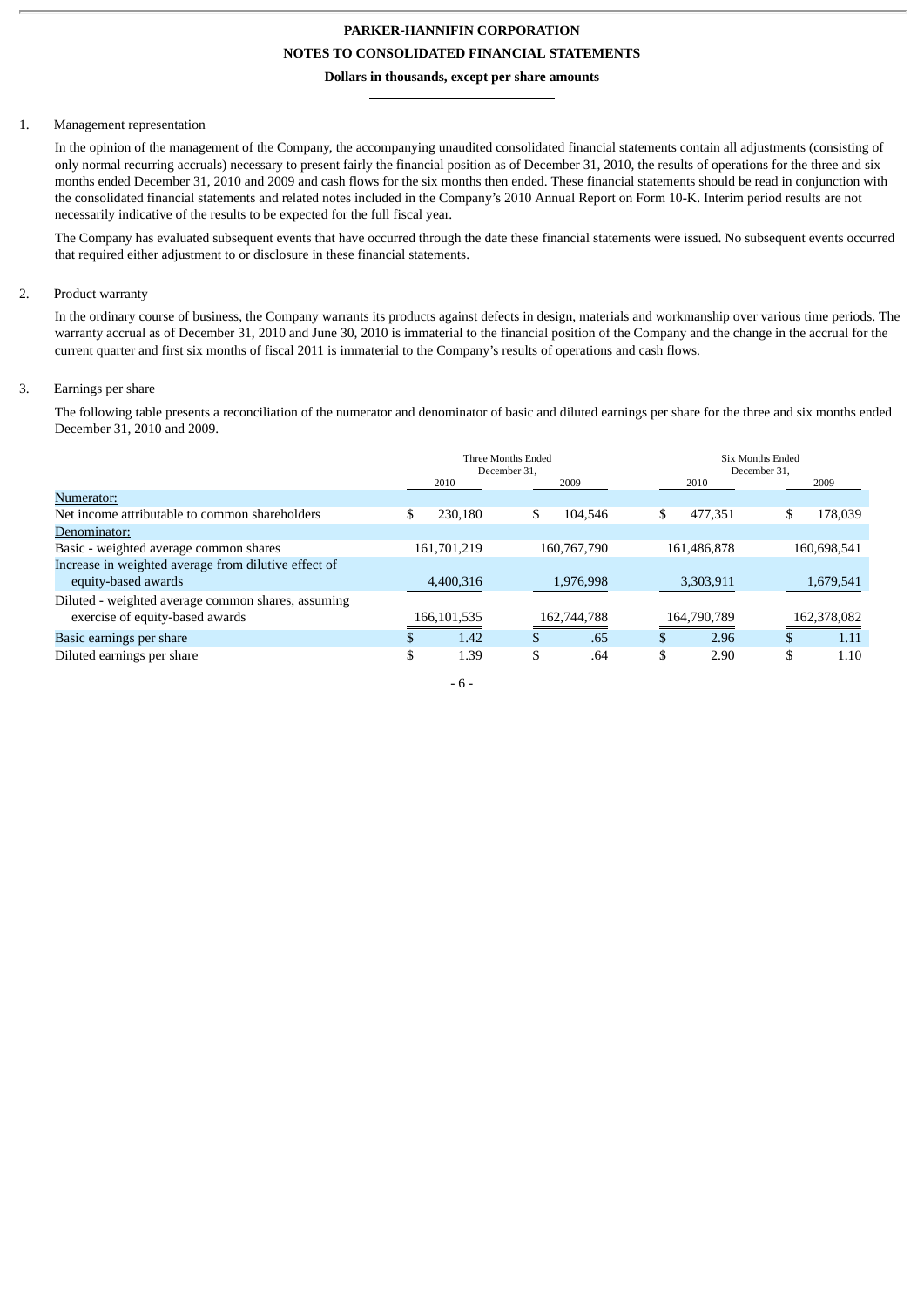#### 3. Earnings per share, continued

For the three months ended December 31, 2010 and 2009, 48,390 and 7,905,697 common shares subject to equity-based awards, respectively, were excluded from the computation of diluted earnings per share because the effect of their exercise would be anti-dilutive. For the six months ended December 31, 2010 and 2009, 2,993,100 and 9,729,440 common shares subject to equity-based awards, respectively, were excluded from the computation of diluted earnings per share because the effect of their exercise would be anti-dilutive.

#### 4. Share repurchase program

The Company has a program to repurchase its common shares. Under the program, the Company is authorized to repurchase an amount of common shares each fiscal year equal to the greater of 7.5 million shares or five percent of the shares outstanding as of the end of the prior fiscal year. Repurchases are funded primarily from operating cash flows and commercial paper borrowings, and the shares are initially held as treasury stock. During the three-month period ended December 31, 2010, the Company repurchased 248,238 shares of its common stock at an average price of \$80.57 per share. Fiscal year-todate, the Company repurchased 409,602 shares at an average price of \$73.24 per share.

#### 5. Accounts receivable, net

The Accounts receivable, net caption in the Consolidated Balance Sheet is comprised of the following components:

|                                 | December 31.<br>2010 | June 30,<br>2010 |
|---------------------------------|----------------------|------------------|
| Accounts receivable, trade      | \$1,428,110          | \$1,457,355      |
| Allowance for doubtful accounts | (10, 829)            | (14,701)         |
| Non-trade accounts receivable   | 86,330               | 58,091           |
| Notes receivable                | 133,294              | 99,196           |
| Total                           | \$1,636,905          | \$1,599,941      |
|                                 |                      |                  |

Accounts receivable, trade are initially recorded at their net collectible amount and are generally recorded at the time the revenue from the sales transaction is recorded. Receivables are written off to bad debt primarily when in the judgment of the Company the receivable is deemed to be uncollectible due to insolvency of the debtor.

#### 6. Business realignment charges

During the second quarter and first six months of fiscal 2011, the Company recorded charges of \$1.7 million and \$4.8 million, respectively, for the costs to structure its businesses in light of current and anticipated customer demand. The charges primarily consist of severance costs related to plant closures as well as general work force reductions implemented by various operating units throughout the world. The Company believes the realignment actions will positively impact future results of operations but will have no material effect on liquidity and sources and uses of capital. The Industrial Segment recognized all of the second quarter fiscal 2011 charge and recognized \$4.5 million of the total charge for the first six months of fiscal 2011, relating to approximately 40 employees in the second quarter of fiscal 2011 and 210 employees in the first six months of fiscal 2011. The Aerospace Segment recognized \$0.3 million of the total charge for the first six months of fiscal 2011 relating to approximately 20 employees. The charge is presented primarily in the Cost of sales caption in the Consolidated Statement of Income for the three and six months ended December 31, 2010. As of December 31, 2010, approximately \$3.3 million in severance payments have been made with the remaining payments expected to be made by June 30, 2011.

- 7 -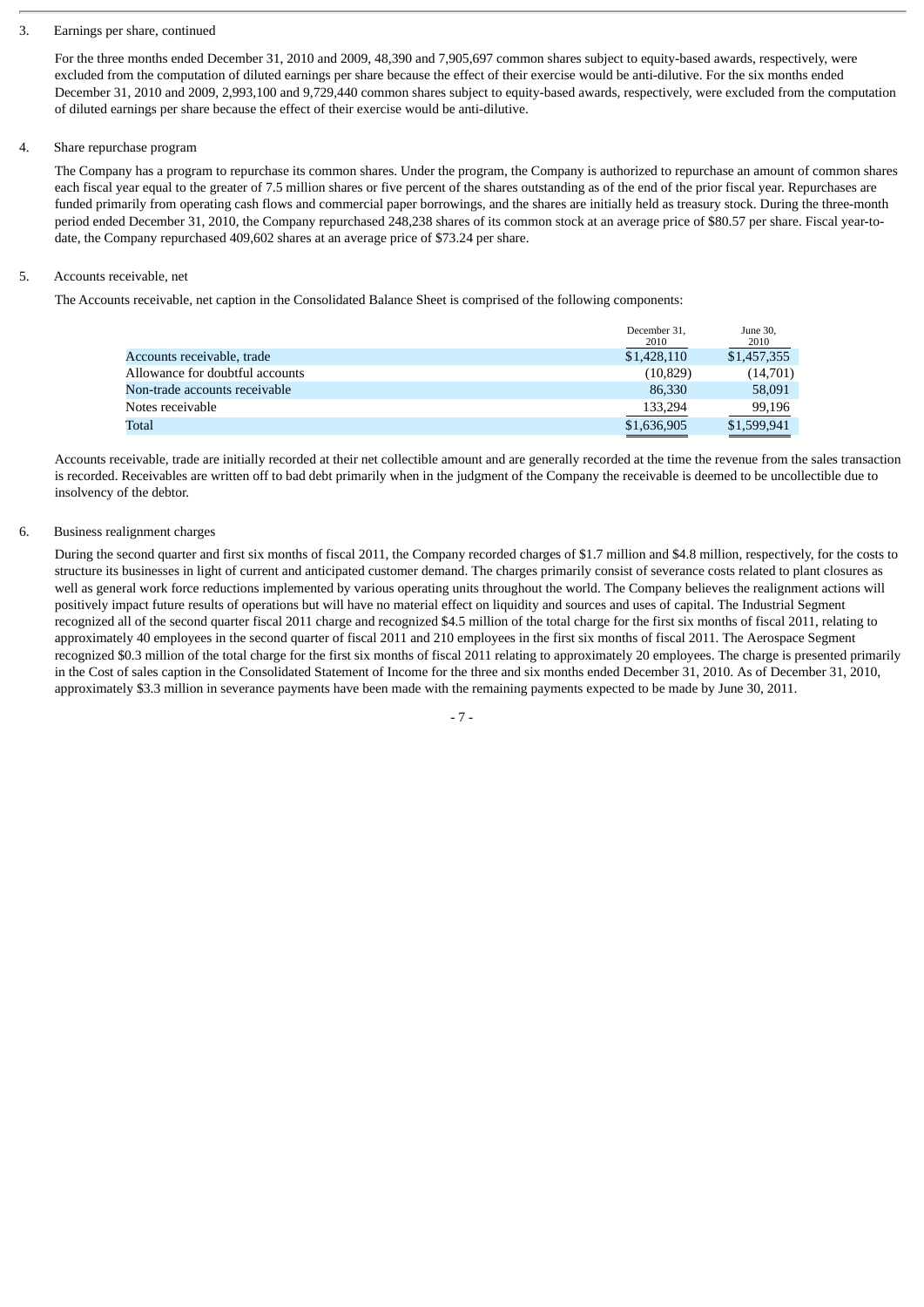#### 6. Business realignment charges, continued

During the second quarter and first six months of fiscal 2010, the Company recorded charges of \$7.1 million and \$26.4 million, respectively, for the costs to structure its businesses in light of current and anticipated customer demand. The charges primarily consisted of severance costs related to plant closures as well as general work force reductions implemented by various operating units throughout the world. The Company believes the realignment actions will positively impact future results of operations but will have no material effect on liquidity and sources and uses of capital. The Industrial Segment recognized \$5.6 million and \$22.7 million of the total charge for the second quarter and first six months of fiscal 2010, respectively, relating to approximately 195 and 1,015 employees, respectively. The Climate & Industrial Controls Segment recognized \$0.9 million and \$3.1 million of the total charge for the second quarter and first six months of fiscal 2010, respectively, relating to approximately 237 employees for the first six months of fiscal 2010. The Aerospace Segment recognized \$0.6 million of the total charge for the second quarter and first six months of fiscal 2010 relating to approximately 50 employees. The charge is presented primarily in the Cost of sales caption in the Consolidated Statement of Income for the three and six months ended December 31, 2009. All required severance payments have been made.

Additional charges to be recognized in future periods related to the specific actions discussed above are not expected to be material.

#### 7. Equity

Changes in equity for the three months ended December 31, 2010 and December 31, 2009 are as follows (net of taxes amounts relate to Shareholders' Equity):

|                                                              | Shareholders'<br>Equity | Noncontrolling<br>Interests | Total<br>Equity |
|--------------------------------------------------------------|-------------------------|-----------------------------|-----------------|
| Balance September 30, 2010                                   | \$4,894,945             | 97,632<br>S                 | \$4,992,577     |
| Net income                                                   | 230,180                 | 1,638                       | 231,818         |
| Other comprehensive income:                                  |                         |                             |                 |
| Foreign currency translation (net of taxes of \$12,397)      | 9.301                   | 2.337                       | 11,638          |
| Retirement benefits plan activity (net of taxes of \$11,647) | 19.844                  |                             | 19,844          |
| Net realized loss (net of taxes of \$32)                     | 51                      |                             | -51             |
| Total comprehensive income                                   | 259,376                 | 3.975                       | 263,351         |
| Dividends paid                                               | (46, 984)               | (275)                       | (47,259)        |
| Stock incentive plan activity                                | 25.924                  |                             | 25,924          |
| Shares purchased at cost                                     | (20,000)                |                             | (20,000)        |
| Balance December 31, 2010                                    | \$5,113,261             | 101,332                     | \$5,214,593     |

- 8 -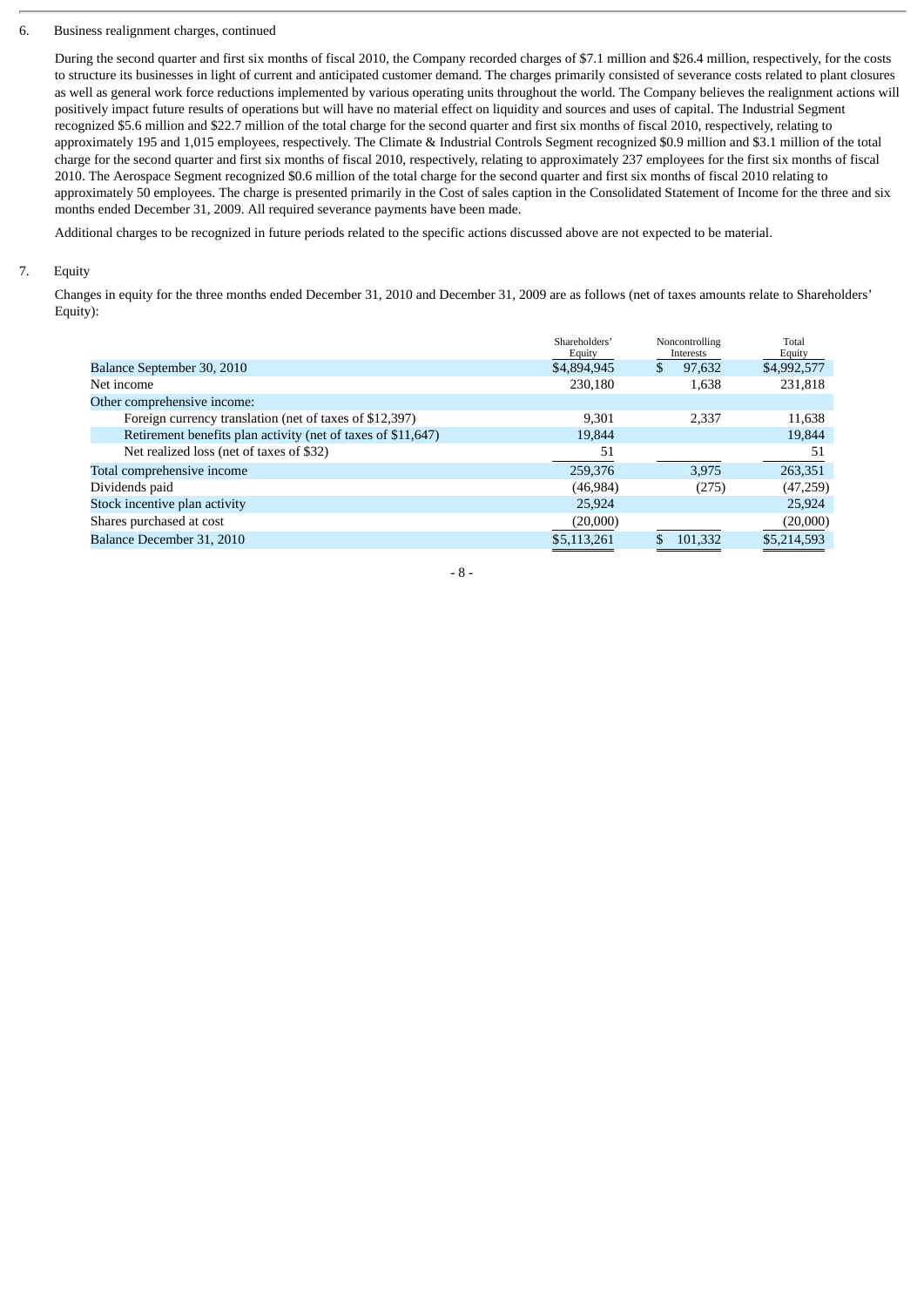## 7. Equity, continued

|                                                             | Shareholders'<br>Equity | Noncontrolling<br>Interests | Total<br>Equity |
|-------------------------------------------------------------|-------------------------|-----------------------------|-----------------|
| Balance September 30, 2009                                  | \$4,481,984             | 87.629<br>\$                | \$4,569,613     |
| Net income                                                  | 104.546                 | 417                         | 104.963         |
| Other comprehensive (loss) income:                          |                         |                             |                 |
| Foreign currency translation (net of taxes of \$5,199)      | (22, 935)               | (2,281)                     | (25, 216)       |
| Retirement benefits plan activity (net of taxes of \$7,613) | 13,169                  |                             | 13,169          |
| Net unrealized gain (net of taxes of \$275)                 | 442                     |                             | 442             |
| Total comprehensive (loss) income                           | 95.222                  | (1,864)                     | 93,358          |
| Dividends paid                                              | (40, 192)               | (6)                         | (40, 198)       |
| Stock incentive plan activity                               | 13,552                  |                             | 13,552          |
| Shares purchased at cost                                    | (5,000)                 |                             | (5,000)         |
| Retirement benefits plan activity                           | 6,461                   |                             | 6,461           |
| Balance December 31, 2009                                   | \$4,552,027             | 85,759                      | \$4,637,786     |

Changes in equity for the six months ended December 31, 2010 and December 31, 2009 are as follows (the net of taxes amounts relate to Shareholders' Equity):

|                                                              | <b>Shareholders</b><br>Equity | Noncontrolling<br>Interests | Total<br>Equity |
|--------------------------------------------------------------|-------------------------------|-----------------------------|-----------------|
|                                                              |                               |                             |                 |
| Balance June 30, 2010                                        | \$4,367,965                   | \$<br>91.435                | \$4,459,400     |
| Net income                                                   | 477,351                       | 3,497                       | 480,848         |
| Other comprehensive income:                                  |                               |                             |                 |
| Foreign currency translation (net of taxes of \$17,487)      | 288,701                       | 6.675                       | 295,376         |
| Retirement benefits plan activity (net of taxes of \$22,289) | 38.062                        |                             | 38,062          |
| Net realized loss (net of taxes of \$68)                     | 110                           |                             | 110             |
| Total comprehensive income                                   | 804.224                       | 10.172                      | 814.396         |
| Dividends paid                                               | (90, 632)                     | (275)                       | (90, 907)       |
| Stock incentive plan activity                                | 61,704                        |                             | 61,704          |
| Shares purchased at cost                                     | (30,000)                      |                             | (30,000)        |
| Balance December 31, 2010                                    | \$5,113,261                   | 101,332                     | \$5,214,593     |

- 9 -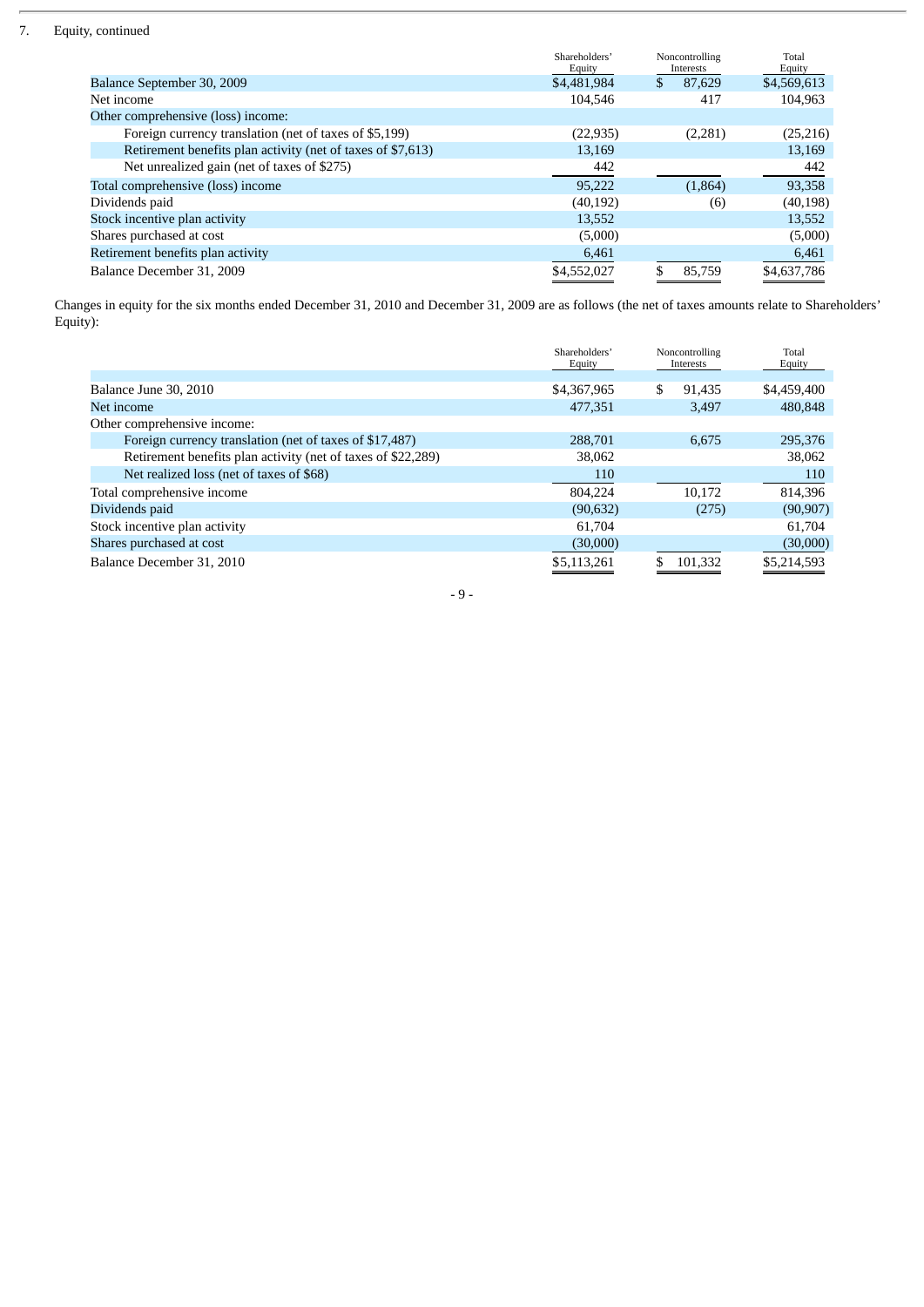## 7. Equity, continued

|                                                              | Shareholders'<br>Equity |   | Noncontrolling<br>Interests | Total<br>Equity |
|--------------------------------------------------------------|-------------------------|---|-----------------------------|-----------------|
| Balance June 30, 2009                                        | \$4,268,199             | S | 82,241                      | \$4,350,440     |
| Net income                                                   | 178.039                 |   | 894                         | 178.933         |
| Other comprehensive (loss) income:                           |                         |   |                             |                 |
| Foreign currency translation (net of taxes of \$4,796)       | 115,033                 |   | 2.630                       | 117,663         |
| Retirement benefits plan activity (net of taxes of \$12,635) | 22,056                  |   |                             | 22,056          |
| Net unrealized gain (net of taxes of \$254)                  | 406                     |   |                             | 406             |
| Total comprehensive income                                   | 315,534                 |   | 3.524                       | 319,058         |
| Dividends paid                                               | (80, 363)               |   | (6)                         | (80, 369)       |
| Stock incentive plan activity                                | 43,127                  |   |                             | 43,127          |
| Shares purchased at cost                                     | (10,000)                |   |                             | (10,000)        |
| Retirement benefits plan activity                            | 15,530                  |   |                             | 15,530          |
| Balance December 31, 2009                                    | \$4,552,027             |   | 85,759                      | \$4,637,786     |

#### 8. Goodwill and intangible assets

The changes in the carrying amount of goodwill for the six months ended December 31, 2010 are as follows:

|                              |             |           | Climate &<br>Industrial |             |
|------------------------------|-------------|-----------|-------------------------|-------------|
|                              | Industrial  | Aerospace | Controls                |             |
|                              | Segment     | Segment   | Segment                 | Total       |
| Balance June 30, 2010        | \$2,380,640 | \$98,856  | \$306,838               | \$2,786,334 |
| Acquisitions                 | 3,785       |           | 1,291                   | 5,076       |
| Foreign currency translation | 114.886     | 29        | 4.084                   | 118,999     |
| Goodwill adjustments         | 296         |           | 24                      | 320         |
| Balance December 31, 2010    | \$2,499,607 | \$98,885  | \$312,237               | \$2,910,729 |

Goodwill adjustments primarily represented final adjustments to the purchase price allocation for acquisitions during the measurement period subsequent to the applicable acquisition dates. The Company's previously reported results of operations and financial position would not be materially different had the goodwill adjustments recorded during the first six months of fiscal 2011 been reflected in the same reporting period that the initial purchase price allocations for those acquisitions were made.

- 10 -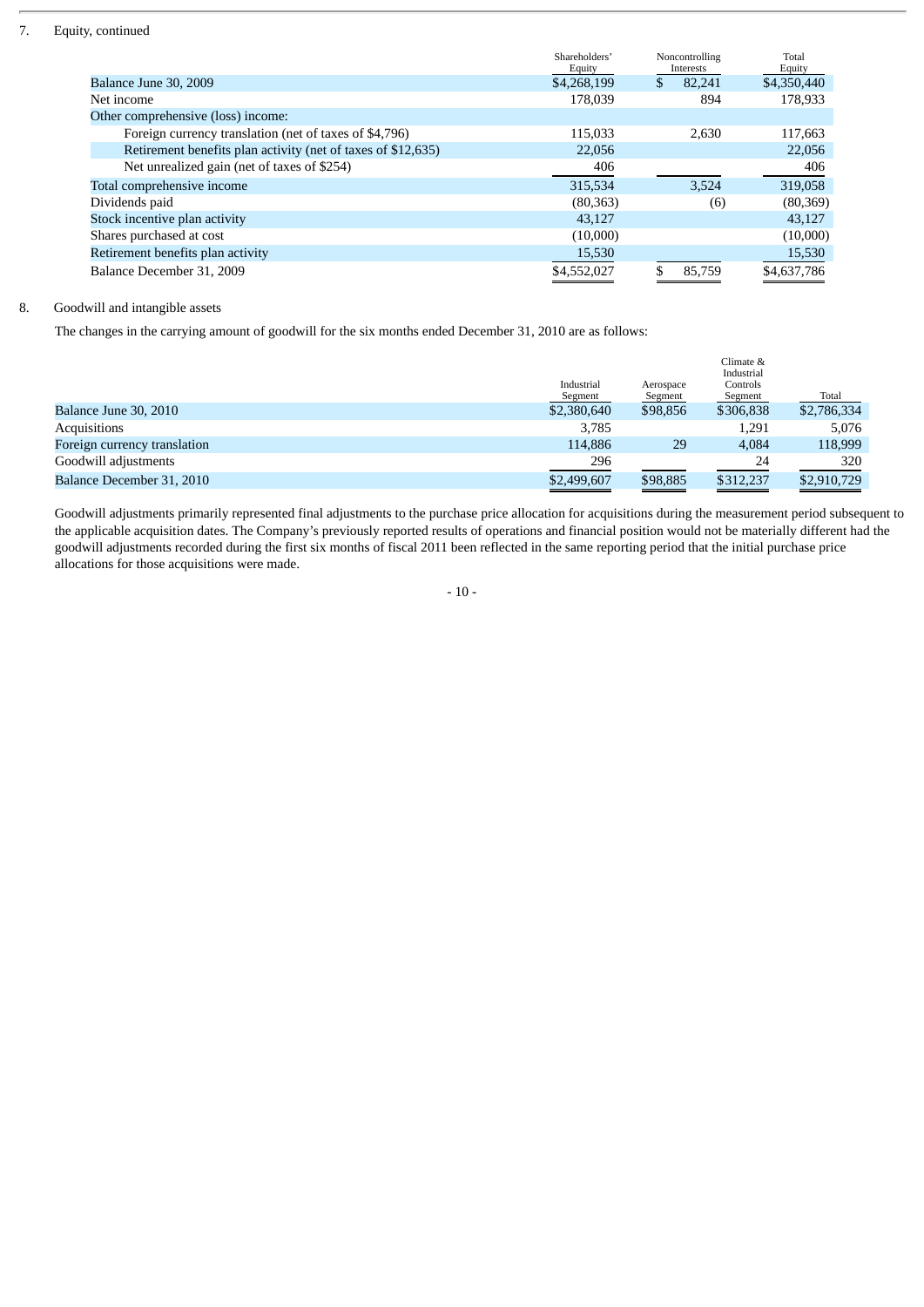#### 8. Goodwill and intangible assets, continued

Intangible assets are amortized on the straight-line method over their legal or estimated useful lives. The following summarizes the gross carrying value and accumulated amortization for each major category of intangible assets:

|                          | December 31, 2010         |              | June 30, 2010 |              |
|--------------------------|---------------------------|--------------|---------------|--------------|
|                          | Gross                     |              |               |              |
|                          | Carrying                  | Accumulated  | Carrying      | Accumulated  |
|                          | Amount                    | Amortization | Amount        | Amortization |
| Patents                  | 119.686<br>$\mathbb{S}^-$ | 54,629<br>S. | 114.935       | 48,682       |
| Trademarks               | 307.238                   | 99.620       | 289,017       | 83,936       |
| Customer lists and other | 1,199,289                 | 293,052      | 1,125,782     | 247,065      |
| Total                    | \$1,626,213               | \$447,301    | \$1,529,734   | \$379,683    |

Total intangible amortization expense for the six months ended December 31, 2010 was \$52,852. The estimated amortization expense for the five years ending June 30, 2011 through 2015 is \$105,366, \$96,818, \$89,321, \$83,767 and \$81,057, respectively.

#### 9. Retirement benefits

Net periodic pension cost recognized included the following components:

|                                                | Three Months Ended<br>December 31, |           | Six Months Ended<br>December 31, |           |
|------------------------------------------------|------------------------------------|-----------|----------------------------------|-----------|
|                                                | 2010                               | 2009      | 2010                             | 2009      |
| Service cost                                   | \$20,020                           | \$17,316  | \$41,890                         | \$36,383  |
| Interest cost                                  | 43,573                             | 44,880    | 86,845                           | 88,087    |
| Expected return on plan assets                 | (49,201)                           | (44, 152) | (97, 934)                        | (87, 484) |
| Amortization of prior service cost             | 3.197                              | 3.351     | 6.326                            | 6.506     |
| Amortization of net actuarial loss             | 28,361                             | 17,094    | 54,159                           | 32,601    |
| Amortization of initial net (asset) obligation | (15)                               | (14)      | (29)                             | (8)       |
| Net periodic benefit cost                      | \$45,935                           | \$38,475  | \$91,257                         | \$76,085  |

Postretirement benefit cost recognized included the following components:

|                                         |         | Three Months Ended<br>December 31. |         | Six Months Ended |
|-----------------------------------------|---------|------------------------------------|---------|------------------|
|                                         |         |                                    |         | December 31.     |
|                                         | 2010    | 2009                               | 2010    | 2009             |
| Service cost                            | \$136   | \$127                              | 275     | \$278            |
| Interest cost                           | 980     | 1.037                              | 1.962   | 1,963            |
| Net amortization and deferral and other | (113)   | (114)                              | (228)   | (229)            |
| Net periodic benefit cost               | \$1,003 | \$1,050                            | \$2,009 | \$2,012          |

During the first six months of fiscal 2011, the Company made \$219 million in cash contributions to its qualified defined benefit plans and expects to contribute approximately \$22 million in cash to its qualified defined benefit plans during the last six months of fiscal 2011. Most of the cash contributions are discretionary.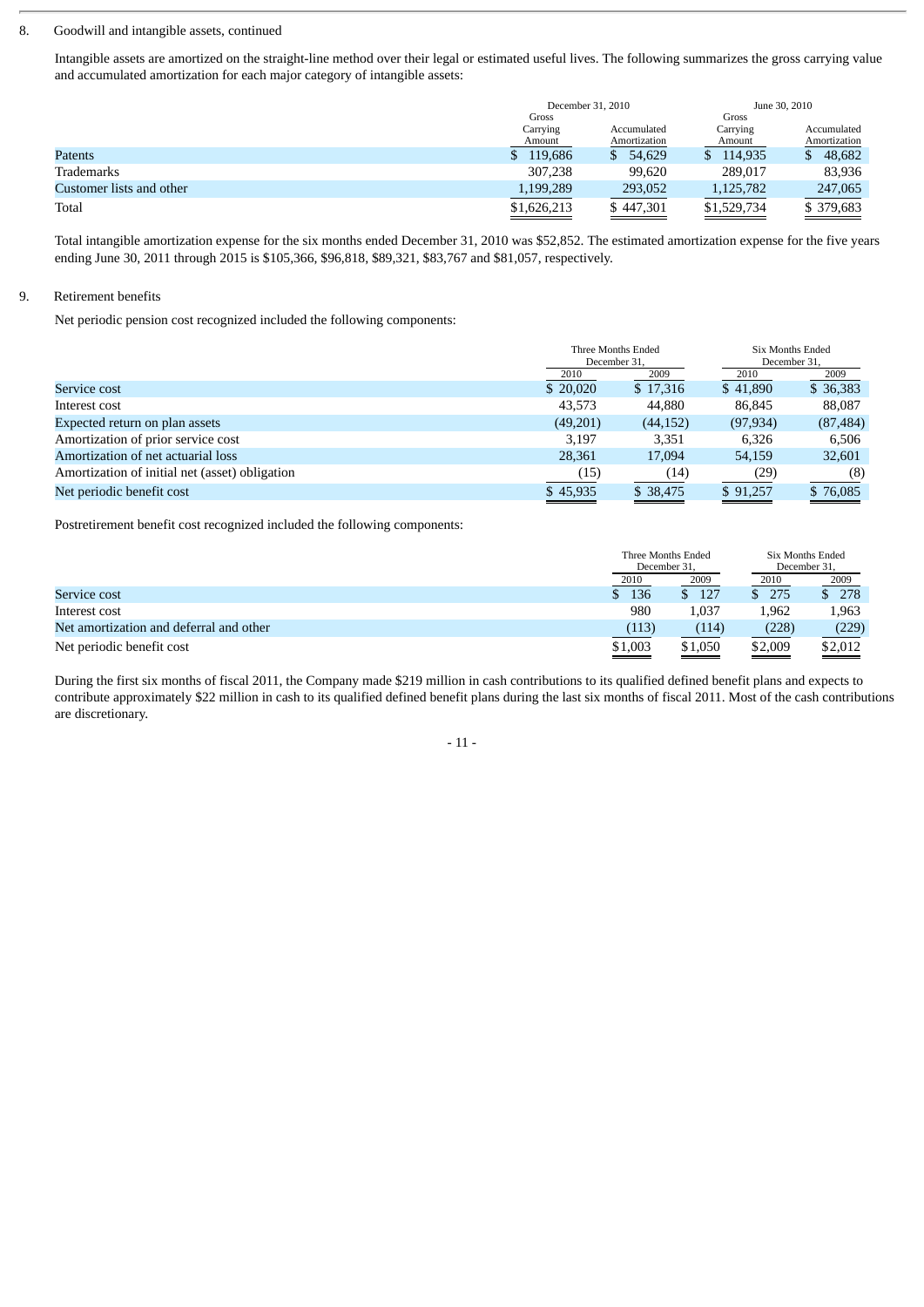#### 10. Debt

During the first six months of fiscal 2011, the Company issued \$300,000 aggregate principal amount of Medium-Term Notes. The notes are due in a balloon payment in September 2022 and carry an annual interest rate of 3.5%. Interest payments are due semiannually. The Company used the net proceeds from the Medium-Term Note issuance to repay outstanding commercial paper borrowings.

#### 11. Income taxes

As of December 31, 2010, the Company had gross unrecognized tax benefits of \$76,507. The total amount of unrecognized tax benefits that, if recognized, would affect the effective tax rate was \$74,605. The accrued interest related to the gross unrecognized tax benefits, excluded from the amounts above, was \$9,958.

The Company and its subsidiaries file income tax returns in the United States jurisdiction and various foreign jurisdictions. In the normal course of business, the Company is subject to examination by taxing authorities throughout the world. The Company is no longer subject to examinations of its federal income tax returns by the Internal Revenue Service for fiscal years through 2007. All significant state, local and foreign tax returns have been examined for fiscal years through 2001. The Company does not anticipate that, within the next twelve months, the total amount of unrecognized tax benefits will significantly change due to the settlement of examinations and the expiration of statutes of limitation.

#### 12. Financial instruments

The Company's financial instruments consist primarily of Cash and cash equivalents, long-term investments, and Accounts receivable, net as well as obligations under Accounts payable, trade, Notes payable and Long-term debt. Due to their short-term nature, the carrying values for Cash and cash equivalents, Accounts receivable, net, Accounts payable, trade and Notes payable approximate fair value. The carrying value of Long-term debt (excluding leases) was \$1,843,385 and \$1,758,845 at December 31, 2010 and June 30, 2010, respectively, and was estimated to have a fair value of \$1,981,806 and \$1,925,397 at December 31, 2010 and June 30, 2010, respectively. The fair value of Long-term debt was estimated using discounted cash flow analyses based on the Company's current incremental borrowing rate for similar types of borrowing arrangements.

The Company manages foreign currency transaction and translation risk by utilizing derivative and non-derivative financial instruments, including forward exchange contracts, costless collar contracts, cross-currency swap contracts and certain foreign denominated debt designated as net investment hedges. The derivative financial instrument contracts are with major investment grade financial institutions and the Company does not anticipate any material nonperformance by any of the counterparties. The Company does not hold or issue derivative financial instruments for trading purposes.

The Company's euro bonds and Japanese yen credit facility have been designated as a hedge of the Company's net investment in certain foreign subsidiaries. The translation of the euro bonds and Japanese yen credit facility into U.S. dollars is recorded in accumulated other comprehensive income (loss) and remains there until the underlying net investment is sold or substantially liquidated.

Derivative financial instruments are recognized on the balance sheet as either assets or liabilities and are measured at fair value. Gains or losses on derivatives that are not hedges are adjusted to fair value through the Cost of sales caption in the Consolidated Statement of Income. Gains or losses on derivatives that are hedges are adjusted to fair value through Accumulated other comprehensive income (loss) in the Consolidated Balance Sheet until the hedged item is recognized in earnings.

 $-12-$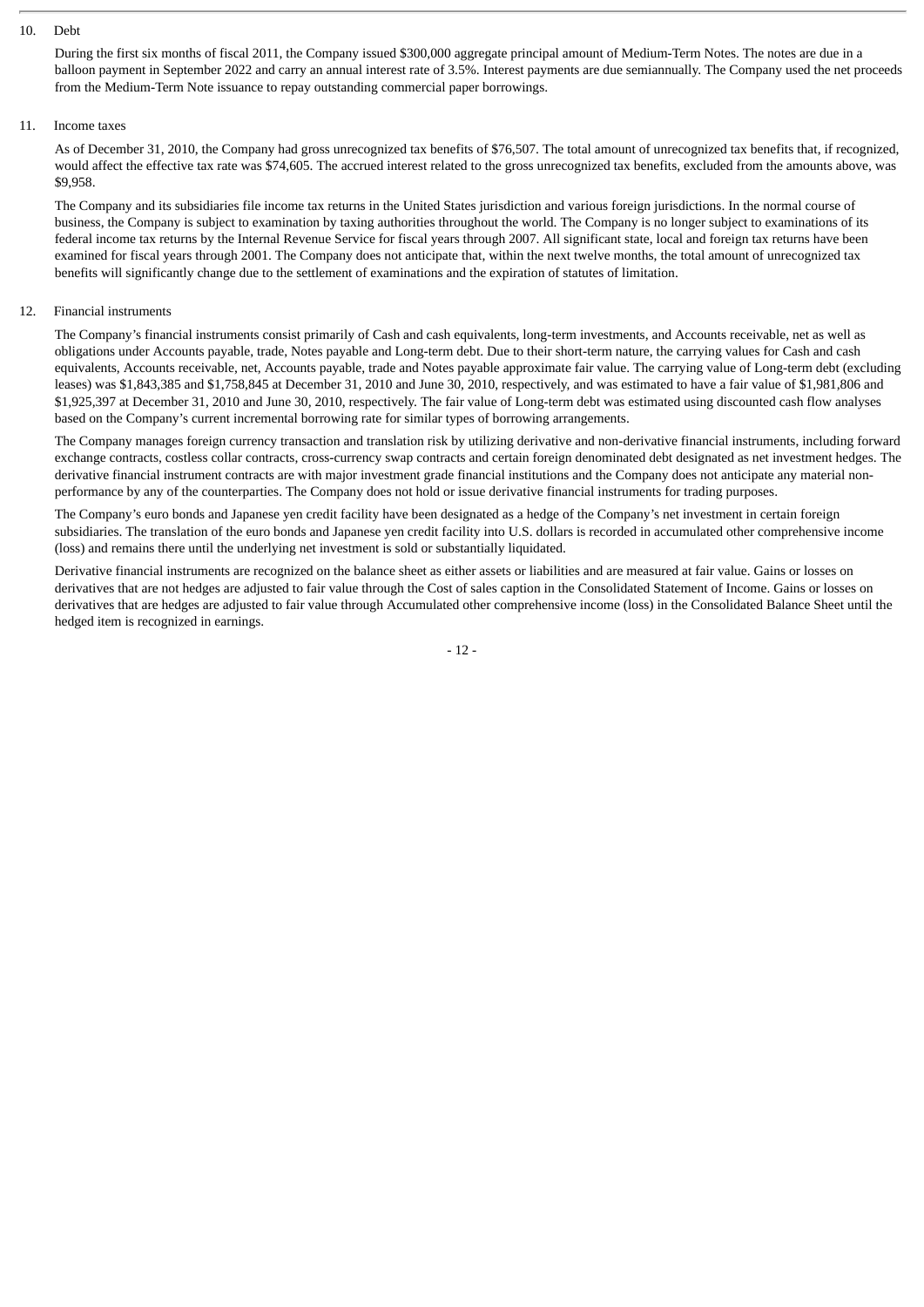#### 12. Financial instruments, continued

During the first six months of fiscal 2011, the Company entered into 10-year cross-currency swap contracts with an aggregate notional amount of approximately €235 million and designated the cross-currency swap contracts as a hedge of the Company's net investment in certain foreign subsidiaries whose functional currency is the euro. Also during the first six months of fiscal 2011, the Company entered into forward exchange contracts with an aggregate notional amount of €200 million. The forward exchange contracts were entered into to hedge against foreign currency movements prior to the repayment of the Company's euro bonds that matured in November 2010. The forward exchange contracts were settled in November 2010.

The following summarizes the location and fair value of derivative financial instruments reported in the Consolidated Balance Sheet as of December 31, 2010 and June 30, 2010:

|                               | <b>Balance Sheet</b><br>Caption | December 31,<br>2010 | June 30,<br>2010 |
|-------------------------------|---------------------------------|----------------------|------------------|
| Net investment hedges         |                                 |                      |                  |
| Cross-currency swap contracts | Other liabilities               | 18.739               | S.               |
| Cash flow hedges              |                                 |                      |                  |
| Costless collar contracts     | Accounts receivable             | 1.100                | 1,624            |
| Costless collar contracts     | Other accrued liabilities       | 4.472                | 2,334            |
|                               |                                 |                      |                  |

The cross-currency swap contracts have been designated as hedging instruments. The costless collar contracts have not been designated as hedging instruments and are considered to be economic hedges of forecasted transactions.

Gains (losses) on derivative financial instruments that were recorded in the Consolidated Statement of Income are as follows:

|                            | Three Months Ended<br>December 31. |       | <b>Six Months Ended</b><br>December 31. |         |
|----------------------------|------------------------------------|-------|-----------------------------------------|---------|
|                            | 2010                               | 2009  | 2010                                    | 2009    |
| Forward exchange contracts | \$3,245                            |       | \$19,048                                |         |
| Costless collar contracts  | (1,018)                            | (499) | (4,554)                                 | (4,034) |

Gains (losses) on derivative and non-derivative financial instruments that were recorded in accumulated other comprehensive income (loss) in the Consolidated Balance Sheet are as follows:

|                               |         | Three Months Ended |            | Six Months Ended |
|-------------------------------|---------|--------------------|------------|------------------|
|                               |         | December 31        |            | December 31.     |
|                               | 2010    | 2009               | 2010       | 2009             |
| Cross-currency swap contracts | \$3,244 |                    | \$(11,577) |                  |
| Foreign denominated debt      | 226     | 9,397              | (36,334)   | (8,092)          |

There was no ineffectiveness of the cross-currency swap contracts or foreign denominated debt, nor were any portion of these financial instruments excluded from the effectiveness testing, during the six months ending December 31, 2010 and 2009.

- 13 -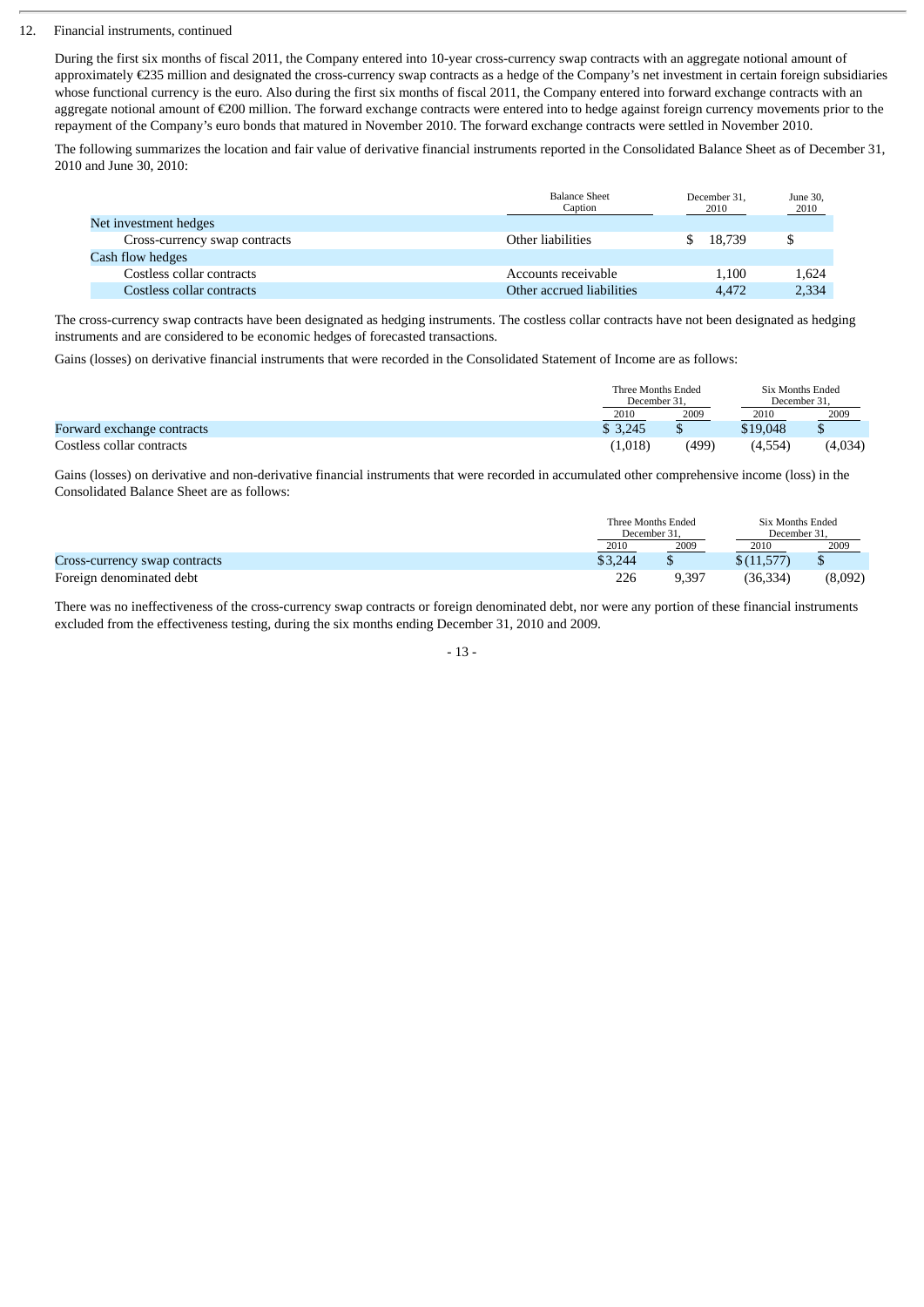#### 13. Fair value measurement

The fair value of financial assets and financial liabilities that were measured at fair value on a recurring basis at December 31, 2010 follows:

| Assets:               | Total       | <b>Quoted Prices</b><br>In Active<br><b>Markets</b><br>(Level 1) | Significant<br>Other<br>Observable<br>Inputs<br>(Level 2) | Significant<br>Unobservable<br>Inputs<br>(Level 3) |
|-----------------------|-------------|------------------------------------------------------------------|-----------------------------------------------------------|----------------------------------------------------|
| Available for sale    |             |                                                                  |                                                           |                                                    |
|                       |             |                                                                  |                                                           |                                                    |
| equity securities     | S.<br>3,542 | \$                                                               | \$                                                        | 3,542                                              |
| <b>Derivatives</b>    | 1,100       |                                                                  | 1,100                                                     |                                                    |
| Liabilities:          |             |                                                                  |                                                           |                                                    |
| Deferred compensation |             |                                                                  |                                                           |                                                    |
| plans                 | 119,841     |                                                                  | 119,841                                                   |                                                    |
| <b>Derivatives</b>    | 23,211      |                                                                  | 23,211                                                    |                                                    |

The fair value of financial assets and financial liabilities that were measured at fair value on a recurring basis at June 30, 2010 follows:

|                       | Total       | <b>Quoted Prices</b><br>In Active<br><b>Markets</b><br>(Level 1) | Significant<br>Other<br>Observable<br>Inputs<br>(Level 2) |   | Significant<br>Unobservable<br>Inputs<br>(Level 3) |
|-----------------------|-------------|------------------------------------------------------------------|-----------------------------------------------------------|---|----------------------------------------------------|
| Assets:               |             |                                                                  |                                                           |   |                                                    |
| Available for sale    |             |                                                                  |                                                           |   |                                                    |
| equity securities     | \$<br>3,542 | \$                                                               | \$                                                        | S | 3,542                                              |
| <b>Derivatives</b>    | 1,624       |                                                                  | 1,624                                                     |   |                                                    |
| Liabilities:          |             |                                                                  |                                                           |   |                                                    |
| Deferred compensation |             |                                                                  |                                                           |   |                                                    |
| plans                 | 112,189     |                                                                  | 112,189                                                   |   |                                                    |
| <b>Derivatives</b>    | 2,334       |                                                                  | 2,334                                                     |   |                                                    |

Available for sale securities consist of an investment in stock in an electronic and electrical equipment company the fair value of which was estimated using a market and income approach with equal weighting given to each approach. The market approach estimates a fair value by applying price-toearnings multiples for similar companies that are publicly traded while the income approach estimates a fair value using a discounted cash flow analysis. There were no purchases, sales, issuances or settlements of available for sale securities during the six months ended December 31, 2010.

- 14 -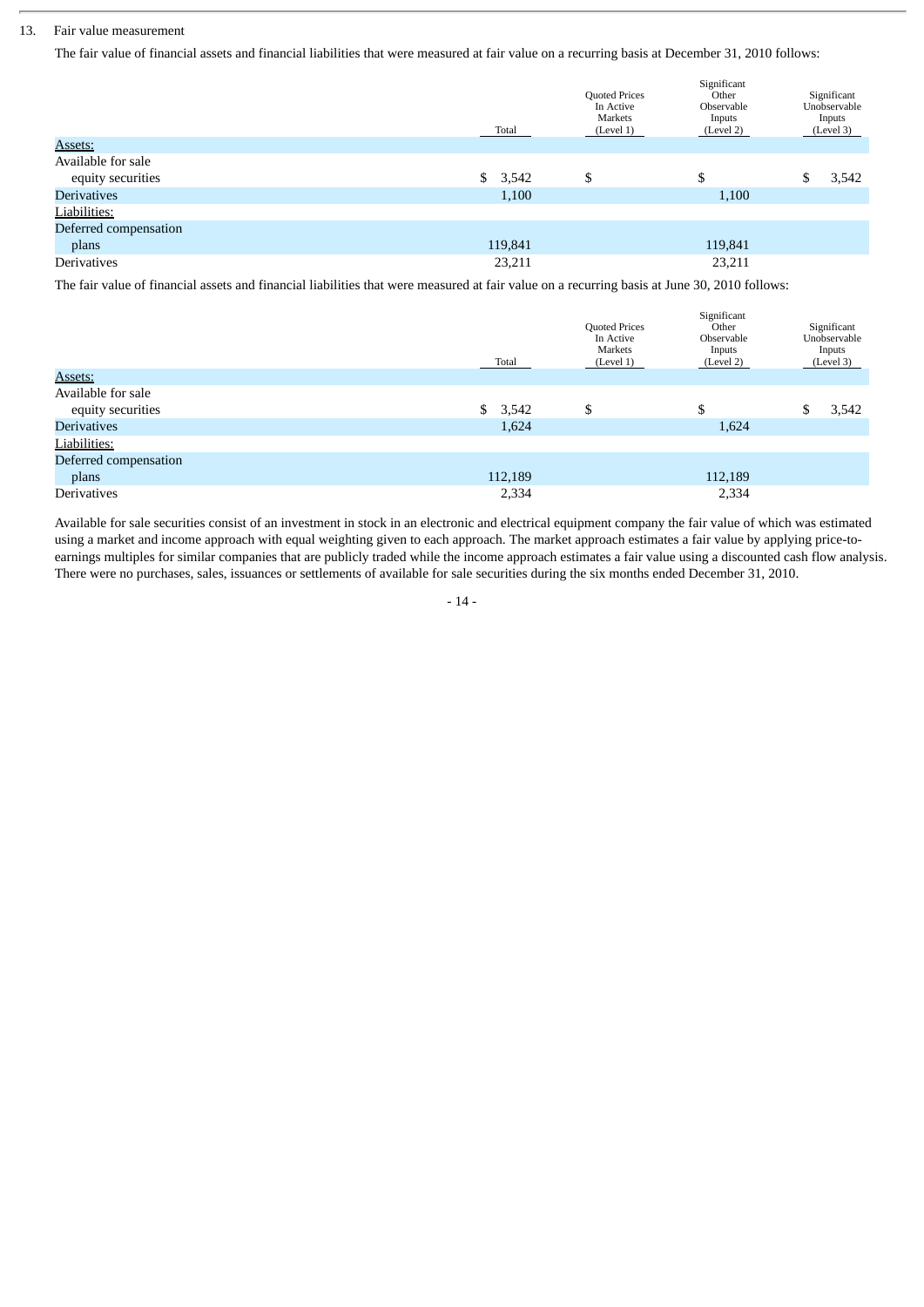#### 13. Fair value measurement, continued

The fair value of derivatives is calculated using a present value cash flow model that utilizes market observable inputs, including both spot and forward prices for the same underlying currencies, and have been adjusted to reflect the credit risk of either the Company or the counterparty.

The Company has established nonqualified deferred compensation programs that permit officers, directors and certain management employees to defer a portion of their compensation, on a pre-tax basis, until their termination of employment. Changes in the value of the compensation deferred under these programs are recognized based on the fair value of the participant's investment elections.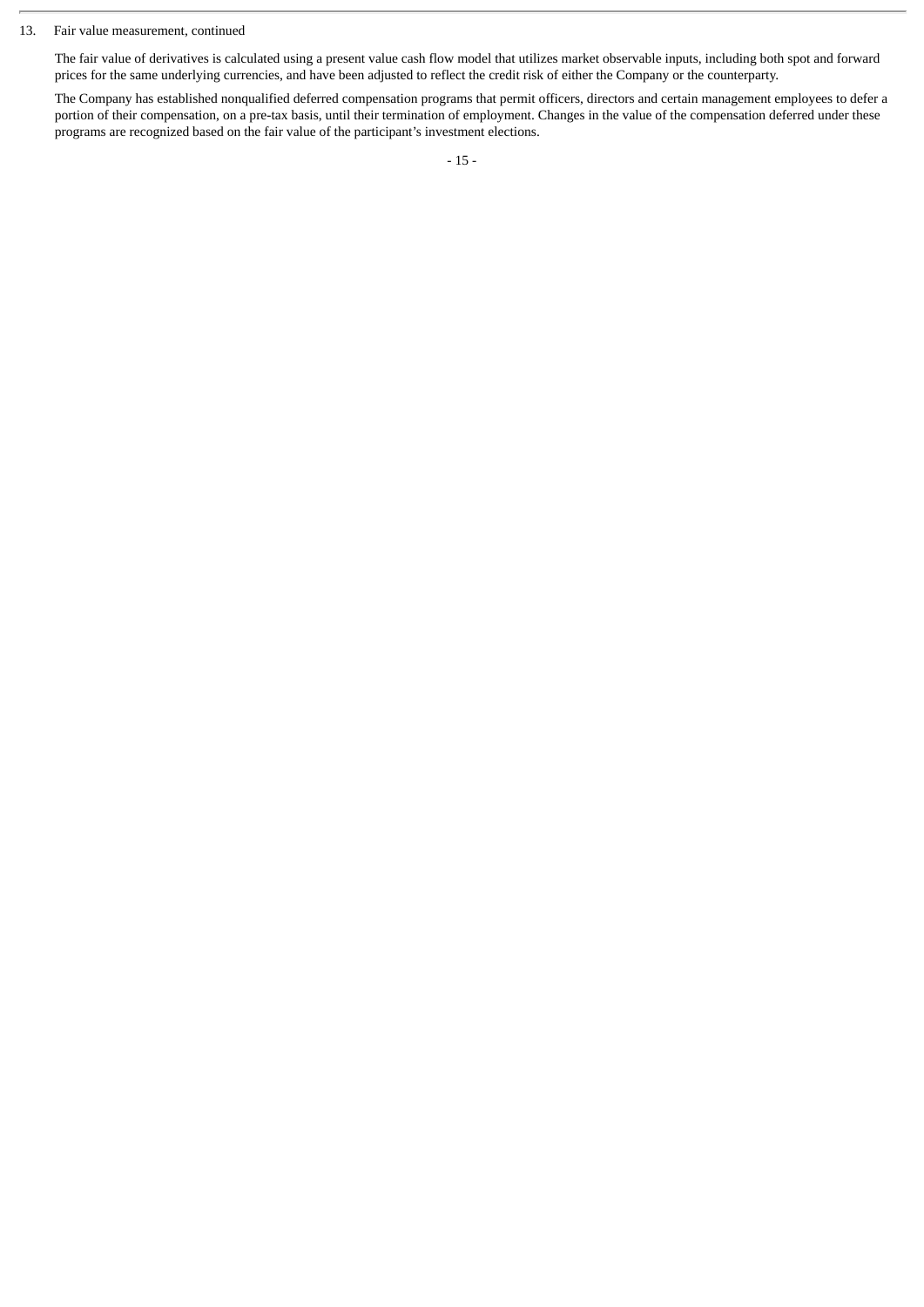#### **PARKER-HANNIFIN CORPORATION**

#### **FORM 10-Q ITEM 2. MANAGEMENT'S DISCUSSION AND ANALYSIS OF FINANCIAL CONDITION AND RESULTS OF OPERATIONS**

## **FOR THE THREE AND SIX MONTHS ENDED DECEMBER 31, 2010 AND COMPARABLE PERIODS ENDED DECEMBER 31, 2009**

#### **OVERVIEW**

The Company is a leading worldwide diversified manufacturer of motion and control technologies and systems, providing precision engineered solutions for a wide variety of mobile, industrial and aerospace markets.

The Company's order rates provide a near-term perspective of the Company's outlook particularly when viewed in the context of prior and future order rates. The Company publishes its order rates on a quarterly basis. The lead time between the time an order is received and revenue is realized generally ranges from one day to 12 weeks for mobile and industrial orders and from one day to 18 months for aerospace orders. The Company believes the leading economic indicators of these markets that have a strong correlation to the Company's future order rates are as follows:

- Purchasing Managers Index (PMI) on manufacturing activity specific to regions around the world with respect to most mobile and industrial markets;
- Aircraft miles flown and revenue passenger miles for commercial aerospace markets and Department of Defense spending for military aerospace markets; and
- Housing starts with respect to the North American residential air conditioning market and certain mobile construction markets.

A PMI above 50 indicates that the manufacturing activity specific to a region around the world in the mobile and industrial markets is expanding. A PMI below 50 indicates the opposite. The PMI at the end of December 2010 for the United States, the Eurozone countries and China was 57.0, 57.1 and 54.4, respectively. Since June 30, 2010 and September 30, 2010, the PMI for the United States, the Eurozone countries and China has increased.

Aircraft miles flown and revenue passenger miles have both increased approximately 8 percent from their comparable fiscal 2010 levels. The Company anticipates that U.S. Department of Defense spending with regards to appropriations and operations and maintenance for the U.S. Government's fiscal year 2011 will be about 6 percent higher than the comparable fiscal 2010 level.

Housing starts in December 2010 were approximately 8 percent lower than housing starts in December 2009.

The Company remains focused on maintaining its financial strength by adjusting its cost structure to reflect changing demand levels, maintaining a strong balance sheet and managing its cash. The Company continues to generate substantial cash flows from operations, has controlled capital spending and has proactively managed working capital. The Company has been able to borrow needed funds at affordable interest rates as demonstrated by the issuance of \$300 million aggregate principal amount of Medium-Term Notes in September 2010, and currently has a debt to debt-shareholders' equity ratio of 26.5 percent.

The Company believes many opportunities for profitable growth are available. The Company intends to focus primarily on business opportunities in the areas of energy, water, agriculture, environment, defense, life sciences, infrastructure and transportation.

- 16 -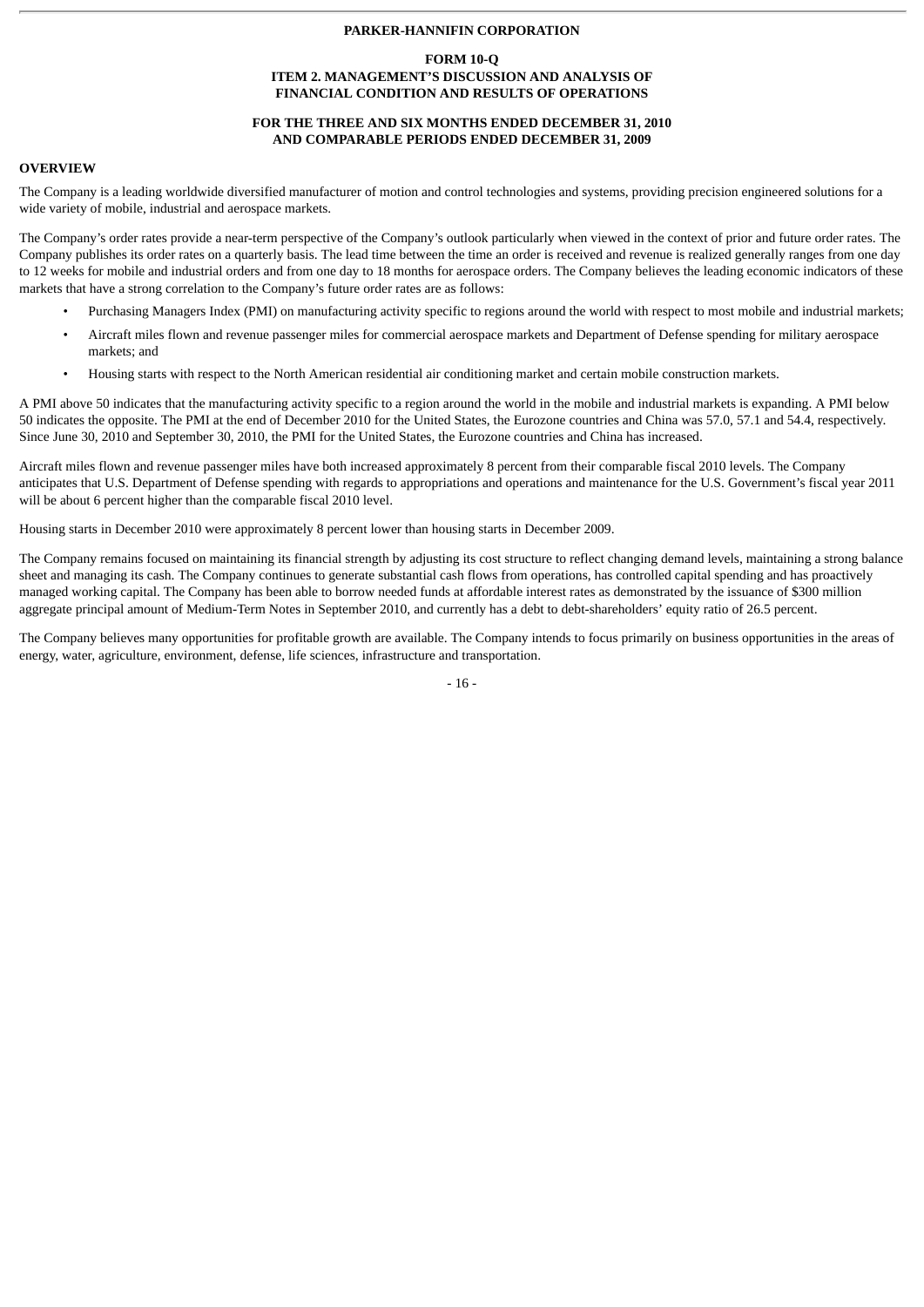The Company believes it can meet its strategic objectives by:

- Serving the customer and empowering its employees;
- Successfully executing its Win Strategy initiatives relating to premier customer service, financial performance and profitable growth;
- Engineering innovative systems and products to provide superior customer value through improved service, efficiency and productivity;
- Delivering products, systems and services that have demonstrable savings to customers and are priced by the value they deliver;
- Acquiring strategic businesses; and
- Organizing the Company around targeted regions, technologies and markets.

During the first six months of fiscal 2011, the Company completed two acquisitions. Acquisitions will continue to be considered from time to time to the extent there is a strong strategic fit, while at the same time, maintaining the Company's strong financial position. The Company will also continue to assess its existing businesses and initiate efforts to divest businesses that are not considered to be a good long-term strategic fit for the Company. Future business divestitures could have a negative effect on the Company's results of operations.

The discussion below is structured to separately discuss the Consolidated Statement of Income, Results by Business Segment, Consolidated Balance Sheet and Consolidated Statement of Cash Flows.

#### **CONSOLIDATED STATEMENT OF INCOME**

|                                                                     | Three months ended<br>December 31. |              | Six months ended<br>December 31. |                       |
|---------------------------------------------------------------------|------------------------------------|--------------|----------------------------------|-----------------------|
| (dollars in millions)                                               | 2010                               | 2009         | 2010                             | 2009                  |
| Net sales                                                           | \$2,866.6                          | \$2,354.7    | \$5,695.9                        | \$4,591.9             |
| Gross profit                                                        | \$670.9                            | \$485.2      | \$1,362.3                        | 921.4<br>\$           |
| Gross profit margin                                                 | 23.4%                              | 20.6%        | 23.9%                            | 20.1%                 |
| Selling, general and administrative expenses                        | \$345.7                            | 309.8<br>\$. | 679.2<br>S.                      | 611.7<br>\$           |
| Selling, general and administrative expenses, as a percent of sales | 12.1%                              | 13.2%        | 11.9%                            | 13.3%                 |
| Interest expense                                                    | \$<br>25.6                         | \$<br>25.0   | \$<br>50.3                       | 50.8<br>S             |
| Other (income) expense, net                                         | \$<br>(6.6)                        | \$<br>8.1    | \$<br>(9.8)                      | 2.7<br>S              |
| Effective tax rate                                                  | 24.3%                              | 26.2%        | 25.2%                            | 30.2%                 |
| Net income                                                          | \$231.8                            | \$105.0      | 480.8<br>\$.                     | 178.9<br>$\mathbf{s}$ |
| Net income, as a percent of sales                                   | 8.1%                               | 4.5%         | 8.4%                             | 3.9%                  |

**Net sales** for the current-year quarter and first six months of fiscal 2011 increased 21.7 percent and 24.0 percent, respectively, over the comparable prior-year net sales amounts reflecting higher sales in all segments with the largest increase occurring in the Industrial Segment. Acquisitions made in the last 12 months contributed approximately \$10 million and \$14 million in sales in the current-year quarter and first six months of fiscal 2011, respectively. The effect of currency rate changes decreased net sales by approximately \$21 million and \$47 million in the current-year quarter and first six months of fiscal 2011, respectively.

Gross profit margin increased for the current-year quarter and first six months of fiscal 2011 primarily due to a combination of the higher sales volume, resulting in manufacturing efficiencies, as well as lower business realignment expenses recorded in the current-year quarter and first six months of fiscal 2011 as compared to the prior-year quarter and first six months.

- 17 -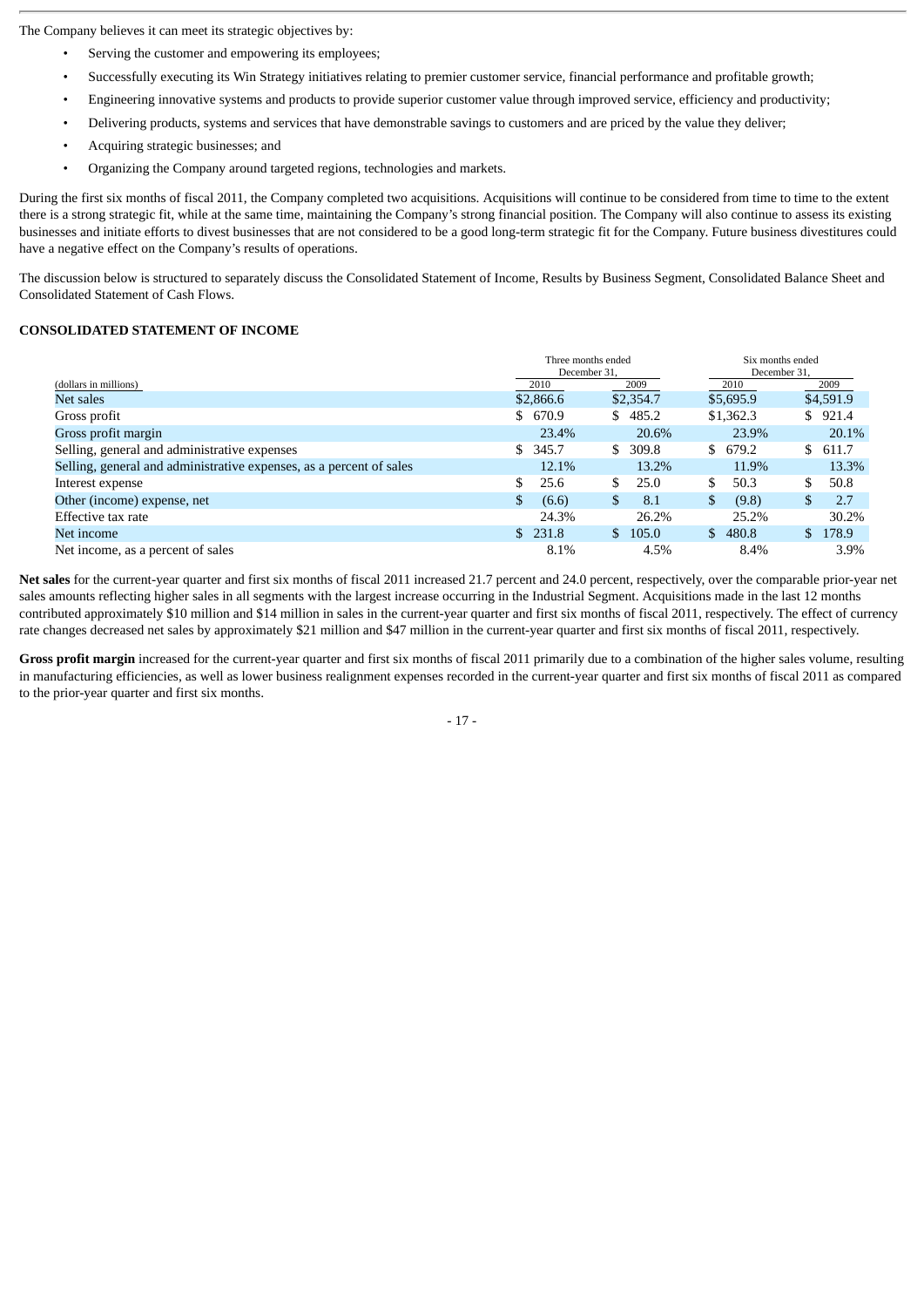**Selling, general and administrative expenses** increased for the current-year quarter and first six months of fiscal 2011 primarily due to the higher sales volume as well as higher incentive compensation.

**Interest expense** for the current-year quarter was slightly higher than the prior-year quarter primarily due to the debt portfolio in the current-year quarter having a slightly higher average interest rate than the prior-year quarter debt portfolio. Interest expense for the six months of fiscal 2011 was lower than the first six months of fiscal 2010 primarily due to a lower amount of average debt outstanding.

**Other (income) expense, net** for the current-year quarter and first six months of fiscal 2011 includes a \$2.3 million gain from the sale of intellectual property. Other (income) expense, net for the current-year quarter and first six months of fiscal 2011 includes a gain of \$4.1 million and \$4.6 million, respectively, related to the sale of real estate. Other (income) expense, net for the prior-year quarter and first six months of fiscal 2010 included \$7.7 million of asset writedowns, including assets related to a business that was being held for sale. Other (income) expense, net for the first six months of fiscal 2010 also included income of \$3.2 million related to the restructuring of the Company's executive life insurance program.

**Effective tax rate** for the current-year quarter and first six months of fiscal 2011 was lower than the prior-year quarter and first six months of fiscal 2010 due primarily to the Tax Relief, Unemployment Insurance Reauthorization, and Job Creation Act of 2010 (the "Tax Extender Legislation") that was passed by Congress in December 2010. The Tax Extender Legislation restored the U.S. research tax credit and extended certain favorable foreign income tax provisions. The effective tax rate for the current-year quarter reflects a discrete tax benefit of approximately \$5 million for the catch up on the U.S. research tax credit for the last six months of calendar 2010. The Company expects the effective tax rate for fiscal 2011 will be approximately 27 percent.

#### **RESULTS BY BUSINESS SEGMENT**

#### **Industrial Segment**

|                       |           | Three months ended<br>December 31. |           | Six months ended<br>December 31. |
|-----------------------|-----------|------------------------------------|-----------|----------------------------------|
| (dollars in millions) | 2010      | 2009                               | 2010      | 2009                             |
| Net sales             |           |                                    |           |                                  |
| North America         | \$1,045.5 | \$<br>847.2                        | \$2,110.4 | \$1,630.3                        |
| International         | 1,147.2   | 932.1                              | 2,240.2   | 1,782.3                          |
| Operating income      |           |                                    |           |                                  |
| North America         | 159.4     | 114.4                              | 348.8     | 190.6                            |
| International         | \$167.8   | \$<br>82.6                         | \$351.6   | 144.5<br>\$                      |
| Operating margin      |           |                                    |           |                                  |
| North America         | 15.2%     | 13.5%                              | 16.5%     | 11.7%                            |
| International         | 14.6%     | 8.9%                               | 15.7%     | 8.1%                             |
| <b>Backlog</b>        | \$1,703.2 | \$1,318.2                          | \$1,703.2 | \$1,318.2                        |

The Industrial Segment operations experienced the following percentage changes in net sales in the current-year compared to the equivalent prior-year period:

|                                                              | Period ending December 31 |            |
|--------------------------------------------------------------|---------------------------|------------|
|                                                              | Three months              | Six months |
| Industrial North America – as reported                       | 23.4%                     | 29.4%      |
| <b>Acquisitions</b>                                          | 0.5%                      | $0.2\%$    |
| Currency                                                     | 0.5%                      | $0.5\%$    |
| Industrial North America – without acquisitions and currency | 22.4%                     | 28.7%      |

- 18 -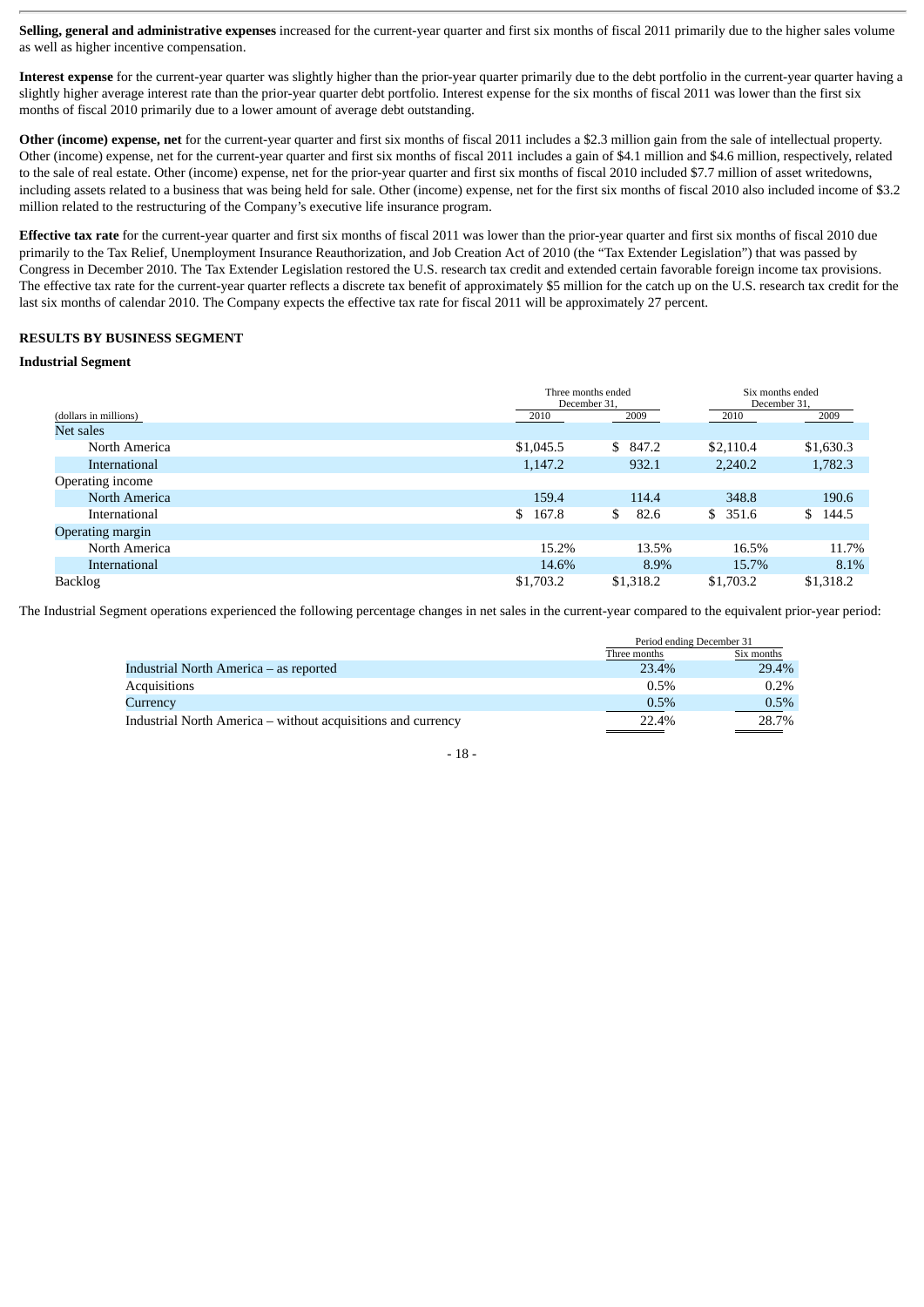| 23.1%     | 25.7%     |
|-----------|-----------|
| $0.1\%$   | 0.1%      |
| $(2.6)\%$ | (2.9)%    |
| 25.6%     | 28.5%     |
| 23.2%     | 27.5%     |
| $0.3\%$   | $0.2\%$   |
| $(1.1)\%$ | $(1.3)\%$ |
| 24.0%     | 28.6%     |
|           |           |

The above presentation reconciles the percentage changes in net sales of the Industrial operations reported in accordance with U.S. GAAP to percentage changes in net sales adjusted to remove the effects of acquisitions made within the prior four fiscal quarters as well as the effects of currency exchange rates. The effects of acquisitions and currency exchange rates are removed to allow investors and the Company to meaningfully evaluate the percentage changes in net sales on a comparable basis from period to period.

Excluding the effects of acquisitions and currency exchange rates, the increase in Industrial North American sales for the current-year quarter and first six months of fiscal 2011 reflects higher demand experienced from distributors and end-users in virtually all markets, particularly in the construction equipment, heavy-duty truck, mining, farm and agriculture equipment and machine tool markets. The increase in Industrial International sales for the current-year quarter and first six months of fiscal 2011 is primarily attributed to higher end-user demand experienced across most markets in all regions, with the largest increase in volume being experienced in Europe.

The increase in margins in both the Industrial North American and Industrial International businesses for the current-year quarter and first six months of fiscal 2011 is primarily due to the higher sales volume, resulting in manufacturing efficiencies, and a lower fixed cost structure resulting from past business realignment actions.

Included in Industrial North American operating income are business realignment charges of \$1.5 million and \$3.6 million in the current-year quarter and prioryear quarter, respectively, and \$3.8 million and \$8.3 million for the first six months of fiscal 2011 and 2010, respectively. Included in Industrial International operating income are business realignment charges of \$0.2 million and \$2.0 million in the current-year quarter and prior-year quarter, respectively, and \$0.7 million and \$14.4 million for the first six months of fiscal 2011 and 2010, respectively. The business realignment expenses consist primarily of severance costs resulting from plant closures as well as general reductions in the work force. The Company does not anticipate that cost savings realized from the workforce reductions taken during the first six months of fiscal 2011 will have a material impact on future operating margins. The Company expects to continue to take the actions necessary to structure appropriately the operations of the Industrial Segment. Such actions may include the necessity to record additional business realignment charges in fiscal 2011, the timing and amount of which has not been finalized.

The increase in backlog from the prior-year quarter and from the June 30, 2010 amount of \$1,505.0 million is primarily due to higher order rates in most markets in both the Industrial North American and Industrial International businesses with the Industrial International businesses experiencing a greater portion of the increase from June 30, 2010. The Company anticipates Industrial North American sales for fiscal 2011 will increase between 19.8 percent and 21.8 percent from the fiscal 2010 level and Industrial International sales for fiscal 2011 will increase between 18.6 percent and 20.6 percent from the fiscal 2010 level. The expected higher sales levels for fiscal 2011 are primarily due to higher end-user demand expected in most markets. Industrial North American operating margins in fiscal 2011 are expected to range from 16.2 percent to 16.8 percent and Industrial International operating margins are expected to range from 15.1 percent to 15.7 percent.

- 19 -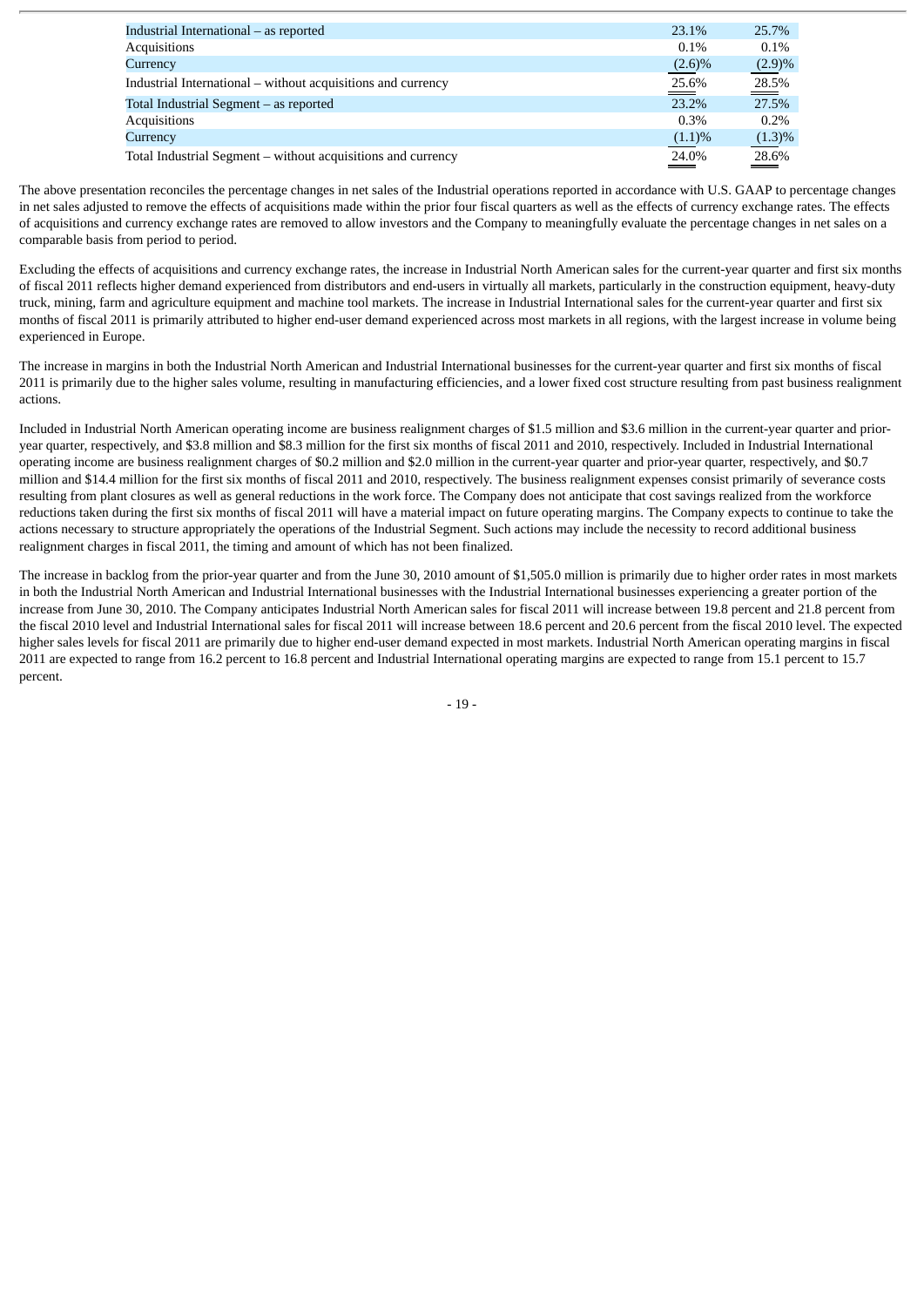#### **Aerospace Segment**

|                       |           | Three months ended<br>December 31. |              | Six months ended<br>December 31, |
|-----------------------|-----------|------------------------------------|--------------|----------------------------------|
| (dollars in millions) | 2010      | 2009                               | 2010         | 2009                             |
| Net sales             | \$459.6   | 400.6                              | 896.3<br>\$. | \$817.4                          |
| Operating income      | 63.6      | 41.0                               | \$107.4      | 94.2                             |
| Operating margin      | 13.8%     | 10.2%                              | 12.0%        | 11.5%                            |
| <b>Backlog</b>        | \$1,702.7 | \$1,458.7                          | \$1,702.7    | \$1,458.7                        |

The increase in net sales in the current-year quarter and first six months of fiscal 2011 in the Aerospace Segment is primarily due to an increase in both commercial original equipment manufacturer (OEM) and aftermarket volume partially offset by lower military aftermarket volume. Net sales in the current-year quarter also benefited from higher military OEM volume. The higher margins in the current-year quarter and first six months of fiscal 2011 were primarily due to the higher sales volume, particularly in the higher margin commercial aftermarket businesses, partially offset by higher engineering development costs. Margins for the current-year quarter also include the favorable effect of retroactive billings and contract reserve adjustments resulting from the finalization of contract price negotiations related to certain programs.

The increase in backlog from the prior-year quarter and from the June 30, 2010 amount of \$1,474.4 million is primarily due to higher order rates in both the commercial OEM and aftermarket businesses as well as the military OEM business. For fiscal 2011, sales are expected to increase between 6.7 percent and 8.7 percent from the fiscal 2010 level primarily due to anticipated higher commercial OEM and aftermarket volume. Operating margins are expected to range from 13.6 percent to 13.9 percent. A higher than expected concentration of commercial OEM volume in future product mix and higher than expected new product development costs could result in lower margins.

#### **Climate & Industrial Controls Segment**

|                       |         | Three months ended<br>December 31, |         | Six months ended<br>December 31, |
|-----------------------|---------|------------------------------------|---------|----------------------------------|
| (dollars in millions) | 2010    | 2009                               | 2010    | 2009                             |
| Net sales             | \$214.3 | \$174.9                            | \$449.0 | \$361.9                          |
| Operating income      | 9.5     | 6.1                                | \$31.1  | \$16.6                           |
| Operating margin      | 4.4%    | 3.5%                               | 6.9%    | 4.6%                             |
| <b>Backlog</b>        | \$174.1 | \$130.5                            | \$174.1 | \$130.5                          |

The increase in net sales in the Climate & Industrial Controls Segment in the current-year quarter and first six months of fiscal 2011 is primarily due to higher end-user demand in the heavy-duty truck, automotive and commercial refrigeration markets. Margins in the current-year quarter and first six months of fiscal 2011 were higher primarily due to the higher sales volume and a favorable product mix. Margins in both the current-year quarter and first six months of fiscal 2011 were adversely affected by higher material costs as well as operating inefficiencies, which primarily include overtime and premium freight charges. Included in operating income for the prior-year quarter and first six months of fiscal 2010 were business realignment charges of \$0.8 million and \$3.1 million, respectively. The Company may take further actions to structure appropriately the operations of the Climate & Industrial Controls Segment. Such actions may include the necessity to record business realignment charges in fiscal 2011.

The increase in backlog from the prior-year quarter and from the June 30, 2010 amount of \$161.9 million is primarily due to higher orders in the heavy-duty truck, automotive and commercial refrigeration

- 20 -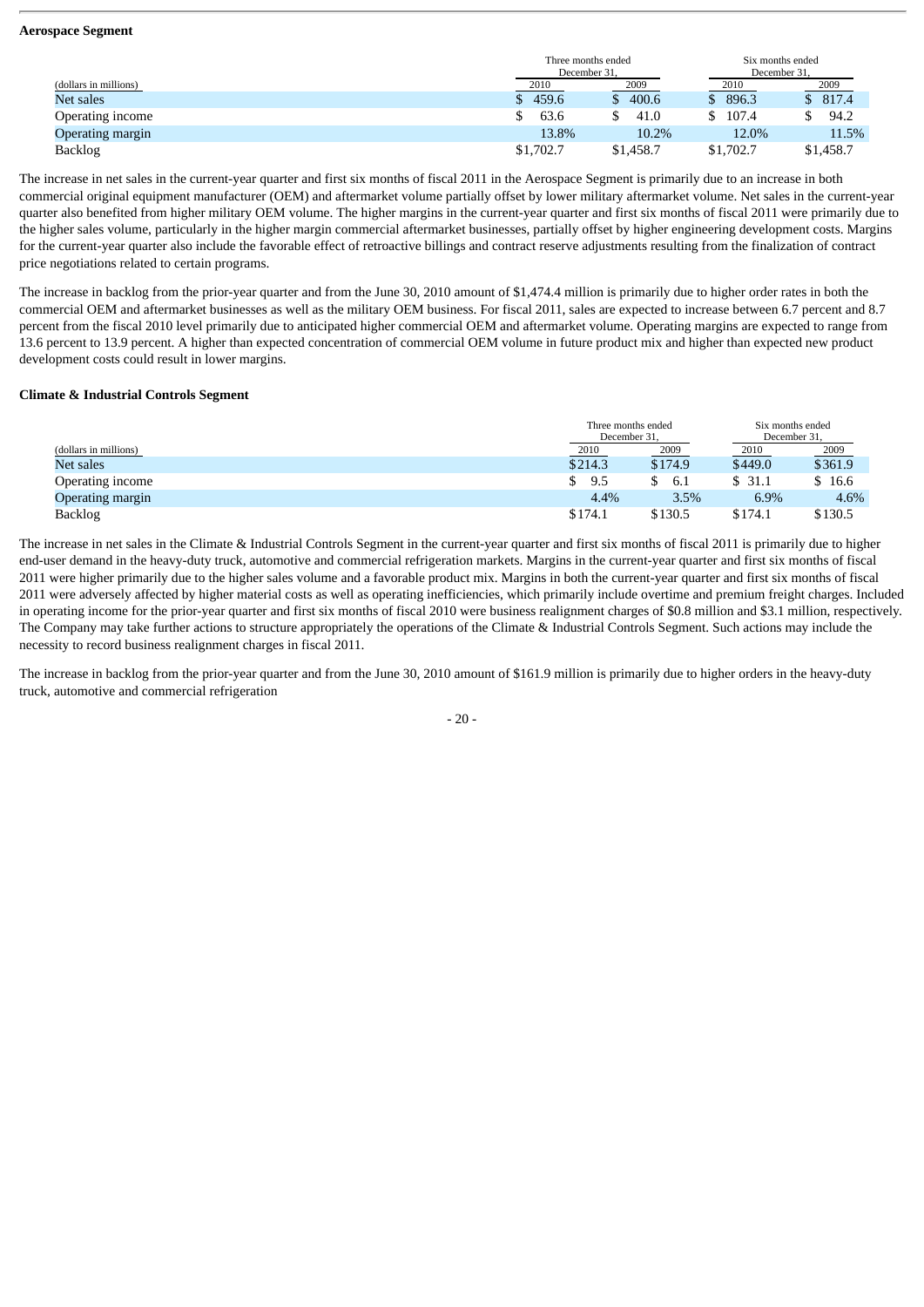markets. For fiscal 2011, sales are expected to increase between 14.6 percent and 15.6 percent from the fiscal 2010 level and operating margins are expected to range from 8.3 percent to 8.8 percent.

#### **Corporate general and administrative expenses**

Corporate general and administrative expenses were \$37.6 million in the current-year quarter compared to \$31.5 million in the prior-year quarter and were \$70.9 million for the first six months of fiscal 2011 compared to \$57.8 million for the first six months of fiscal 2010. As a percent of sales, corporate general and administrative expenses for the current-year quarter remained at the prior-year quarter level of 1.3 percent and decreased to 1.2 percent for the first six months of fiscal 2011 compared to 1.3 percent for the first six months of fiscal 2010. The higher expense for the current-year quarter and first six months of fiscal 2011 is primarily due to higher incentive compensation expenses.

**Other expense** (in the Business Segment Results) included the following:

| (in millions)              |        | Three months ended<br>December 31, |        | Six months ended<br>December 31, |  |
|----------------------------|--------|------------------------------------|--------|----------------------------------|--|
| Expense (income)           | 2010   | 2009                               |        | 2009                             |  |
| Currency transaction loss  | \$2.3  | 5.1<br>\$                          | \$2.2  | \$7.9                            |  |
| Stock compensation         | 8.1    | 7.4                                | 33.2   | 30.5                             |  |
| Asset sales and writedowns | (5.2)  | 7.7                                | (5.4)  | 5.5                              |  |
| Pensions                   | 18.8   | 13.7                               | 37.0   | 25.0                             |  |
| Other items, net           | 6.9    | 11.6                               | 8.0    | 12.2                             |  |
|                            | \$30.9 | \$45.5                             | \$75.0 | \$81.1                           |  |

#### **CONSOLIDATED BALANCE SHEET**

| (dollars in millions)                                | December 31,<br>2010 | June 30,<br>2010 |
|------------------------------------------------------|----------------------|------------------|
| Accounts receivable, net                             | \$1,636.9            | \$1,599.9        |
| <b>Inventories</b>                                   | 1.361.5              | 1.171.7          |
| Plant and equipment, net of accumulated depreciation | 1,764.6              | 1,697.9          |
| Goodwill                                             | 2.910.7              | 2,786.3          |
| Intangible assets, net                               | 1.178.9              | 1,150.1          |
| Notes payable                                        | 101.3                | 363.3            |
| Accounts payable, trade                              | 960.6                | 888.7            |
| Accrued payrolls and other compensation              | 308.4                | 371.4            |
| Accrued domestic and foreign taxes                   | 149.0                | 176.3            |
| Other liabilities                                    | 242.0                | 196.2            |
| Shareholders' equity                                 | 5.113.3              | 4,368.0          |
| Working capital                                      | \$<br>2,103.1        | \$1,383.9        |
| Current ratio                                        | 2.08                 | 1.63             |

Accounts receivable, net are primarily receivables due from customers for sales of product (\$1,417 million at December 31, 2010 and \$1,443 million at June 30, 2010). Days sales outstanding relating to trade accounts receivable was 46 days at December 31, 2010 and 48 days at June 30, 2010. The Company believes that its receivables are collectible and appropriate allowances for doubtful accounts have been recorded.

- 21 -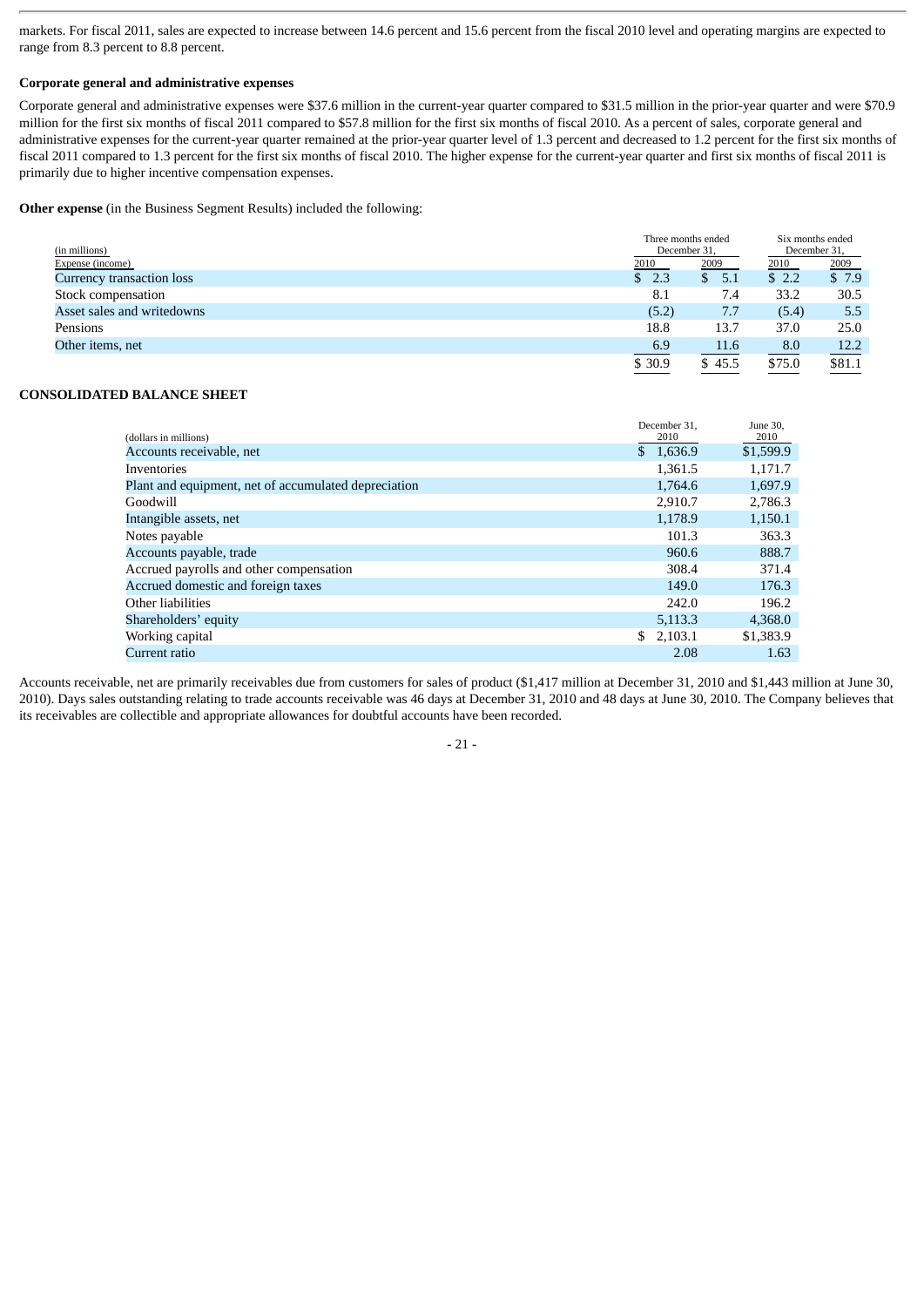Inventories increased \$190 million, primarily in the Industrial Segment, in response to positive order trends. Days' supply of inventory increased to 62 days from 58 days at June 30, 2010.

Notes payable decreased due to the \$257 million payment of the Euro Bonds in the current-year quarter.

Accounts payable, trade increased from June 30, 2010 primarily due to increased production levels and the timing of payments.

Accrued payrolls and other compensation decreased primarily due to the payment of incentive compensation during fiscal 2011 that had been accrued as of June 30, 2010.

Accrued domestic and foreign taxes decreased primarily due to the payment of estimated income taxes during fiscal 2011 that had been accrued as of June 30, 2010.

Other liabilities increased primarily due to the cross-currency swap contracts the Company entered during the current fiscal year.

Shareholders' equity included an increase of \$289 million related to foreign currency translation adjustments and primarily affected Accounts receivable, Inventories, Plant and equipment, Goodwill, Intangible assets, Accounts payable, trade and Long-term debt.

#### **CONSOLIDATED STATEMENT OF CASH FLOWS**

|                                           | Six months ended<br>December 31, |         |
|-------------------------------------------|----------------------------------|---------|
| (in millions)                             | 2010                             | 2009    |
| Cash provided by (used in):               |                                  |         |
| <b>Operating activities</b>               | \$408.2                          | \$606.3 |
| Investing activities                      | (145.3)                          | (69.9)  |
| <b>Financing activities</b>               | (66.4)                           | (484.3) |
| Effect of exchange rates                  | 36.7                             | (5.8)   |
| Net increase in cash and cash equivalents | 233.2                            | 46.3    |

**Cash flows from operating activities** decreased from the first six months of fiscal 2010 primarily as a result of a \$200 million voluntary contribution made to the Company's qualified defined benefit pension plan. Also, cash flow used for working capital increased primarily due to higher inventory and accounts receivable levels. The Company continues to focus on managing its inventory and other working capital requirements.

**Cash flows used in investing activities** increased from the prior year as economic uncertainties in the prior year resulted in the Company reducing its acquisition activity and limiting capital expenditures during such year. The Company completed two acquisitions in fiscal 2011. Also, capital expenditures, as a percent of sales, increased to 1.9 percent for the first six months of fiscal 2011 as compared to 1.3 percent in the first six months of fiscal 2010.

**Cash flows used in financing activities** in fiscal 2011 included the issuance of \$300 million aggregate principal amount of Medium-Term Notes and payments of approximately \$257 million related to the Euro Bonds which matured in November 2010. In the prior year, the Company used cash to repay its commercial paper borrowings.

The Company's goal is to maintain no less than an "A" rating on senior debt to ensure availability and reasonable cost of external funds. As a means of achieving this objective, the Company has established a financial goal of maintaining a ratio of debt to debt-shareholders' equity of no more than 37 percent.

- 22 -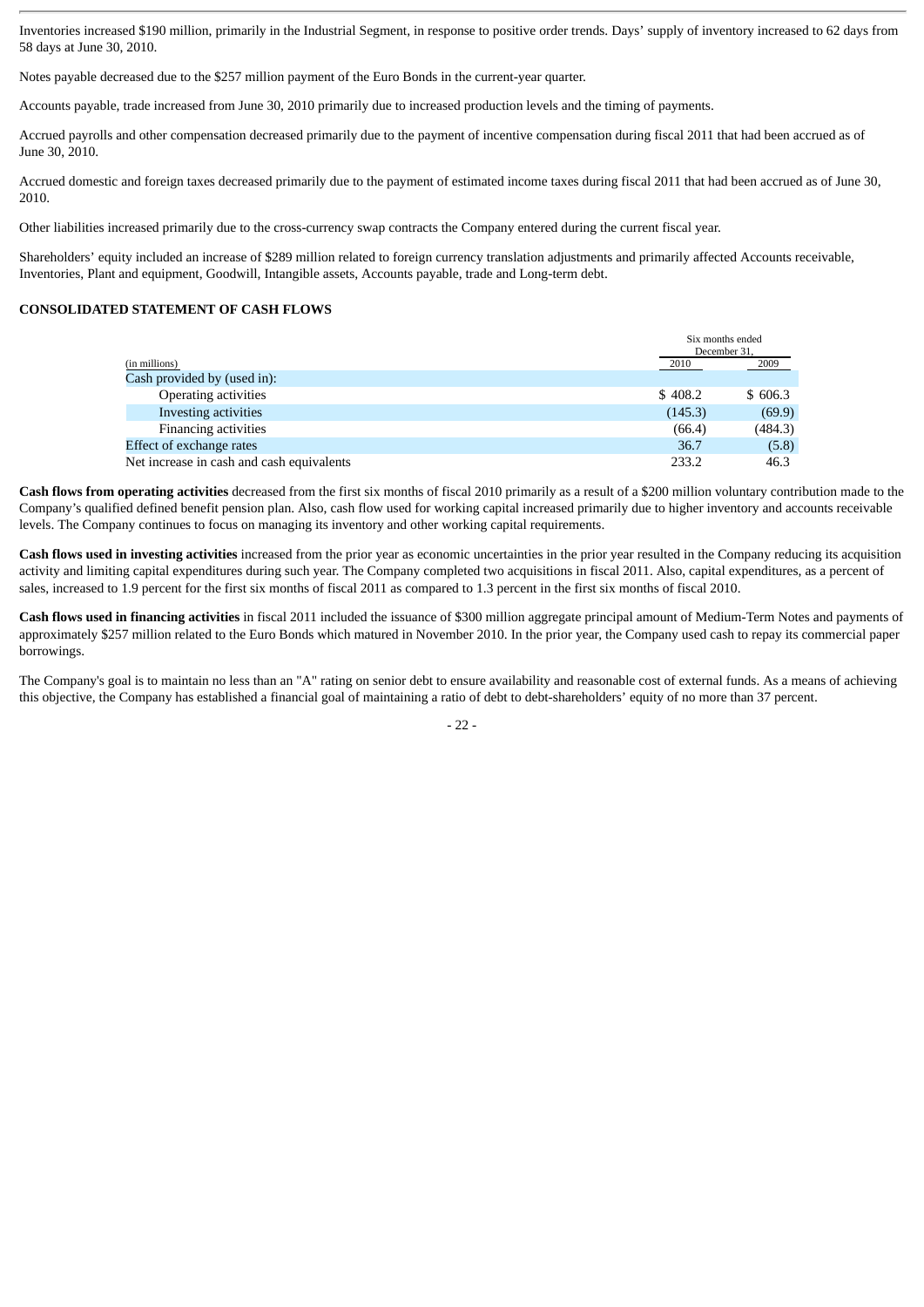| (In millions)<br>Debt to Debt-Shareholders' Equity Ratio | December 31,<br>2010 | June 30,<br>2010 |
|----------------------------------------------------------|----------------------|------------------|
| Debt                                                     | 1.844                | \$1,777          |
| Debt & Shareholders' equity                              | 6.957                | 6.145            |
| Ratio                                                    | 26.5%                | 28.9%            |

The Company has a line of credit totaling \$1,500 million through a multi-currency revolving credit agreement with a group of banks, all of which was available as of December 31, 2010. The credit agreement expires in September 2012; however, the Company has the right to request a one-year extension of the expiration date on an annual basis, which request may result in changes to the current terms and conditions of the credit agreement. A portion of the credit agreement supports the Company's commercial paper note program, which is rated A-1 by Standard & Poor's, P-1 by Moody's and F-1 by Fitch Ratings. These ratings are considered investment grade. The revolving credit agreement requires a facility fee of 4.5/100ths of one percent of the commitment per annum at the Company's present rating level. The revolving credit agreement contains provisions that increase the facility fee of the credit agreement in the event the Company's credit ratings are lowered. Although a lowering of the Company's credit ratings would likely increase the cost of future debt, it would not limit the Company's ability to use the credit agreement nor would it accelerate the repayment of any outstanding borrowings.

The Company is currently authorized to sell up to \$1,370 million of short-term commercial paper notes. No commercial paper notes were outstanding as of December 31, 2010 and the largest amount of commercial paper notes outstanding during the second quarter of fiscal 2011 was \$118 million.

The Company's credit agreements and indentures governing certain debt agreements contain various covenants, the violation of which would limit or preclude the use of the credit agreements for future borrowings, or might accelerate the maturity of the related outstanding borrowings covered by the indentures. At the Company's present rating level, the most restrictive financial covenants provide that the ratio of secured debt to net tangible assets be less than 10 percent. However, the Company currently does not have secured debt in its debt portfolio. The Company is in compliance with all covenants and expects to remain in compliance during the term of the credit agreements and indentures.

The Company's principal sources of liquidity are its cash flows provided from operating activities and borrowings either from or directly supported by its line of credit. The Company's ability to borrow has not been affected by a lack of general credit and the Company does not foresee any impediments to borrow funds at favorable interest rates in the near future. The Company expects that its ability to generate cash from its operations and ability to borrow directly from its line of credit or sources directly supported by its line of credit should be sufficient to support working capital needs, planned growth, benefit plan funding, dividend payments and share repurchases in the near term.

## **CRITICAL ACCOUNTING POLICIES**

**Impairment of Goodwill and Long-Lived Assets** - Goodwill is tested for impairment at the reporting unit level on an annual basis and between annual tests whenever events or circumstances indicate that the carrying value of a reporting unit may exceed its fair value. For the Company, a reporting unit is one level below the operating segment level. Determining whether an impairment has occurred requires the valuation of the respective reporting unit, which the Company has consistently estimated using a discounted cash flow model. The Company believes that the use of a discounted cash flow model results in the most accurate calculation of a reporting unit's fair value because the market value for a reporting unit is not readily available. The discounted cash flow analysis requires several assumptions, including future sales growth and operating margin levels, as well as assumptions regarding future industry specific market conditions. Each reporting unit regularly prepares discrete operating forecasts and uses these forecasts as the basis for the assumptions used in the discounted cash flow analyses. The Company has consistently used a discount rate commensurate with its cost of capital, adjusted for inherent business risks and has consistently used a terminal growth factor of 2.5 percent. The Company also reconciles the

- 23 -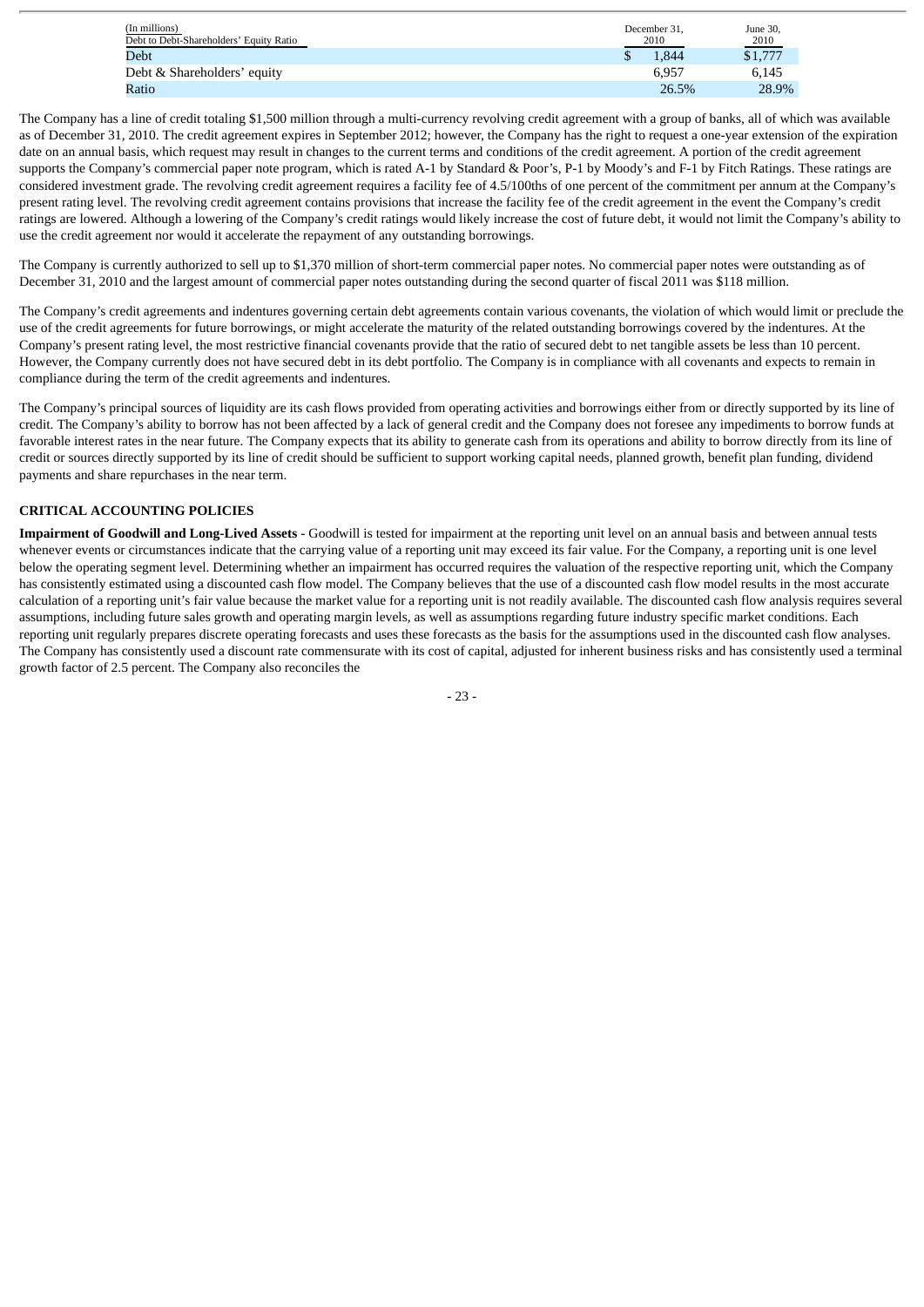estimated aggregate fair value of its reporting units as derived from the discounted cash flow analyses to the Company's overall market capitalization.

The Company continually monitors its reporting units for impairment indicators and updates assumptions used in the most recent calculation of the fair value of a reporting unit as appropriate. The Company is unaware of any current market trends that are contrary to the assumptions made in the most recent estimation of the fair value of any of its reporting units. If the expected recovery of the current economic environment is not consistent with the Company's current expectations, it is possible that the estimated fair value of certain reporting units could fall below their carrying value resulting in the necessity to conduct additional goodwill impairment tests. The annual goodwill impairment test for fiscal 2011 is currently in process and is expected to be completed by the end of the third quarter of fiscal 2011.

Long-lived assets held for use, which primarily includes finite lived intangible assets and property, plant and equipment, are evaluated for impairment whenever events or circumstances indicate that the undiscounted net cash flows to be generated by their use over their expected useful lives and eventual disposition are less than their net carrying value. The long-term nature of these assets requires the estimation of their cash inflows and outflows several years into the future and only takes into consideration technological advances known at the time of the impairment test. During the first six months of fiscal 2011, there were no events or circumstances that indicated that the net carrying value of the Company's long-lived assets was not recoverable.

#### **FORWARD-LOOKING STATEMENTS**

Forward-looking statements contained in this and other written and oral reports are made based on known events and circumstances at the time of release, and as such, are subject in the future to unforeseen uncertainties and risks. All statements regarding future performance, earnings projections, events or developments are forward-looking statements. It is possible that the future performance and earnings projections of the Company, including its individual segments, may differ materially from current expectations, depending on economic conditions within its mobile, industrial and aerospace markets, and the Company's ability to maintain and achieve anticipated benefits associated with announced realignment activities, strategic initiatives to improve operating margins, actions taken to combat the effects of the current economic environment, and growth, innovation and global diversification initiatives. A change in the economic conditions in individual markets may have a particularly volatile effect on segment performance.

Among other factors which may affect future performance are:

- changes in business relationships with and purchases by or from major customers, suppliers or distributors, including delays or cancellations in shipments, disputes regarding contract terms or significant changes in financial condition, changes in contract cost and revenue estimates for new development programs and changes in product mix,
- uncertainties surrounding timing, successful completion or integration of acquisitions,
- ability to realize anticipated costs savings from business realignment activities,
- threats associated with and efforts to combat terrorism,
- uncertainties surrounding the ultimate resolution of outstanding legal proceedings, including the outcome of any appeals,
- competitive market conditions and resulting effects on sales and pricing,
- increases in raw material costs that cannot be recovered in product pricing,
- the Company's ability to manage costs related to insurance and employee retirement and health care benefits, and
- global economic factors, including manufacturing activity, air travel trends, currency exchange rates, difficulties entering new markets and general economic conditions such as inflation, deflation, interest rates and credit availability.

The Company makes these statements as of the date of this disclosure, and undertakes no obligation to update them unless otherwise required by law.

 $-24-$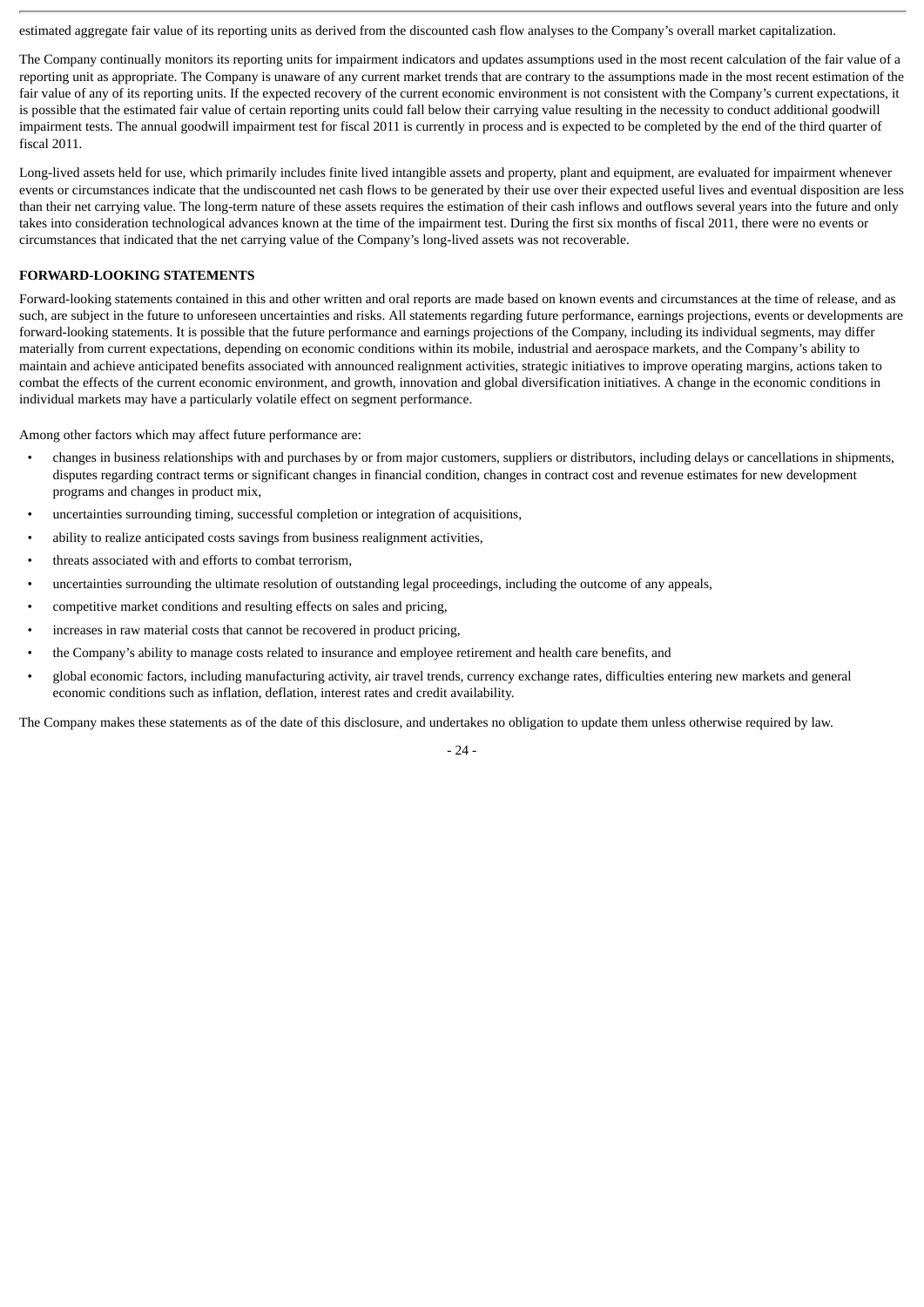## **ITEM 3. QUANTITATIVE AND QUALITATIVE DISCLOSURES ABOUT MARKET RISK**

The Company manages foreign currency transaction and translation risk by utilizing derivative and non-derivative financial instruments, including forward exchange contracts, costless collar contracts and cross-currency swap contracts and certain foreign denominated debt designated as net investment hedges. The derivative financial instrument contracts are with major investment grade financial institutions and the Company does not anticipate any material nonperformance by any of the counterparties. The Company does not hold or issue derivative financial instruments for trading purposes.

Derivative financial instruments are recognized on the balance sheet as either assets or liabilities and are measured at fair value. Further information on the fair value of these contracts is provided in Notes 12 and 13 to the Consolidated Financial Statements. Gains or losses on derivatives that are not hedges are adjusted to fair value through the Consolidated Statement of Income. Gains or losses on derivatives that are hedges are adjusted to fair value through accumulated other comprehensive income (loss) in the Consolidated Balance Sheet until the hedged item is recognized in earnings. The translation of the foreign denominated debt that has been designated as a net investment hedge is recorded in accumulated other comprehensive income (loss) and remains there until the underlying net investment is sold or substantially liquidated.

The Company's debt portfolio contains variable rate debt, inherently exposing the Company to interest rate risk. The Company's objective is to maintain a 60/40 mix between fixed rate and variable rate debt thereby limiting its exposure to changes in near-term interest rates.

### **ITEM 4. CONTROLS AND PROCEDURES**

The Company carried out an evaluation, under the supervision and with the participation of the Company's management, including the Company's principal executive officer and principal financial officer, of the effectiveness of the Company's disclosure controls and procedures (as defined in Exchange Act Rules 13a-15(e) and 15d-15(e)) as of the end of the second quarter of fiscal 2011. Based on this evaluation, the principal executive officer and principal financial officer have concluded that the Company's disclosure controls and procedures are effective.

There has been no change in the Company's internal control over financial reporting during the quarter ended December 31, 2010 that has materially affected, or is reasonably likely to materially affect, the Company's internal control over financial reporting.

- 25 -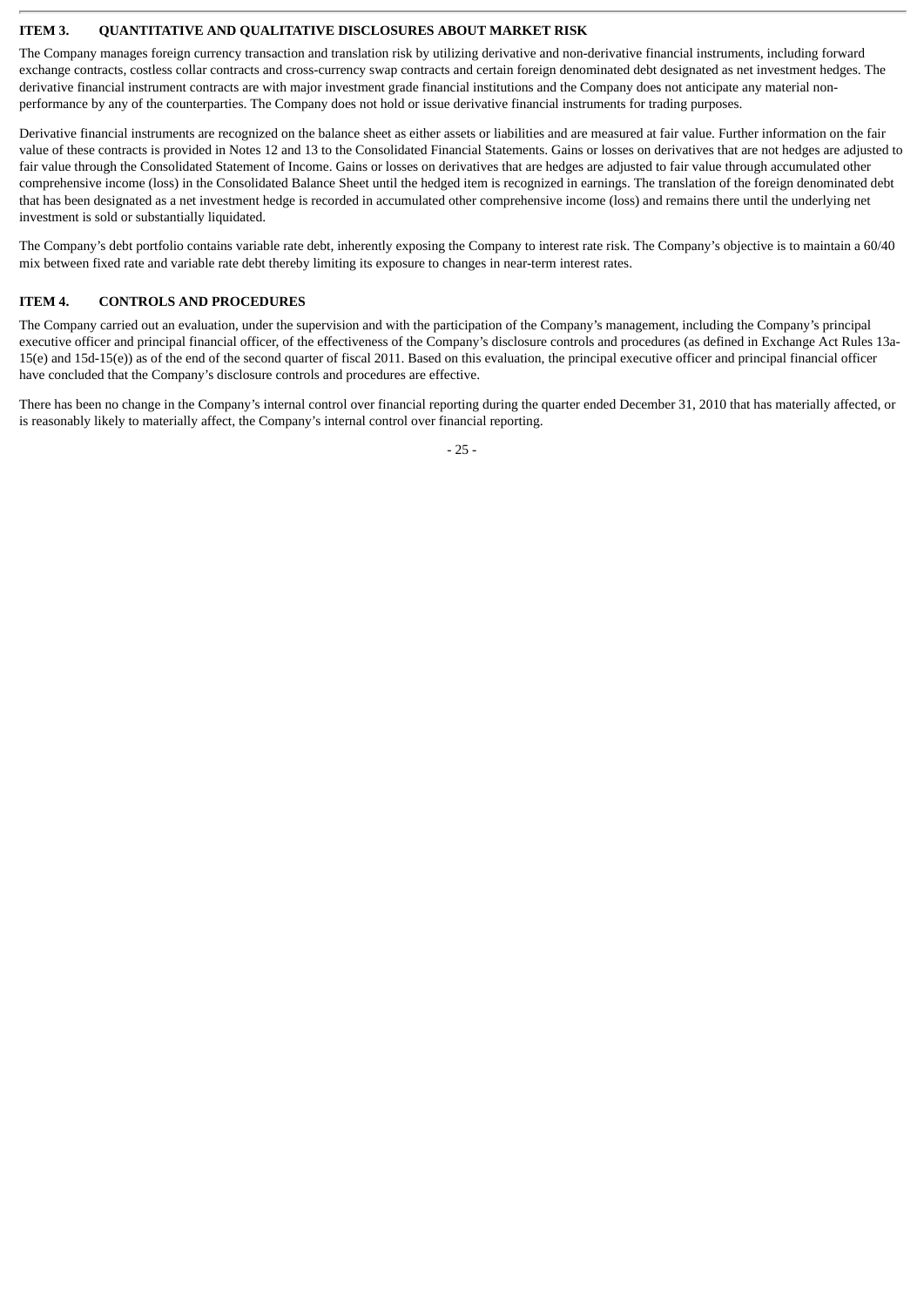#### PARKER-HANNIFIN CORPORATION

## PART II - OTHER INFORMATION

ITEM 1. Legal Proceedings. Parker ITR S.r.l. (Parker ITR), a subsidiary acquired on January 31, 2002, has been the subject of a number of lawsuits and regulatory investigations. The lawsuits and investigations relate to allegations that for a period of up to 21 years, the Parker ITR business unit that manufactures and sells marine hose, typically used in oil transfer, conspired with competitors in unreasonable restraint of trade to artificially raise, fix, maintain or stabilize prices, rig bids and allocate markets and customers for marine oil and gas hose in the United States and in other jurisdictions. Parker ITR and the Company have cooperated with all of the regulatory authorities investigating the activities of the Parker ITR business unit that manufactures and sells marine hose and continue to cooperate with the investigations that remain ongoing. Several of the investigations and all but one of the lawsuits have concluded. The following investigations and lawsuit remain pending or were resolved after September 30, 2010.

Brazilian competition authorities commenced their investigations on November 14, 2007. Parker ITR filed a procedural defense in January 2008. The Brazilian competition authorities have not yet responded to Parker ITR's filing. The Brazilian competition authorities' investigation is ongoing and the Company and Parker ITR continue to cooperate. The Brazilian authorities appear to be investigating the period from 1999 through May 2007. Because the Brazilian competition authorities have not yet responded to Parker ITR's initial filing, the potential outcome of this investigation is uncertain and will depend on the resolution of numerous issues not yet addressed at the current preliminary stage of the investigation.

On May 15, 2007, the European Commission issued its initial Request for Information to the Company and Parker ITR. On January 28, 2009, the European Commission announced the results of its investigation of the alleged cartel activities. As part of its decision, the European Commission found that Parker ITR infringed Article 81 of the European Commission treaty from April 1986 to May 2, 2007 and fined Parker ITR 25.61 million euros. The European Commission also determined that the Company was jointly and severally responsible for 8.32 million euros of the total fine which related to the period from January 2002, when the Company acquired Parker ITR, to May 2, 2007, when the cartel activities ceased. Parker ITR and the Company filed an appeal to the Court of First Instance of the European Communities on April 10, 2009, which is pending.

A lawsuit was filed against the Company and Parker ITR on May 25, 2010 under the False Claims Act in the Central District of California: The United States of America ex rel. Douglas Farrow v. Trelleborg, AB et al. The United States declined to intervene against the Company or Parker ITR in the case. Plaintiff generally seeks treble damages, penalties for each false claim and attorneys' fees. The court dismissed the complaint with prejudice as to the Company, but it remains pending against Parker ITR.

- 26 -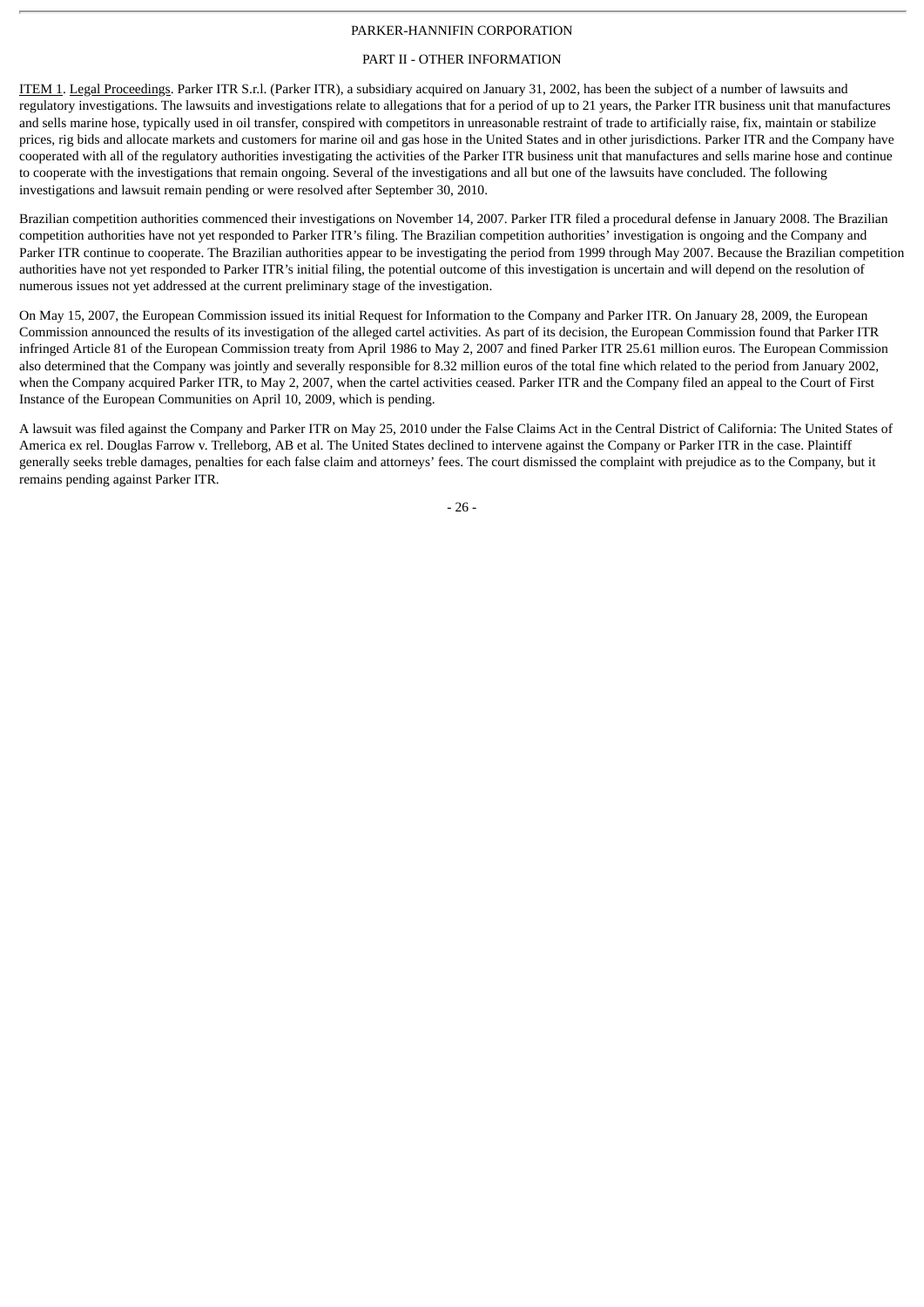## ITEM 2. Unregistered Sales of Equity Securities and Use of Proceeds.

- (a) *Unregistered Sales of Equity Securities.* Not applicable.
- (b) *Use of Proceeds.* Not applicable.
- (c) *Issuer Purchases of Equity Securities.*

| Period                   | (a) Total<br>Number of<br><b>Shares</b><br>Purchased | (b)<br>Average<br>Price Paid<br>Per Share | (c) Total Number of<br>Shares Purchased<br>as Part of Publicly<br><b>Announced Plans</b><br>or Programs (1) | (d) Maximum Number<br>(or Approximate Dollar<br>Value) of Shares that<br>May Yet Be Purchased<br>Under the Plans or<br>Programs |
|--------------------------|------------------------------------------------------|-------------------------------------------|-------------------------------------------------------------------------------------------------------------|---------------------------------------------------------------------------------------------------------------------------------|
| October 1, 2010 through  |                                                      |                                           |                                                                                                             |                                                                                                                                 |
| October 31, 2010         | 54,513(2)                                            | \$72.26                                   | 46,100                                                                                                      | 9,014,858                                                                                                                       |
| November 1, 2010 through |                                                      |                                           |                                                                                                             |                                                                                                                                 |
| November 30, 2010        | 85,400                                               | \$79.62                                   | 85,400                                                                                                      | 8,929,458                                                                                                                       |
| December 1, 2010 through |                                                      |                                           |                                                                                                             |                                                                                                                                 |
| December 31, 2010        | 116,738                                              | \$84.56                                   | 116,738                                                                                                     | 8,812,720                                                                                                                       |
| Total:                   | 256,651                                              | \$80.30                                   | 248,238                                                                                                     | 8,812,720                                                                                                                       |

(1) On August 16, 1990, the Company publicly announced that its Board of Directors authorized the repurchase by the Company of up to 3.0 million shares of its common stock. From time to time, the Board of Directors has adjusted the number of shares authorized for repurchase under this program. On January 28, 2009, the Finance Committee of the Board of Directors of the Company approved an increase in the number of shares authorized for repurchase under this program so that, beginning on such date, the aggregate number of shares authorized for repurchase was equal to 10 million. Subject to this overall limitation, each fiscal year the Company is authorized to repurchase an amount of common shares equal to the greater of 7.5 million shares or five percent of the shares outstanding as of the end of the prior fiscal year. There is no expiration date for this program.

(2) Includes: (i) 4,573 shares surrendered to the Company by an executive officer to satisfy tax withholding obligations on restricted stock issued under the Company's Long Term Incentive Awards; (ii) 3,390 shares surrendered to the Company by certain non-employee directors to satisfy tax withholding obligations on restricted stock issued under the Company's Non-Employee Director's Stock Plan; and (iii) 450 shares forfeited by a non-employee director upon his retirement.

#### ITEM 6. Exhibits.

The following documents are furnished as exhibits and are numbered pursuant to Item 601 of Regulation S-K:

| Exhibit No. | <b>Description of Exhibit</b>                                                                                  |
|-------------|----------------------------------------------------------------------------------------------------------------|
| 10(a)       | Parker-Hannifin Corporation Non-Employee Directors' Restricted Stock Award Agreement.*                         |
| 10(b)       | Parker-Hannifin Corporation Non-Employee Directors' Restricted Stock Award Terms and Conditions.*              |
| 10(c)       | Summary of the Compensation of the Non-Employee Members of the Board of Directors, effective October 1, 2010.* |

- 27 -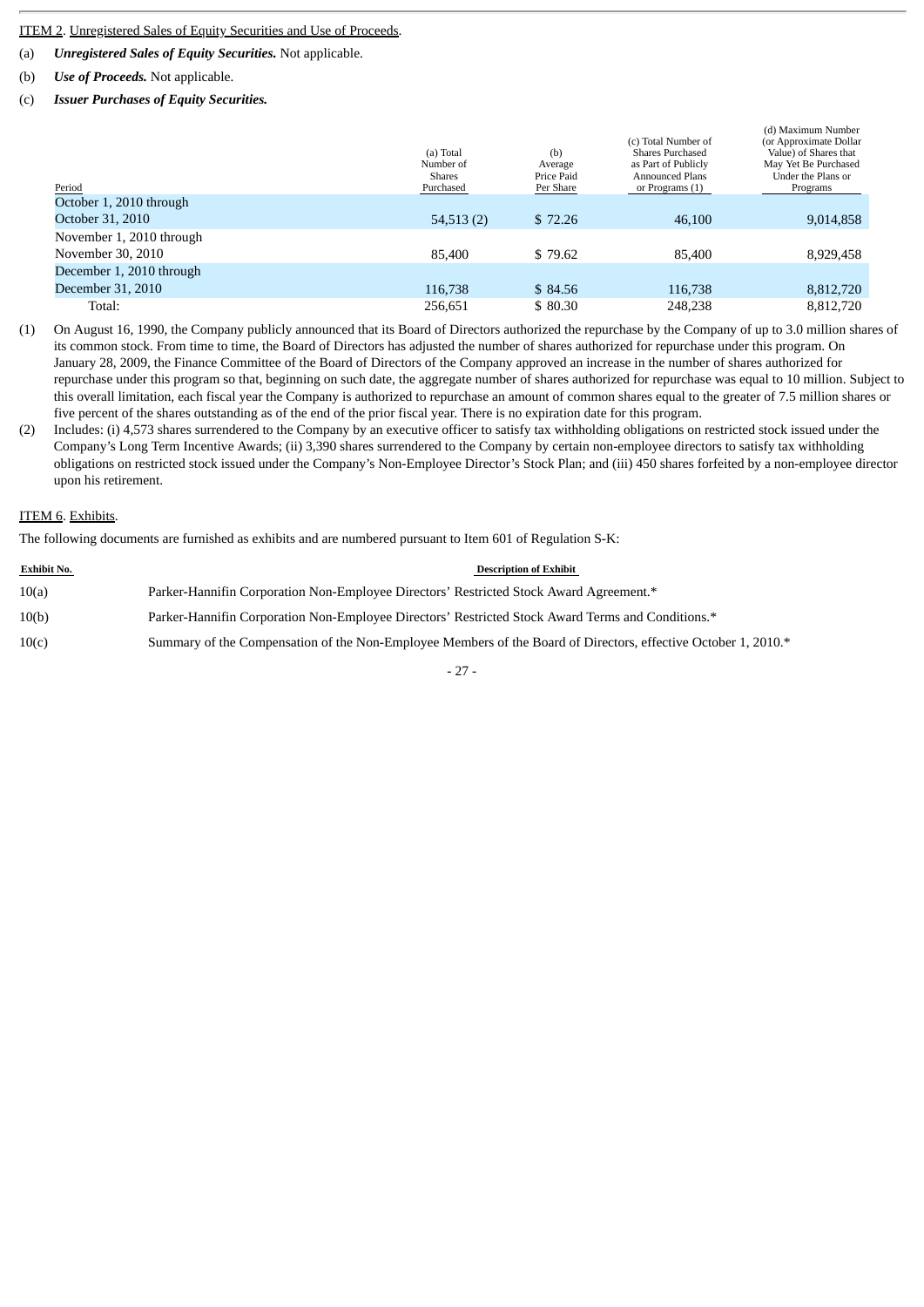| 10(d)    | Parker-Hannifin Corporation 2010 Performance Bonus Plan incorporated by reference to Appendix A to the Company's Definitive Proxy<br>Statement filed with the Commission on September 27, 2010 (Commission File No. 1-4982). |
|----------|------------------------------------------------------------------------------------------------------------------------------------------------------------------------------------------------------------------------------|
| 12       | Computation of Ratio of Earnings to Fixed Charges as of December 31, 2010.*                                                                                                                                                  |
| 31(i)(a) | Certification of the Principal Executive Officer Pursuant to 17 CFR 240.13a-14(a), as Adopted Pursuant to §302 of the Sarbanes-Oxley Act of<br>$2002.*$                                                                      |
| 31(i)(b) | Certification of the Principal Financial Officer Pursuant to 17 CFR 240.13a-14(a), as Adopted Pursuant to §302 of the Sarbanes-Oxley Act of<br>$2002.*$                                                                      |
| 32       | Certification Pursuant to 18 U.S.C. Section 1350, as Adopted Pursuant to §906 of the Sarbanes-Oxley Act of 2002. *                                                                                                           |
| 101.INS  | XBRL Instance Document.*                                                                                                                                                                                                     |
| 101.SCH  | XBRL Taxonomy Extension Schema Document.*                                                                                                                                                                                    |
| 101.CAL  | XBRL Taxonomy Extension Calculation Linkbase Document.*                                                                                                                                                                      |
| 101.DEF  | XBRL Taxonomy Extension Definition Linkbase Document. *                                                                                                                                                                      |
| 101.LAB  | XBRL Taxonomy Extension Label Linkbase Document.*                                                                                                                                                                            |
| 101.PRE  | XBRL Taxonomy Extension Presentation Linkbase Document.*                                                                                                                                                                     |

\* Submitted electronically herewith.

Attached as Exhibit 101 to this report are the following formatted in XBRL (Extensible Business Reporting Language): (i) Consolidated Statement of Income for the three months ended December 31, 2010 and 2009, (ii) Consolidated Statement of Income for the six months ended December 31, 2010 and 2009, (iii) Consolidated Balance Sheet at December 31, 2010 and June 30, 2010, (iv) Consolidated Statement of Cash Flows for the six months ended December 31, 2010 and 2009 and (v) Notes to Consolidated Financial Statements for the six months ended December 31, 2010.

In accordance with Rule 406T of Regulation S-T, the XBRL related information in Exhibit 101 to this Quarterly Report on Form 10-Q shall not be deemed to be "filed" for purposes of Section 18 of the Exchange Act, or otherwise subject to the liability of that section, and shall not be part of any registration or other document filed under the Securities Act or the Exchange Act, except as shall be expressly set forth by specific reference in such filing.

- 28 -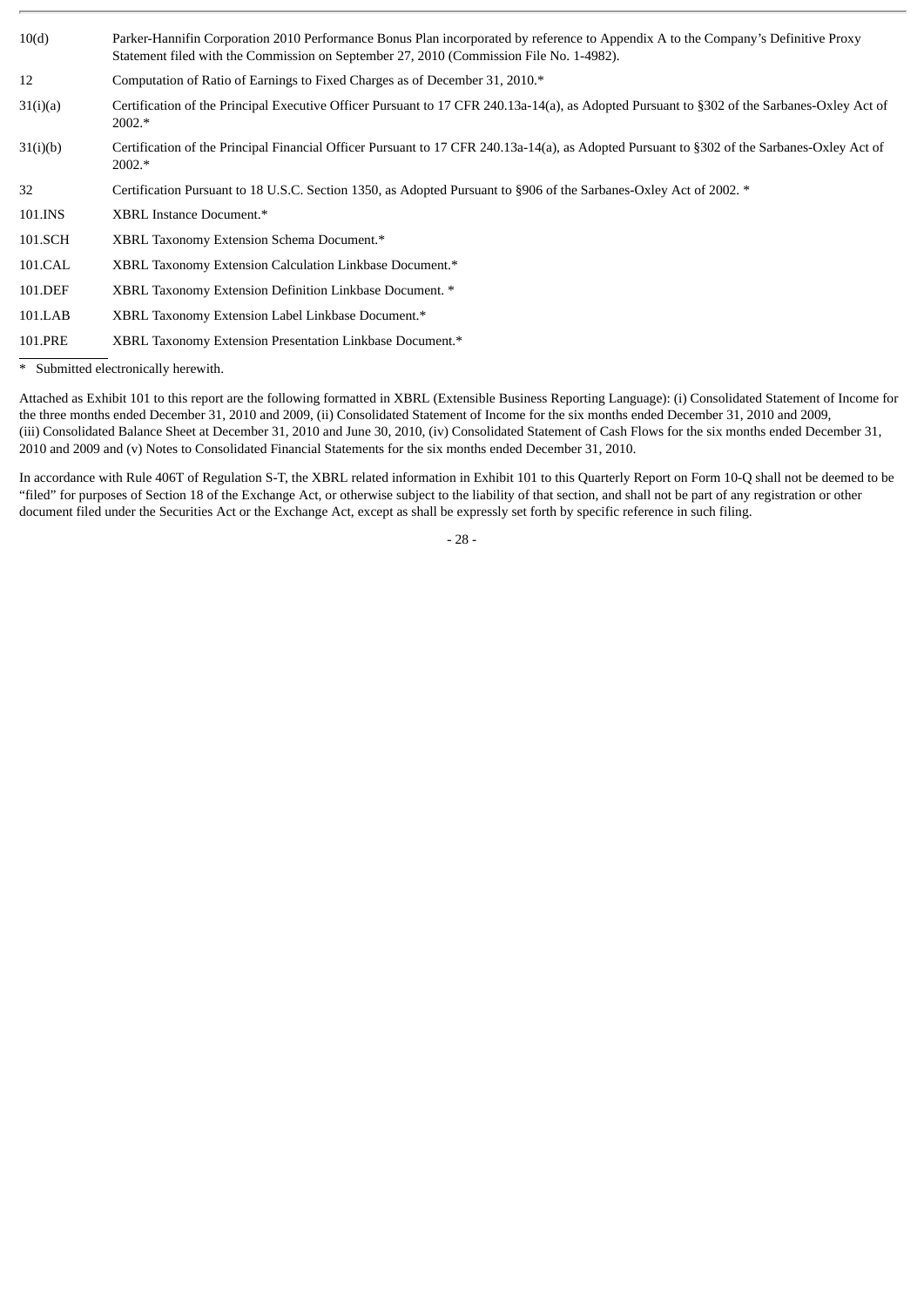SIGNATURE

Pursuant to the requirements of the Securities Exchange Act of 1934, the Registrant has duly caused this report to be signed on its behalf by the undersigned thereunto duly authorized.

#### PARKER-HANNIFIN CORPORATION (Registrant)

/s/ Jon P. Marten **Jon P. Marten Executive Vice President-Finance and Administration and Chief Financial Officer**

Date: February 8, 2011

- 29 -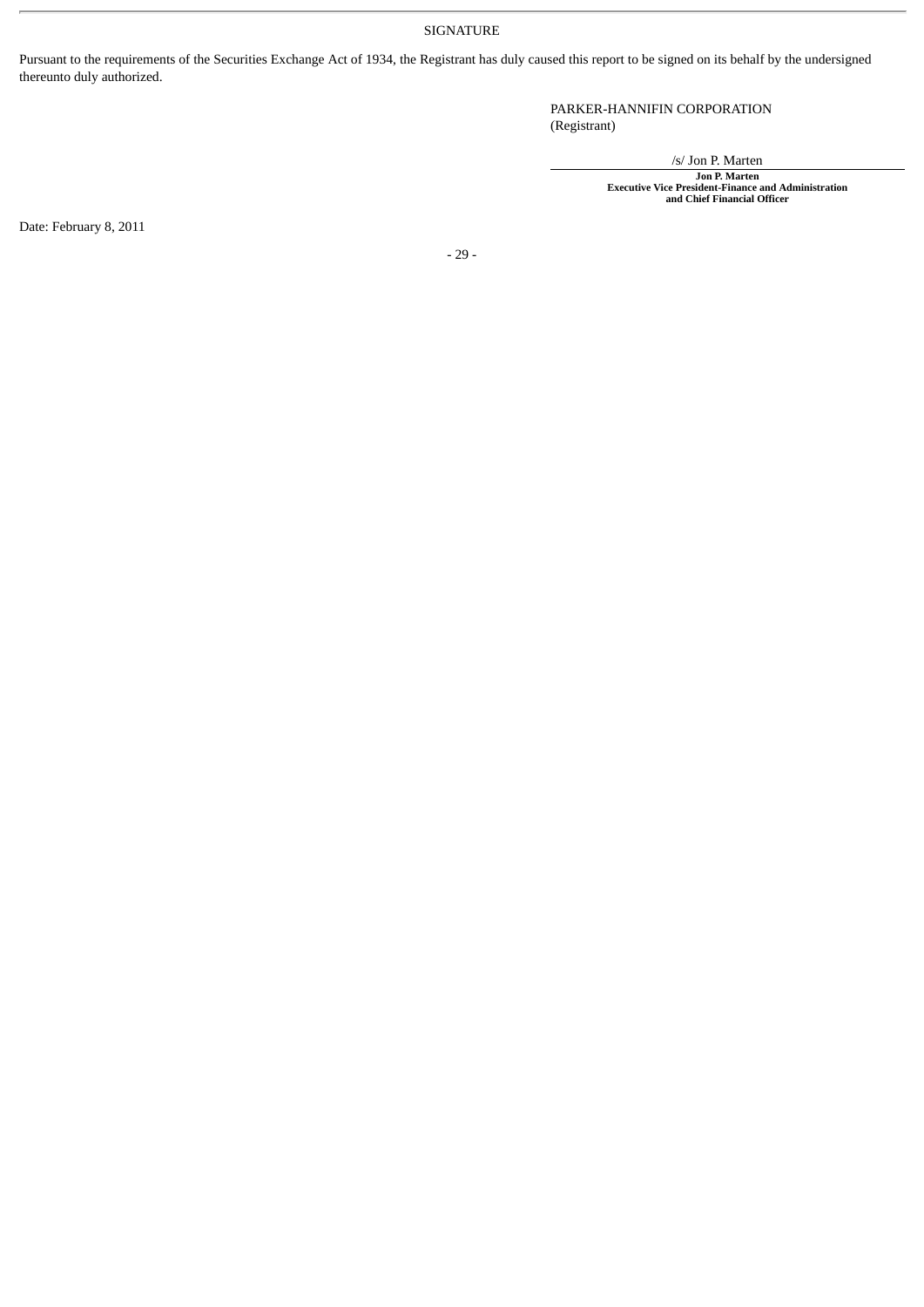| <b>Exhibit No.</b> | <b>Description of Exhibit</b>                                                                                                                                                                                                |
|--------------------|------------------------------------------------------------------------------------------------------------------------------------------------------------------------------------------------------------------------------|
| 10(a)              | Parker-Hannifin Corporation Non-Employee Directors' Restricted Stock Award Agreement.*                                                                                                                                       |
| 10(b)              | Parker-Hannifin Corporation Non-Employee Directors' Restricted Stock Award Terms and Conditions.*                                                                                                                            |
| 10(c)              | Summary of the Compensation of the Non-Employee Members of the Board of Directors, effective October 1, 2010.*                                                                                                               |
| 10(d)              | Parker-Hannifin Corporation 2010 Performance Bonus Plan incorporated by reference to Appendix A to the Company's Definitive Proxy<br>Statement filed with the Commission on September 27, 2010 (Commission File No. 1-4982). |
| 12                 | Computation of Ratio of Earnings to Fixed Charges as of December 31, 2010.*                                                                                                                                                  |
| 31(i)(a)           | Certification of the Principal Executive Officer Pursuant to 17 CFR 240.13a-14(a), as Adopted Pursuant to §302 of the Sarbanes-Oxley Act of<br>$2002.*$                                                                      |
| 31(i)(b)           | Certification of the Principal Financial Officer Pursuant to 17 CFR 240.13a-14(a), as Adopted Pursuant to §302 of the Sarbanes-Oxley Act of<br>$2002.*$                                                                      |
| 32                 | Certification Pursuant to 18 U.S.C. Section 1350, as Adopted Pursuant to §906 of the Sarbanes-Oxley Act of 2002. *                                                                                                           |
| 101.INS            | XBRL Instance Document.*                                                                                                                                                                                                     |
| 101.SCH            | XBRL Taxonomy Extension Schema Document.*                                                                                                                                                                                    |
| 101.CAL            | XBRL Taxonomy Extension Calculation Linkbase Document.*                                                                                                                                                                      |
| 101.DEF            | XBRL Taxonomy Extension Definition Linkbase Document. *                                                                                                                                                                      |
| 101.LAB            | XBRL Taxonomy Extension Label Linkbase Document.*                                                                                                                                                                            |
| 101.PRE            | XBRL Taxonomy Extension Presentation Linkbase Document.*                                                                                                                                                                     |

EXHIBIT INDEX

\* Submitted electronically herewith.

Attached as Exhibit 101 to this report are the following formatted in XBRL (Extensible Business Reporting Language): (i) Consolidated Statement of Income for the three months ended December 31, 2010 and 2009, (ii) Consolidated Statement of Income for the six months ended December 31, 2010 and 2009, (iii) Consolidated Balance Sheet at December 31, 2010 and June 30, 2010, (iv) Consolidated Statement of Cash Flows for the six months ended December 31, 2010 and 2009 and (v) Notes to Consolidated Financial Statements for the six months ended December 31, 2010.

In accordance with Rule 406T of Regulation S-T, the XBRL related information in Exhibit 101 to this Quarterly Report on Form 10-Q shall not be deemed to be "filed" for purposes of Section 18 of the Exchange Act, or otherwise subject to the liability of that section, and shall not be part of any registration or other document filed under the Securities Act or the Exchange Act, except as shall be expressly set forth by specific reference in such filing.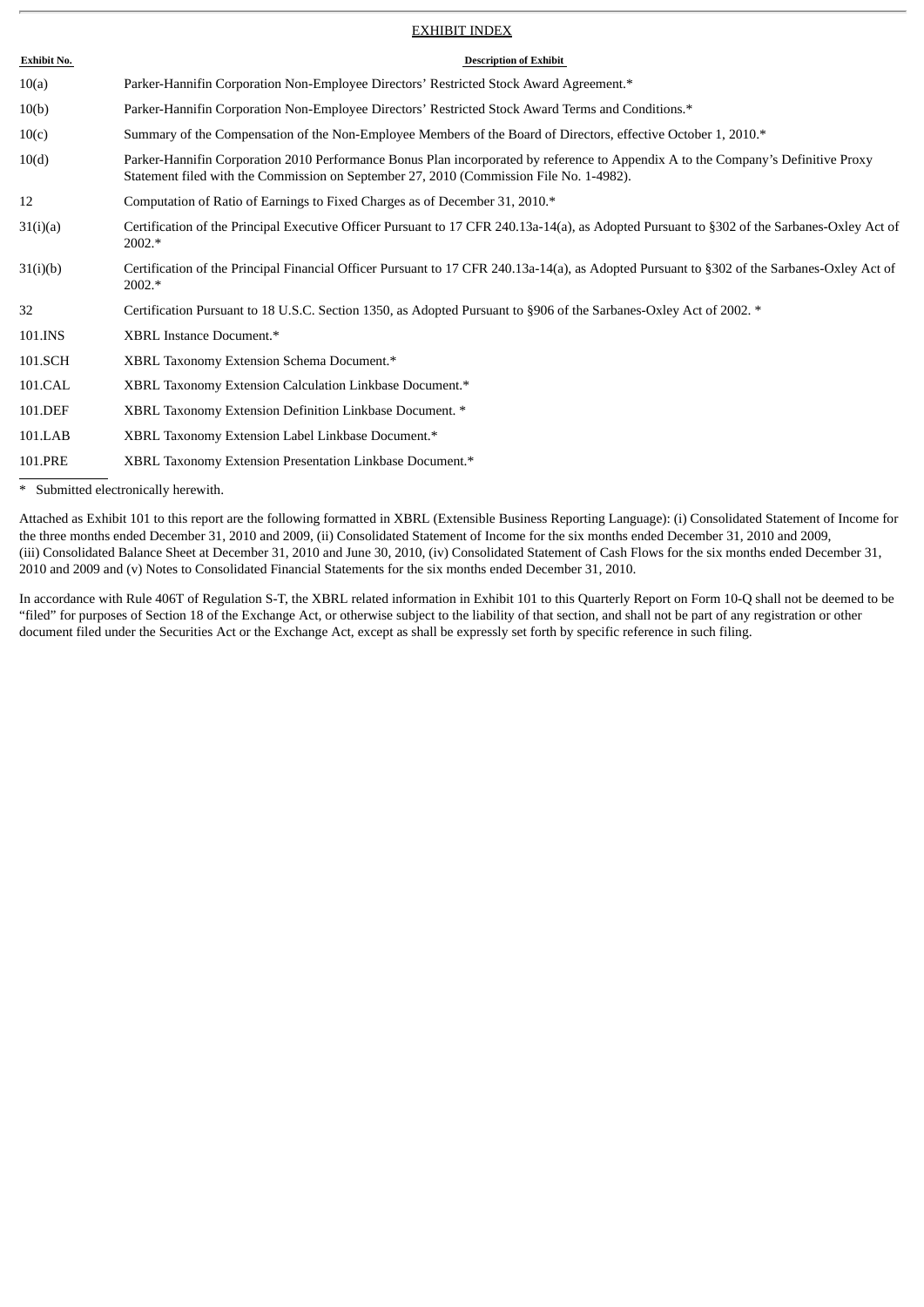#### **PARKER-HANNIFIN CORPORATION NON-EMPLOYEE DIRECTORS' RESTRICTED STOCK AWARD AGREEMENT (RS-001NED)**

The Human Resources and Compensation Committee of the Board of Directors ("Committee") of Parker-Hannifin Corporation ("Company") has awarded you the following number of restricted shares of Company Common Stock ("Shares") under the Parker-Hannifin Corporation Amended and Restated 2004 Non-Employee Directors' Stock Incentive Plan ("Plan") and subject to the Parker-Hannifin Corporation Non-Employee Directors' Restricted Stock Award Terms and Conditions (RS-001NED) ("Terms and Conditions"):

**Issue Date Number of Shares**

[Grant Date] [Number Granted]

**Vesting Date.** Except as otherwise provided in the Terms and Conditions, the restrictions on the Shares will lapse one year from the Issue Date ("Vesting Date").

**Your Action Items**. Please take the following actions:

- **Before you accept your grant,** click on the links below to review the Terms and Conditions and the Plan, which govern this award.
- **Accept** the Terms and Conditions and execute this Agreement by clicking on the "Accept" button below.
- **Inform the Company of any change in address or contact information, as necessary**.

Non-Employee Directors' Restricted Stock Award Terms and Conditions (RS-001NED) Amended and Restated 2004 Non-Employee Directors' Stock Incentive Plan

To view the most recent Annual Report, please click here

To view the most recent Proxy Statement, please click here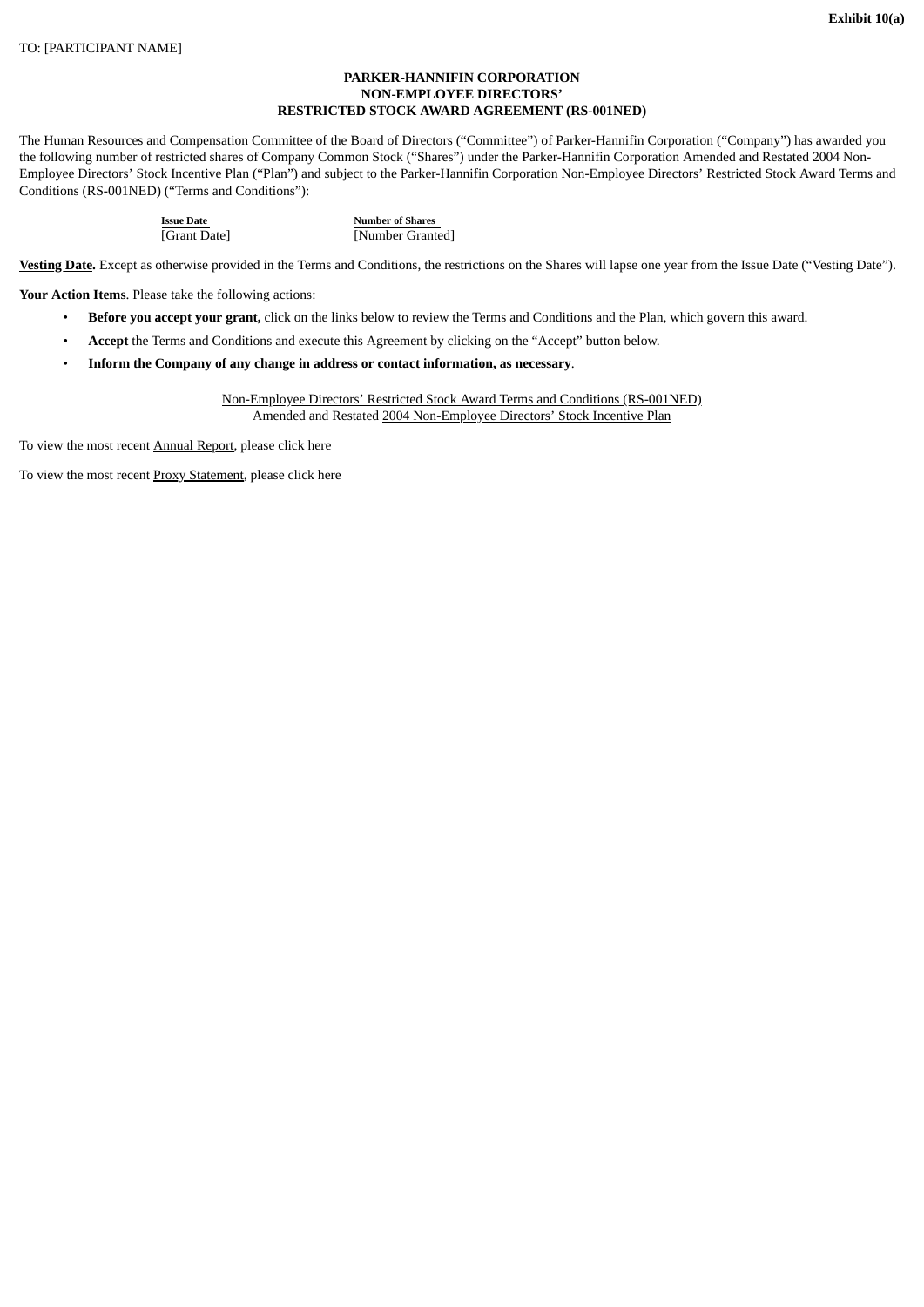## **PARKER-HANNIFIN CORPORATION NON-EMPLOYEE DIRECTORS' RESTRICTED STOCK AWARD TERMS AND CONDITIONS (RS-001NED)**

The Human Resources and Compensation Committee ("Committee") of the Board of Directors of Parker-Hannifin Corporation ("Company") has awarded you a number of restricted shares ("Shares") pursuant to the Parker-Hannifin Corporation Non-Employee Directors' Restricted Stock Award Agreement (RS-001NED) ("Award Agreement") available on the website of the Company's third party Plan administrator (currently UBS Financial Services Inc.). The Shares have been awarded as of the grant date specified in the Award Agreement ("Grant Date"), and the Shares are subject to the terms, conditions and restrictions set forth in the Parker-Hannifin Corporation Amended and Restated 2004 Non-Employee Director Stock Incentive Plan ("Plan") and these Non-Employee Directors' Restricted Stock Award Terms and Conditions (RS-001NED) ("Terms and Conditions"). References to the Committee in these Terms and Conditions will be deemed to be references to those persons to which authority has been delegated by the Committee in accordance with the terms of the Plan.

**1. Issuance of Shares**. Except as otherwise specified herein, the issuance of the Shares is subject to the terms and conditions of the Plan. During the vesting period, the Shares will be issued in an uncertificated book entry format at the transfer agent.

#### **2. Vesting of Shares**.

(a) Except as otherwise provided in these Terms and Conditions, the restrictions on the Shares will lapse on the Vesting Date described in the Award Agreement, provided that you have remained in continuous service as a Director of the Company through the Vesting Date.

(b) Notwithstanding the foregoing, in the event you cease to be Director of the Company for any reason prior to the Vesting Date, including, without limitation, your retirement, death, disability, voluntary or involuntary removal from the Board of Directors or a "change in control" of the Company (as defined in the Plan), a pro rata portion of your Shares will vest immediately, based upon the ratio of the number of months you actually served as a Director to the total number of months in the vesting period, and all remaining Shares will be forfeited.

**3. Transferability**. Prior to the Vesting Date, the Shares cannot be sold or otherwise transferred or assigned.

**4. Transfer of Shares After the Vesting Date**. Upon vesting, the Shares will be electronically transferred to your stock benefit plan account with the Company's Stock Incentive Plan Administrator.

**5. Dividends**. The Shares will earn non-refundable dividends prior to the Vesting Date, payable directly to you.

**6. Tax and Withholding**. Upon the earlier of vesting or your eligibility for retirement, the value of the Shares will become taxable income to you. In the event the Company is liable to remit tax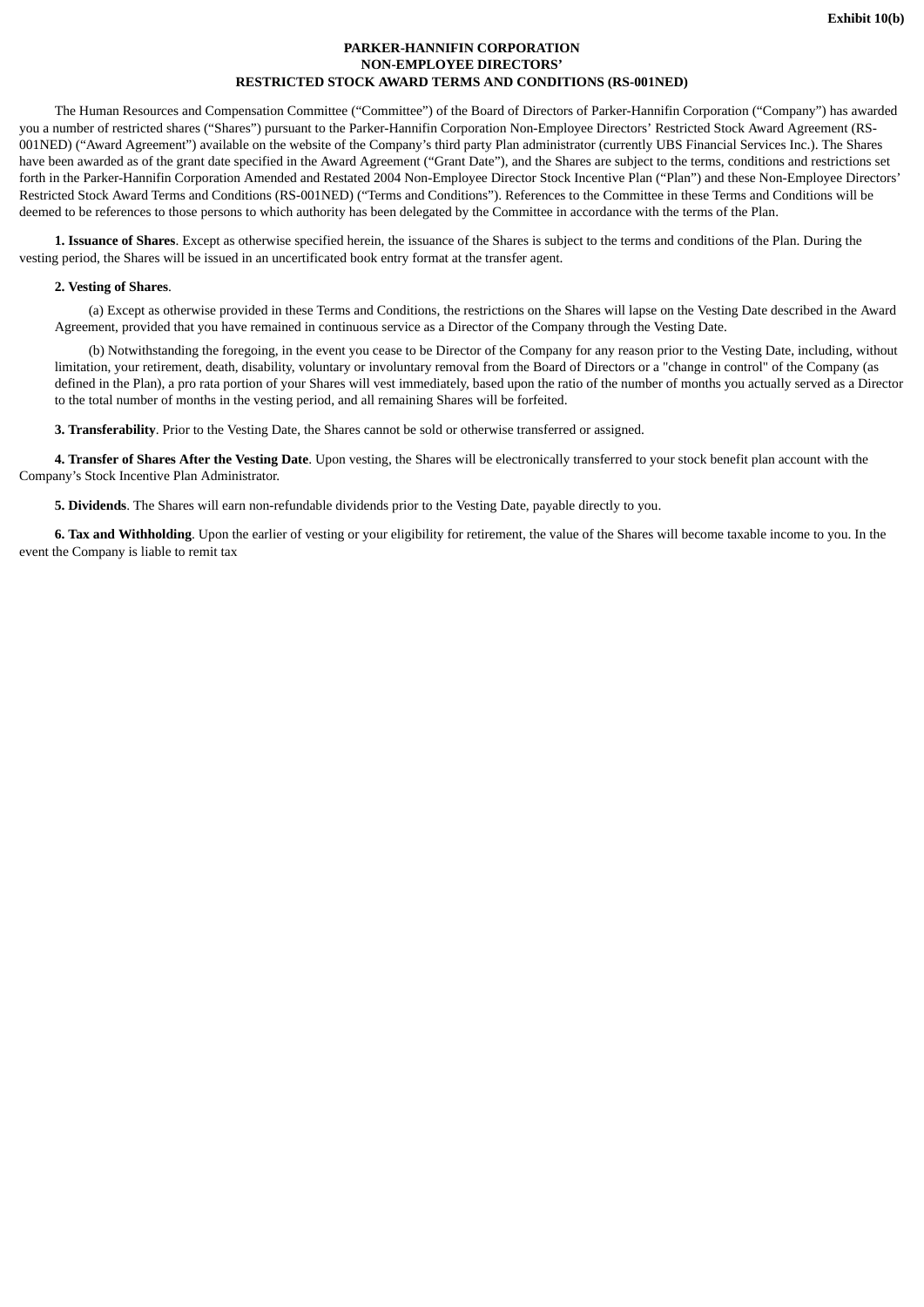withholding payments on your behalf, you will be obligated to immediately pay the Company for all such amounts payable by the Company at that time.

#### **7. Detrimental Activity, Claw-back Policy**.

(a) If you engage in any Detrimental Activity (as defined in the Plan), the Committee may at any time revoke this award by either canceling the Shares (whether unvested or vested) or, if vested Shares have been disposed of, by requiring repayment to the Company in cash of the fair market value (as defined in the Plan) of the liquidated shares as of the date the Committee revokes the award. The Company may set off any repayment in cancelled Shares or in cash against any amounts that may be owed to you by the Company, whether as director fees, deferred compensation, or in the form of any other benefit for any other reason. Detrimental Activity, as defined in the Plan, means activity that is determined in individual cases, by the Committee or its express delegate, to be detrimental to the interests of the Company or a subsidiary, including, without limitation, (i) rendering services to an organization, or engaging in a business, that is, in the judgment of the Committee or its express delegate, in competition with the Company; (ii) disclosing to anyone outside of the Company, or using for any purpose other than the Company's business, confidential information or material related to the Company, whether acquired by you during or after your service as a Director of the Company; (iii) fraud, embezzlement, theft-in-office or other illegal activity; or (iv) violation of the Company's Code of Ethics.

(b) By accepting this award, you acknowledge that the Shares may be subject to reduction, cancellation, forfeiture or recoupment, to such extent as may be provided under the Company's Claw-back Policy, as established by the Committee or the Board, as it now exists or as it may be amended from time to time.

**8. Beneficiary Designation**. To the extent permitted by the Committee, in its sole discretion, you have the right to designate one or more beneficiaries to receive all or part of your vested Shares in the event of your death. Any beneficiary designation permitted by the Committee shall be effective when it is submitted in writing to the Committee during your lifetime on a form prescribed by the Committee. The submission of a new beneficiary designation cancels all prior beneficiary designations. Any finalized divorce or marriage subsequent to the date of a beneficiary designation revokes such designation, unless in the case of divorce your previous spouse was not designated as beneficiary and unless in the case of marriage your new spouse was previously designated as beneficiary. If you are married, your spouse must consent to any designation of a beneficiary other than your spouse, and the spouse's consent shall be witnessed by a notary public in order for such designation to be valid. If you fail to designate a beneficiary as may be permitted by the Committee, or if such beneficiary designation is revoked by marriage, divorce, or otherwise without execution of a new designation, or if every person designated as beneficiary predeceases you or dies prior to the payment of your vested Shares, then the Company shall direct the payment of your vested Shares to your estate .

**9. Adjustments**. Pursuant to Section 6 of the Plan, the Committee may adjust the number and kind of Shares subject to this award.

**10. Compliance with Law**. The Company shall make reasonable efforts to comply with all applicable federal and state securities laws and listing requirements with respect to the Shares.

**11. Amendments**. The Committee may amend these Terms and Conditions as provided in the Plan. Any amendment to the Plan shall be deemed to be an amendment to these Terms and Conditions to the extent that the amendment is applicable hereto. Notwithstanding the foregoing, no amendment of the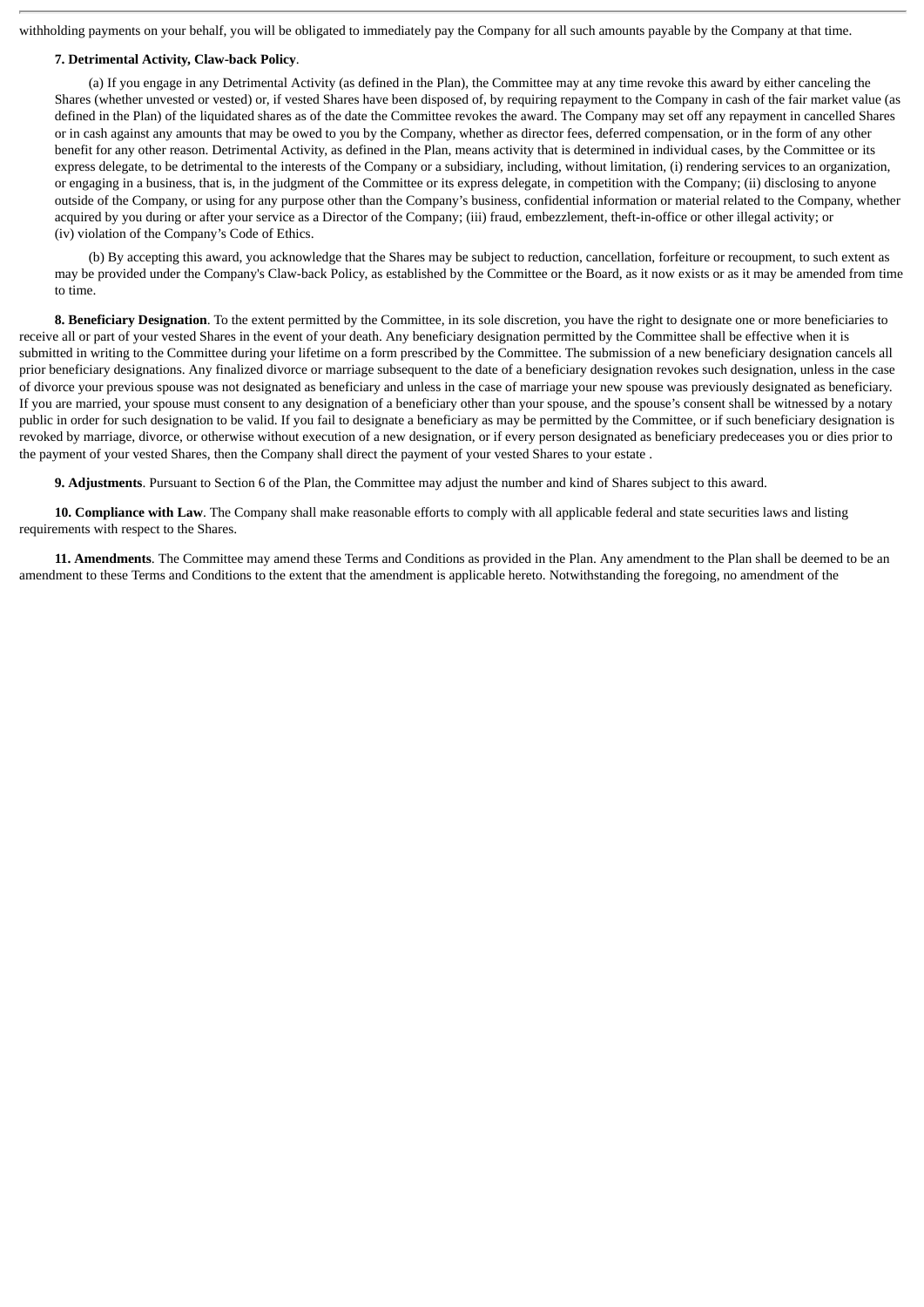Plan or these Terms and Conditions shall adversely affect your rights under these Terms and Conditions without your consent unless the Committee determines that such amendment is necessary or advisable to conform the Plan or these Terms and Conditions to any present or future law, regulation or rule applicable to the Plan.

**12. Severability**. In the event that one or more of the provisions of these Terms and Conditions is invalidated for any reason by a court of competent jurisdiction, any provision so invalidated shall be deemed to be separable from the other provisions hereof, and the remaining provisions will continue to be valid and fully enforceable.

**13. Relation to Plan**. These Terms and Conditions and all rights under your Award Agreement and these Terms and Conditions are at all times subject to all other terms, conditions and provisions of the Plan (and any rules or procedures adopted under the Plan by the Committee). All capitalized terms not defined in these Terms and Conditions will have the meaning ascribed to such terms in the Plan. In the event of a conflict between the terms of the Plan and these Terms and Conditions, your Award Agreement or the Prospectus, the terms of the Plan will control. These Terms and Conditions, the Plan and the Award Agreement contain the entire agreement and understanding of the parties with respect to the subject matter contained in these Terms and Conditions, and supersede all prior written or oral communications, representations and negotiations in respect thereto.

**14. Successors and Assigns**. Without limiting Section 3, the provisions of these Terms and Conditions shall inure to the benefit of, and be binding upon, your successors, administrators, heirs, legal representatives and assigns, and the successors and assigns of the Company.

**15. Governing Law**. The interpretation, performance, and enforcement of these Terms and Conditions shall be governed by the laws of the State of Ohio, without regard to its conflict of law rules. Any dispute, disagreement or question which arises under or as a result of, or in any way relates to, the interpretation, construction or application of the terms of the Plan, the Award Agreement or these Terms and Conditions will be determined and resolved by the Committee. Such determination and resolution by the Committee will be final, binding and conclusive for all purposes.

**16. Consent to Transfer Personal Data**. By accepting this award, you voluntarily acknowledge and consent to the collection, use, processing and transfer of personal data as described in this Section 16. You are not obliged to consent to such collection, use, processing and transfer of personal data. However, failure to provide the consent may affect your ability to participate in the Plan. The Company holds certain personal information about you, that may include your name, home address and telephone number, fax number, email address, marital status, sex, beneficiary information, emergency contacts, passport / visa information, age, date of birth, social security number or other employee identification number, nationality, C.V. (or resume), personal bank account number, tax related information, option or benefit statements, any shares of stock or directorships in the Company, details of all options or any other entitlements to shares of Common Stock awarded, canceled, purchased, vested, unvested or outstanding in your favor, for the purpose of managing and administering the Plan ("Data"). The Company will transfer Data to any third parties assisting the Company in the implementation, administration and management of the Plan. These recipients may be located throughout the world, including the United States. You authorize them to receive, possess, use, retain and transfer the Data, in electronic or other form, for the purposes of implementing, administering and managing your participation in the Plan, including any requisite transfer of such Data as may be required for the administration of the Plan and/or the subsequent holding of shares of stock on your behalf to a broker or other third party with whom you may elect to deposit any shares of stock acquired pursuant to the Plan.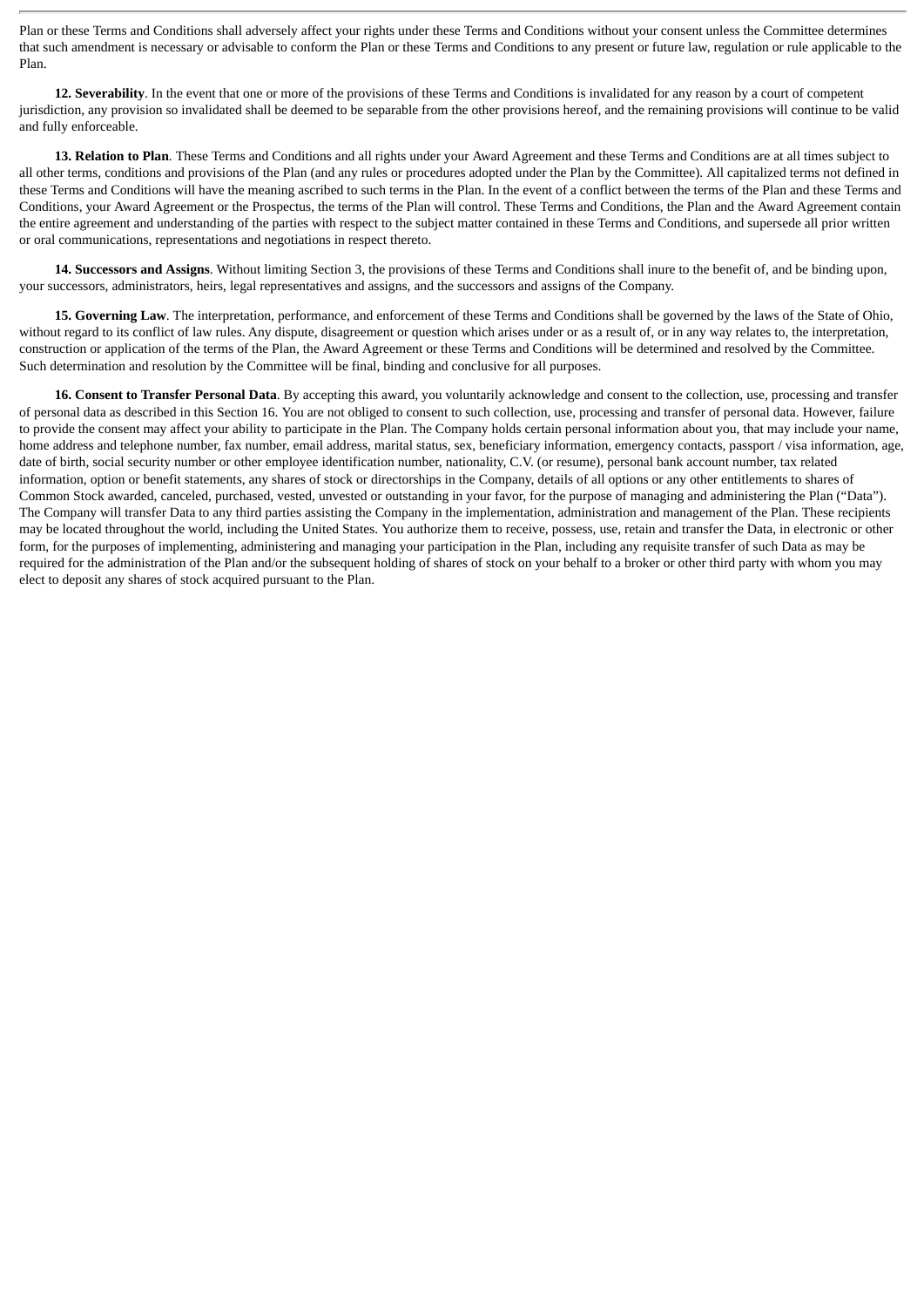You may, at any time, review Data, require any necessary amendments to it or withdraw the consents herein in writing by contacting the Company; however, withdrawing your consent may affect your ability to participate in the Plan.

**17. Electronic Delivery**. You hereby consent and agree to electronic delivery of any documents that the Company may elect to deliver (including, but not limited to, prospectuses, prospectus supplements, grant or award notifications and agreements, account statements, annual and quarterly reports, and all other forms of communications) in connection with this and any other award made or offered under the Plan. You also understand that you will have the right at any time to request that the Company deliver written copies of any and all materials referred to above at no charge. You hereby consent to any and all procedures the Company has established or may establish for an electronic signature system for delivery and acceptance of any such documents that the Company may elect to deliver, and you agree that your electronic signature is the same as, and has the same force and effect as, your manual signature. You consent and agree that any such procedures and delivery may be effected by a third party engaged by the Company to provide administrative services related to the Plan.

**18. Prospectus Notification**. Copies of the Prospectus and the most recent Annual Report and Proxy Statement issued by the Company are available for your review on the UBS One Source Web site. You have the right to receive a printed copy of the Prospectus upon request by either calling the third party Plan Administrator at 877-742-7471 or by sending your written request to Parker's Benefits Department.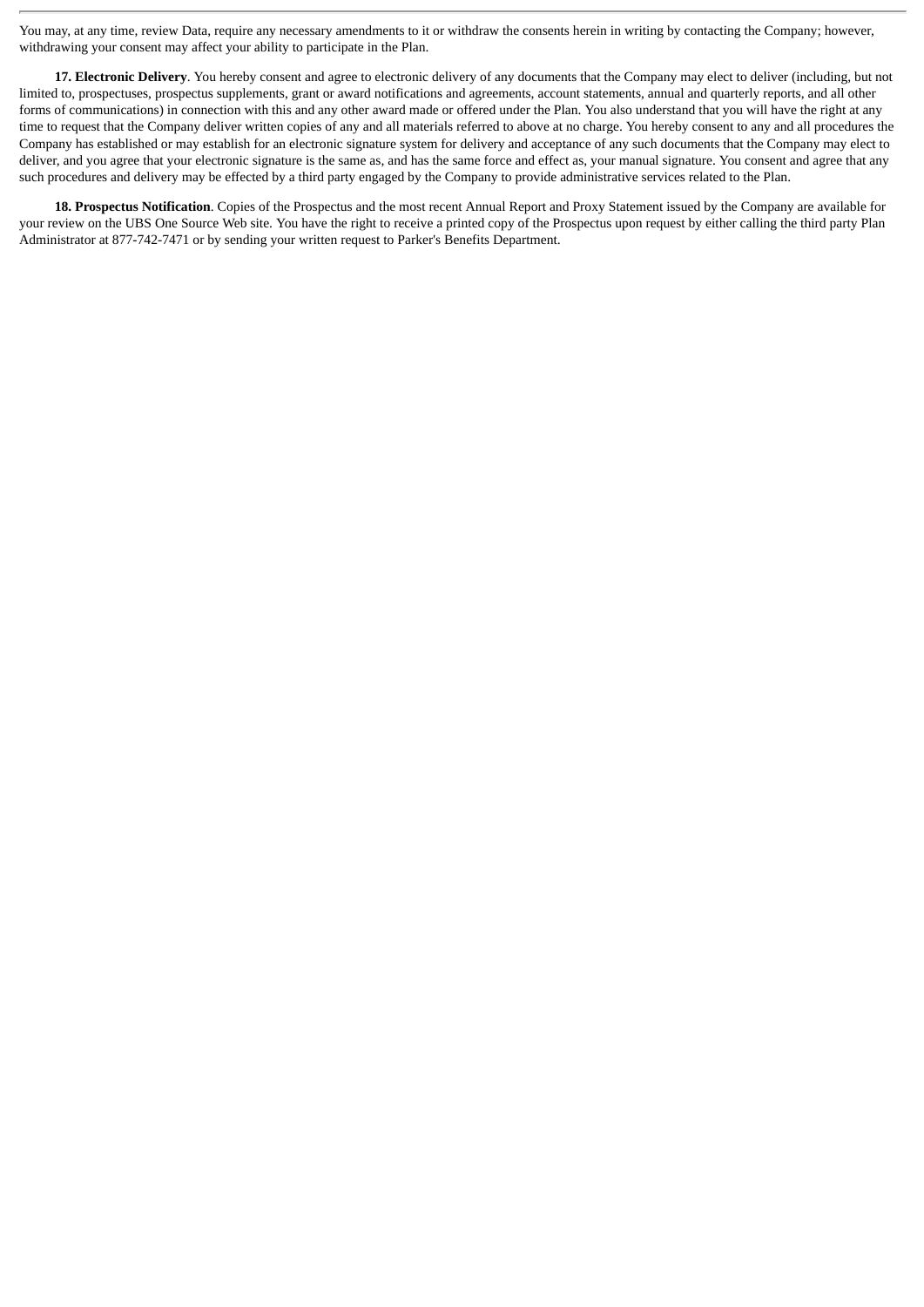## **PARKER-HANNIFIN CORPORATION**

#### **SUMMARY OF THE COMPENSATION OF THE NON-EMPLOYEE MEMBERS OF THE BOARD OF DIRECTORS**

*Adopted August 11, 2010, effective October 1, 2010*

| Annual retainer for Corporate Governance and Nominating Committee Chair: | \$127,500 |
|--------------------------------------------------------------------------|-----------|
| Annual retainer for Audit Committee Chair:                               | \$117,500 |
| Annual retainer for Human Resources and Compensation Committee Chair:    | \$112,500 |
| Annual retainer for Finance Committee Chair:                             | \$110,000 |
| Annual retainer for non-chair committee members:                         | \$102,500 |

Meeting fees of \$1,500 for attending each Board of Directors or Committee meeting that exceeds the number of regularly-scheduled meetings of the Board or the relevant Committee in a fiscal year by more than two.

Annual restricted stock grant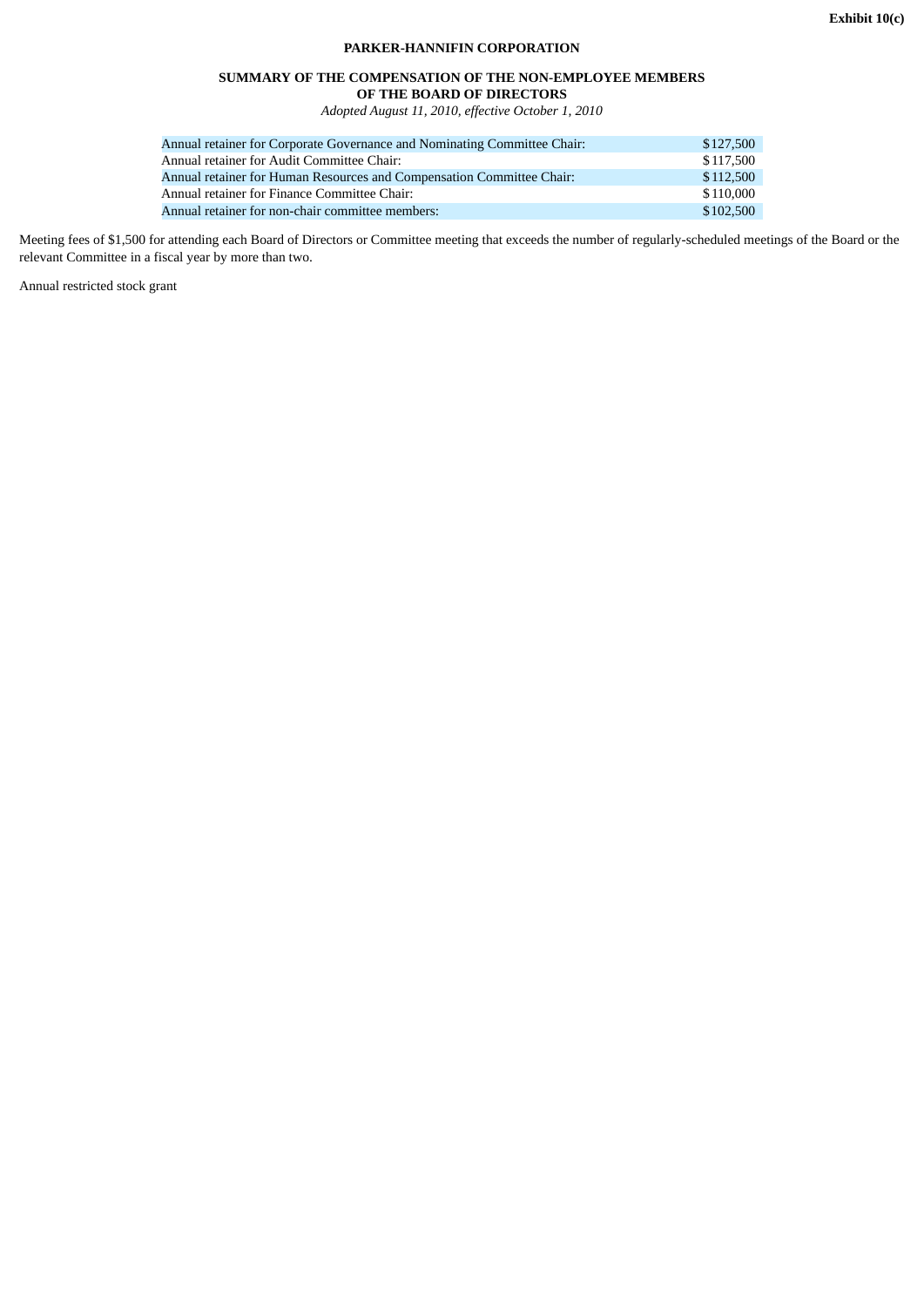## **PARKER-HANNIFIN CORPORATION COMPUTATION OF RATIO OF EARNINGS TO FIXED CHARGES (In thousands)**

|                                                             | <b>Six Months</b><br><b>Ended December 31,</b> |           |           |           | <b>Fiscal Year Ended June 30,</b> |                        |     |             |
|-------------------------------------------------------------|------------------------------------------------|-----------|-----------|-----------|-----------------------------------|------------------------|-----|-------------|
|                                                             | 2010                                           | 2009      | 2010      | 2009      | 2008                              | 2007                   |     | 2006        |
| EARNINGS                                                    |                                                |           |           |           |                                   |                        |     |             |
| Income from continuing operations before income taxes       |                                                |           |           |           |                                   |                        |     |             |
| and noncontrolling interests                                | \$642,614                                      | \$256,264 | \$754,817 | \$683,083 | \$1,334,571                       | \$1,166,463            | \$  | 901,490     |
| Adjustments:                                                |                                                |           |           |           |                                   |                        |     |             |
| Interest on indebtedness, exclusive of interest capitalized |                                                |           |           |           |                                   |                        |     |             |
| and interest on ESOP loan guarantee                         | 49,070                                         | 49,439    | 101,173   | 109,911   | 96,572                            | 80,053                 |     | 71,100      |
| Amortization of deferred loan costs                         | 1,194                                          | 1,313     | 2,426     | 2,143     | 1,793                             | 1,511                  |     | 1,888       |
| Portion of rents representative of interest factor          | 20,597                                         | 20,919    | 41,194    | 41,839    | 35,378                            | 29,000                 |     | 25,609      |
| Loss (income) of equity investees                           | 278                                            | 108       | 6,757     | (1,529)   | 2,596                             | 1,059                  |     | (161)       |
| Amortization of previously capitalized interest             | 128                                            | 131       | 259       | 262       | 278                               | 282                    |     | 304         |
| Income as adjusted                                          | \$713,881                                      | \$328,174 | \$906,626 | \$835,709 | \$1,471,188                       | \$1,278,368            |     | \$1,000,230 |
| <b>FIXED CHARGES</b>                                        |                                                |           |           |           |                                   |                        |     |             |
| Interest on indebtedness, exclusive of interest capitalized |                                                |           |           |           |                                   |                        |     |             |
| and interest on ESOP loan guarantee                         | \$49,070                                       | \$49,439  | \$101,173 | \$109,911 | 96,572<br>$\mathcal{S}$           | $\mathbf{s}$<br>80,053 | \$. | 71,100      |
| Capitalized interest                                        |                                                |           |           |           |                                   | 436                    |     | 178         |
| Amortization of deferred loan costs                         | 1,194                                          | 1,313     | 2,426     | 2,143     | 1,793                             | 1,511                  |     | 1,888       |
| Portion of rents representative of interest factor          | 20,597                                         | 20,919    | 41,194    | 41,839    | 35,378                            | 29,000                 |     | 25,609      |
| <b>Fixed charges</b>                                        | 70,861<br>\$.                                  | \$71,671  | \$144,793 | \$153,893 | 133,743                           | 111,000                | \$. | 98,775      |
| RATIO OF EARNINGS TO FIXED CHARGES                          | 10.07x                                         | 4.58x     | 6.26x     | 5.43x     | 11.00x                            | 11.52x                 |     | 10.13x      |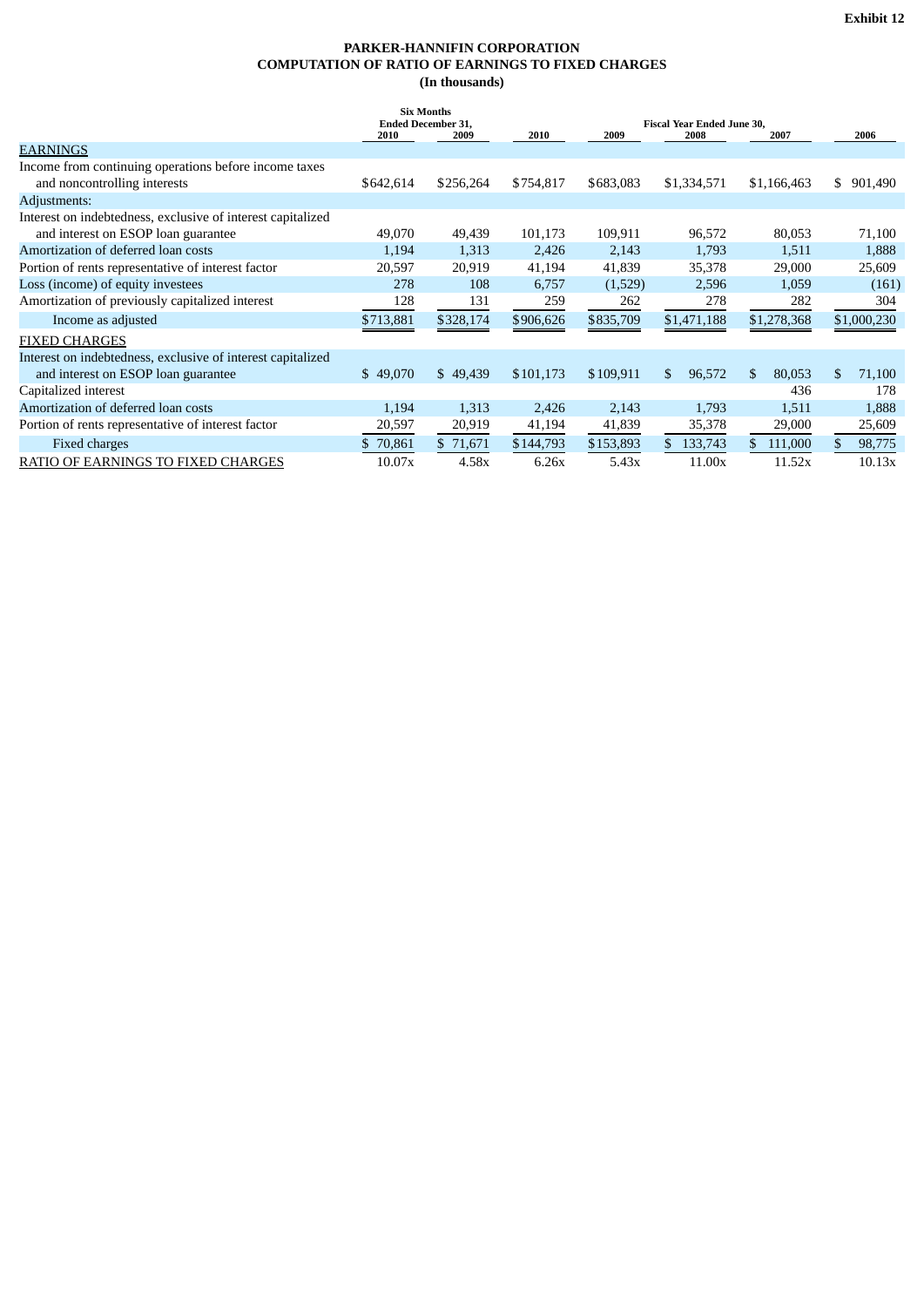#### CERTIFICATIONS

I, Donald E. Washkewicz, certify that:

- 1. I have reviewed this quarterly report on Form 10-Q of Parker-Hannifin Corporation;
- 2. Based on my knowledge, this report does not contain any untrue statement of a material fact or omit to state a material fact necessary to make the statements made, in light of the circumstances under which such statements were made, not misleading with respect to the period covered by this report;
- 3. Based on my knowledge, the financial statements, and other financial information included in this report, fairly present in all material respects the financial condition, results of operations and cash flows of the Registrant as of, and for, the periods presented in this report;
- 4. The Registrant's other certifying officer(s) and I are responsible for establishing and maintaining disclosure controls and procedures (as defined in Exchange Act Rules 13a-15(e) and 15d-15(e)) and internal control over financial reporting (as defined in Exchange Act Rules 13a-15(f) and 15d-15(f)) for the Registrant and have:
- a) designed such disclosure controls and procedures, or caused such disclosure controls and procedures to be designed under our supervision, to ensure that material information relating to the Registrant, including its consolidated subsidiaries, is made known to us by others within those entities, particularly during the period in which this report is being prepared;
- b) designed such internal control over financial reporting, or caused such internal control over financial reporting to be designed under our supervision, to provide reasonable assurance regarding the reliability of financial reporting and the preparation of financial statements for external purposes in accordance with generally accepted accounting principles;
- c) evaluated the effectiveness of the Registrant's disclosure controls and procedures and presented in this report our conclusions about the effectiveness of the disclosure controls and procedures, as of the end of the period covered by this report based on such evaluation; and
- d) disclosed in this report any change in the Registrant's internal control over financial reporting that occurred during the Registrant's most recent fiscal quarter (the Registrant's fourth fiscal quarter in the case of an annual report) that has materially affected, or is reasonably likely to materially affect, the Registrant's internal control over financial reporting; and
- 5. The Registrant's other certifying officer(s) and I have disclosed, based on our most recent evaluation of internal control over financial reporting, to the Registrant's auditors and the audit committee of the Registrant's board of directors (or persons performing the equivalent functions):
- a) all significant deficiencies and material weaknesses in the design or operation of internal control over financial reporting which are reasonably likely to adversely affect the Registrant's ability to record, process, summarize and report financial information; and
- b) any fraud, whether or not material, that involves management or other employees who have a significant role in the Registrant's internal control over financial reporting.

Date: February 8, 2011

/s/ Donald E. Washkewicz Donald E. Washkewicz Chief Executive Officer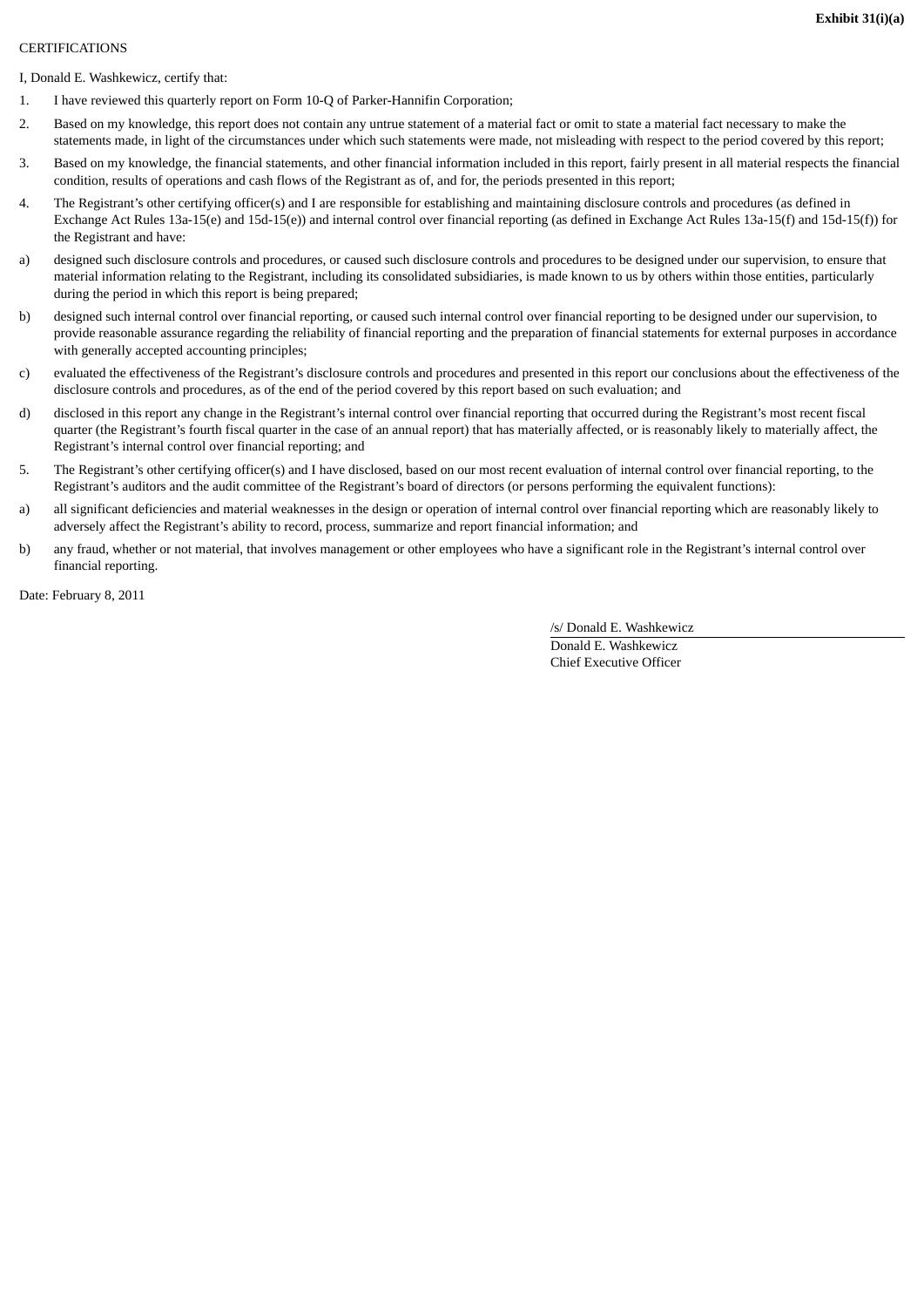#### CERTIFICATIONS

I, Jon P. Marten, certify that:

- 1. I have reviewed this quarterly report on Form 10-Q of Parker-Hannifin Corporation;
- 2. Based on my knowledge, this report does not contain any untrue statement of a material fact or omit to state a material fact necessary to make the statements made, in light of the circumstances under which such statements were made, not misleading with respect to the period covered by this report;
- 3. Based on my knowledge, the financial statements, and other financial information included in this report, fairly present in all material respects the financial condition, results of operations and cash flows of the Registrant as of, and for, the periods presented in this report;
- 4. The Registrant's other certifying officer(s) and I are responsible for establishing and maintaining disclosure controls and procedures (as defined in Exchange Act Rules 13a-15(e) and 15d-15(e)) and internal control over financial reporting (as defined in Exchange Act Rules 13a-15(f) and 15d-15(f)) for the Registrant and have:
- a) designed such disclosure controls and procedures, or caused such disclosure controls and procedures to be designed under our supervision, to ensure that material information relating to the Registrant, including its consolidated subsidiaries, is made known to us by others within those entities, particularly during the period in which this report is being prepared;
- b) designed such internal control over financial reporting, or caused such internal control over financial reporting to be designed under our supervision, to provide reasonable assurance regarding the reliability of financial reporting and the preparation of financial statements for external purposes in accordance with generally accepted accounting principles;
- c) evaluated the effectiveness of the Registrant's disclosure controls and procedures and presented in this report our conclusions about the effectiveness of the disclosure controls and procedures, as of the end of the period covered by this report based on such evaluation; and
- d) disclosed in this report any change in the Registrant's internal control over financial reporting that occurred during the Registrant's most recent fiscal quarter (the Registrant's fourth fiscal quarter in the case of an annual report) that has materially affected, or is reasonably likely to materially affect, the Registrant's internal control over financial reporting; and
- 5. The Registrant's other certifying officer(s) and I have disclosed, based on our most recent evaluation of internal control over financial reporting, to the Registrant's auditors and the audit committee of the Registrant's board of directors (or persons performing the equivalent functions):
- a) all significant deficiencies and material weaknesses in the design or operation of internal control over financial reporting which are reasonably likely to adversely affect the Registrant's ability to record, process, summarize and report financial information; and
- b) any fraud, whether or not material, that involves management or other employees who have a significant role in the Registrant's internal control over financial reporting.

Date: February 8, 2011

/s/ Jon P. Marten

Jon P. Marten Executive Vice President – Finance and Administration and Chief Financial Officer